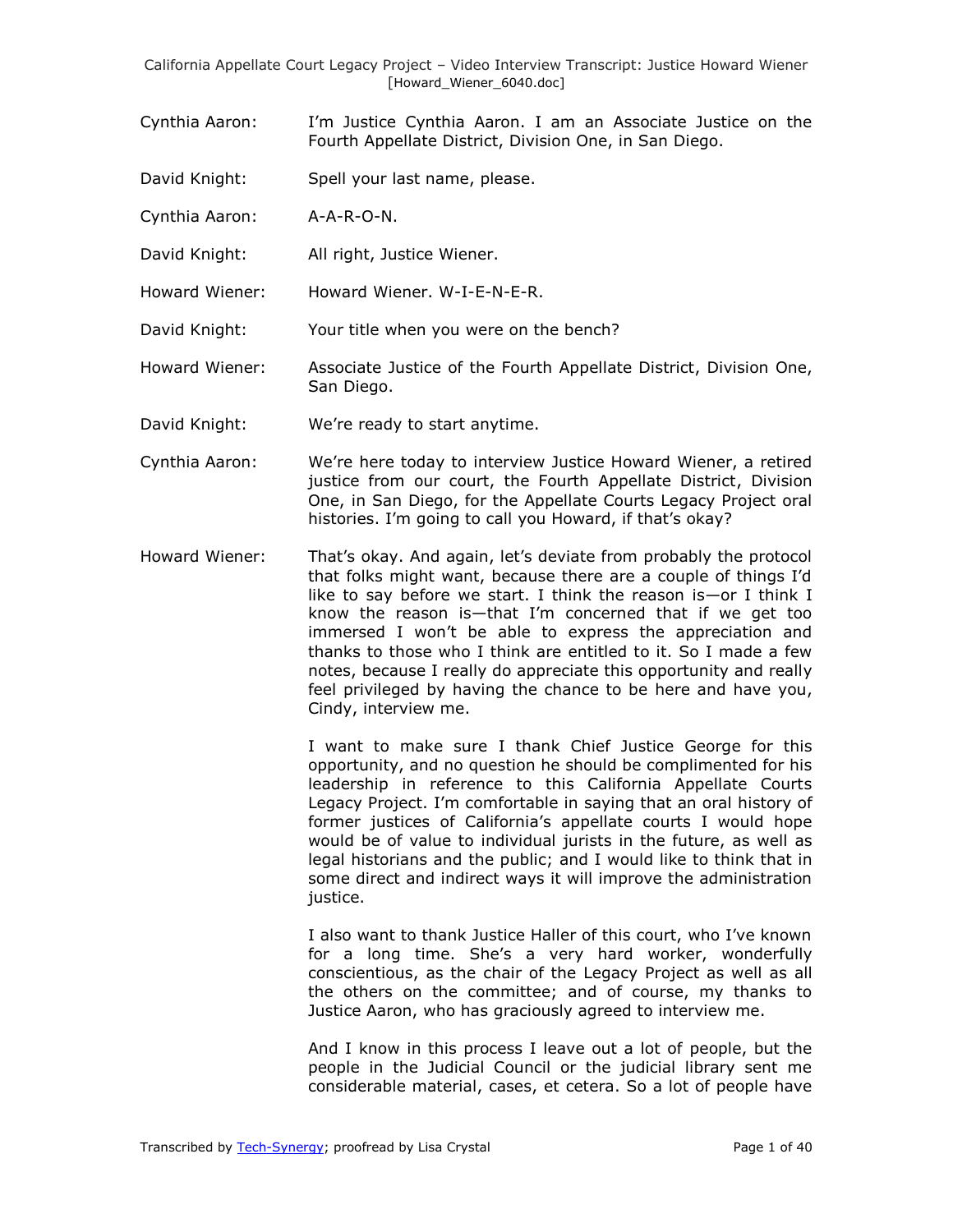worked very hard doing research, for which I really appreciate their efforts.

But I also want to make sure that I don't skip over other people who were so helpful to me when I was on the Court of Appeal. I didn't view my job here—and I say "here" because we're at the Court of Appeal in San Diego—as a solo performance. I had help, materially aided by wonderfully capable research attorneys: Bill Dato, now Judge Dato, for about 10 years, of the almost 17 years I was on the Court of Appeal; Buzz Kinnaird, for the first three years when I started here; Paula Hui, who is now at the Court of Appeal in the Third Appellate District; and Melanie Gold, who is here working with Justice Haller. And they were assisting me after we were assigned two research lawyers.

I did receive, obviously, valuable assistance from a number of other research lawyers who were with me for one or two years as well as a substantial number of externs; these are students from law schools whose insight and work and skills were really terrific. And I cannot ignore the research lawyers on central staff who worked on selected matters, including writs, and they were always available to brainstorm concerns that I had or research issues that I thought were important.

And I really would be remiss if I didn't thank the clerk's office a lot of wonderful people who I won't try to identify, who from my perspective were always cooperative. I would feel guilty if I didn't highlight Steve Kelly's wonderful leadership. He's still here at the clerk's office; he was here either when I arrived in 1978 or shortly thereafter, and I . . . He's just a wonderful guy, a lot of fun to be with, wonderfully capable, and I think it's really quite remarkable that he's dealt with the egos of all the justices so well during the last 20 years.

So, sorry for the lengthy monologue, but I wanted to make sure I thanked all those people.

Cynthia Aaron: Oh, that was very gracious, as always, and I'm sure everyone will appreciate it. I'd like to start by asking you some questions about your background, your family. If you would, would you just please tell us a little bit about your family and where you grew up?

#### $(00:04:58)$

Howard Wiener: Well, I was born on February 1, 1931. My brother had been born four years earlier in Providence, Rhode Island. Well, the times were interesting, i.e., post-Depression. The checklist from the Judicial Council obviously made me reflect on issues that I might not have reflected on. And I think the reality is that my childhood was typical of kids at that time and place. And when I say time, i.e., the '30s, place . . . Providence is a small community, population, and it's about a quarter million;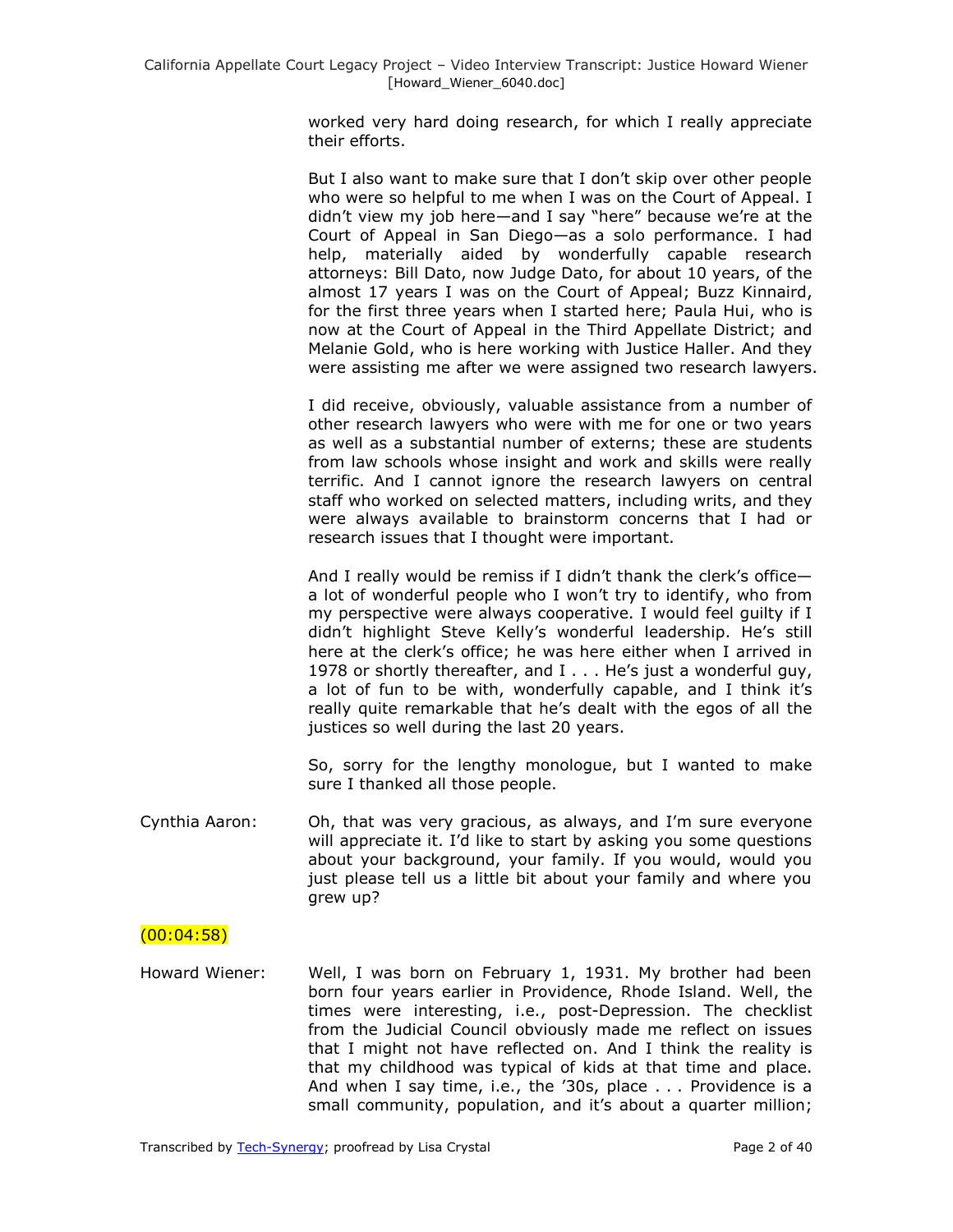the state at that time had a population maybe three-quarters of a million. My grandparents had emigrated from Russia, a product of the pogroms in Eastern Europe. They wanted to live the American dream. They were very sensitive to education, very much immersed in the Jewish community in Providence. It was a small community, looking back on it—less than one and a half percent of the population.

So we were a "typical" Jewish family growing up in a typical environment. My grandfather really did live the American dream. He was very successful in business, made a lot of money. And my dad, who was from Belfast, Ireland . . . Again, the notion of an Irishman speaking Yiddish with an Irish brogue was atypical, and to that extent we are a little bit unique. But he had a small store in Pawtucket, where he had a more or less unsuccessful venture in importing Irish linen. And he had wanted to be a singer. A terrible businessman, and so consequently we were, bluntly, the poor relations in a relatively wealthy setting in a community that frankly was compartmentalized. The Irish lived one place; the so-called colored, now African Americans, lived in another section of town. So we were really part of a Jewish community. And looking back it's interesting how narrow—at least in my mind now—the scope of our social life was.

I went to public school, played a lot of sports. I had a pleasant time.

- Cynthia Aaron: What did you play?
- Howard Wiener: Everything. In those days we didn't have organized teams like soccer moms we have now. You'd pick up a football game on the street, tag football; you'd go to the field and you'd play tackle football and baseball in the lot not too far away, and you'd walk from your house or you'd take your bike. You didn't have to worry about a lot of things that parents worry about now. And there'd always be a game; on Sundays there'd always be a game at the playground for softball with different ages. So you just got immersed with kids and had a good time.
- Cynthia Aaron: Did you have any hobbies when you were child?
- Howard Wiener: I think I had some unsuccessful hobbies trying to make model airplanes unsuccessfully, and others. But I think it was sort of sports and hanging out with the kids. Nothing . . . Our house wasn't particularly intellectual, social; no television to speak of. The radio: Sunday night you'd listen to Jack Benny or *The Shadow,* names that probably don't ring a bell with anybody except a few of my contemporaries. But it was a pleasant environment. My mother played the piano, my brother played the piano. My dad, as I say, trained to be a singer, so in comfortable times we would have some fun around the piano.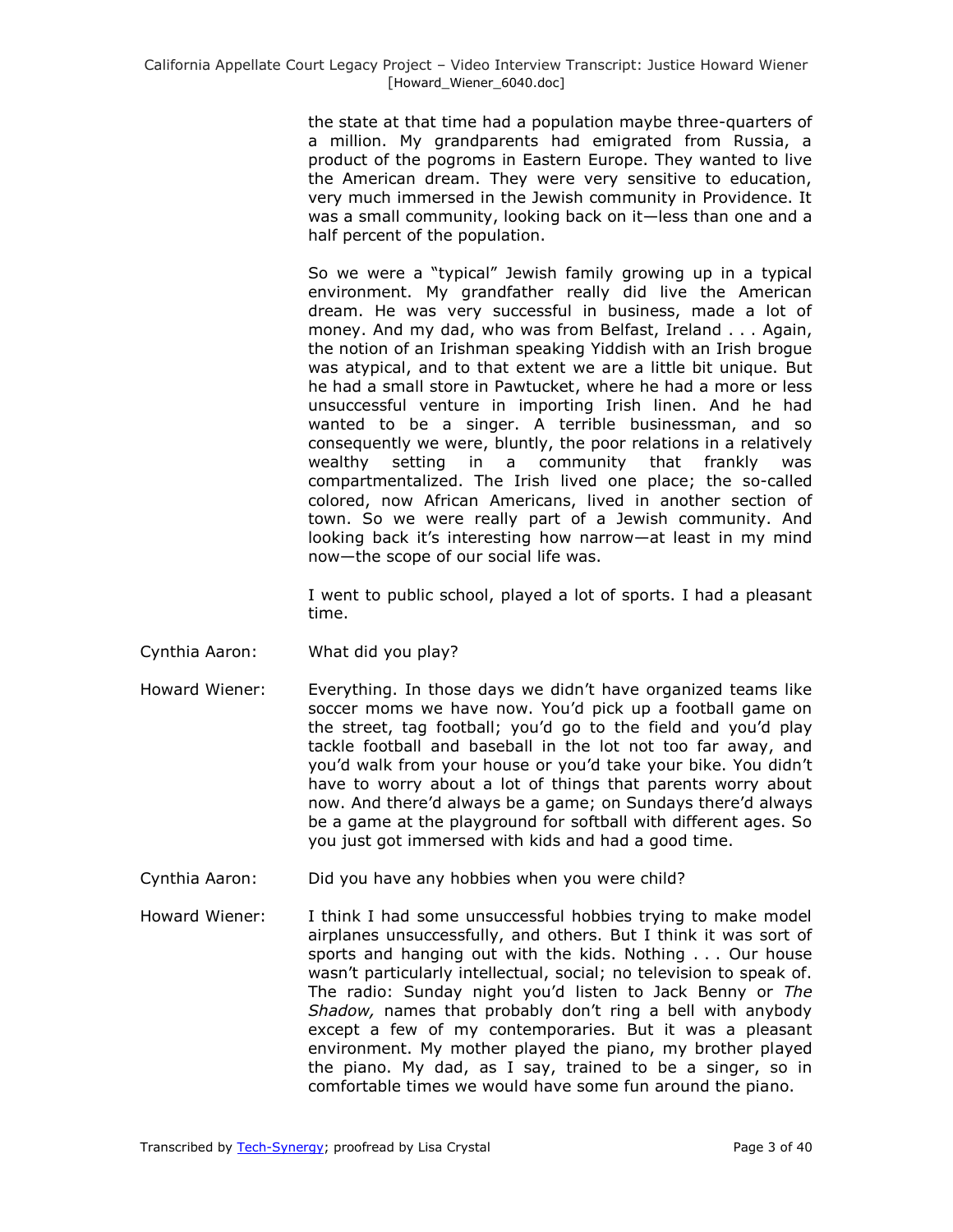- Cynthia Aaron: Are there any events from your childhood that stand out in your mind as having a particular impact on you?
- Howard Wiener: It's a good question, and the answer is no. *[laughing]* It was a pleasant time, it's a time . . . In 1941, December 7th, I remember what I was doing when Pearl Harbor was bombed; you know, rushing home. I'm 10 years of age. And the environment changed dramatically. People rushed off to join the service. It was a scary and anxious time. I remember at school you'd have planning for what happened if there were bombings, and so there were drills—bomb drills and things of that sort.

So it was a nervous time for four or five years: rationing of food, rationing of gasoline. You'd see . . . I was a kid, and of course news was more carefully censored, shall I say; so you didn't see the horrors that you see today.

## $(00:10:08)$

But you'd see the blue stars in the windows of the homes where people were in the service and then you'd see the gold stars where young men and women were killed. So it was an anxious time. So I don't know if that fills in any of the blanks.

- Cynthia Aaron: It does, it does. If we may skip to college at this point, where did you go to college?
- Howard Wiener: Well, I went to the public schools in Providence—Hope High School. My mother had gone there. And it was a pleasant time, nothing dramatic. My memory of school was that they would have classes for some of us who planned to go to college and then different classes for those who wanted to go into a trade. So although there was no dialogue on it, people sort of knew where they were heading.

So I went to Brown. And I think as a product of the times, Depression, and product of our family, where money was unfortunately a dominant concern, and my father's lack of skill in business—for a whole series of reasons, I elected to become financially independent when I was about 15.

- Cynthia Aaron: Oh, let's talk about that before we go to college, then; tell us about that.
- Howard Wiener: If we stop there just for a moment, as a result of that . . . and I won't get into details, I'm sure. I'm sure there's some psychological baggage that I won't burden any of you with.

So I had a lot of jobs. I worked at a delicatessen store, I drove a truck, I worked in the post office during Christmas. My dad had a store with shades and Venetian blinds and curtains. So I hung up shades from probably age 11 or 12 in every state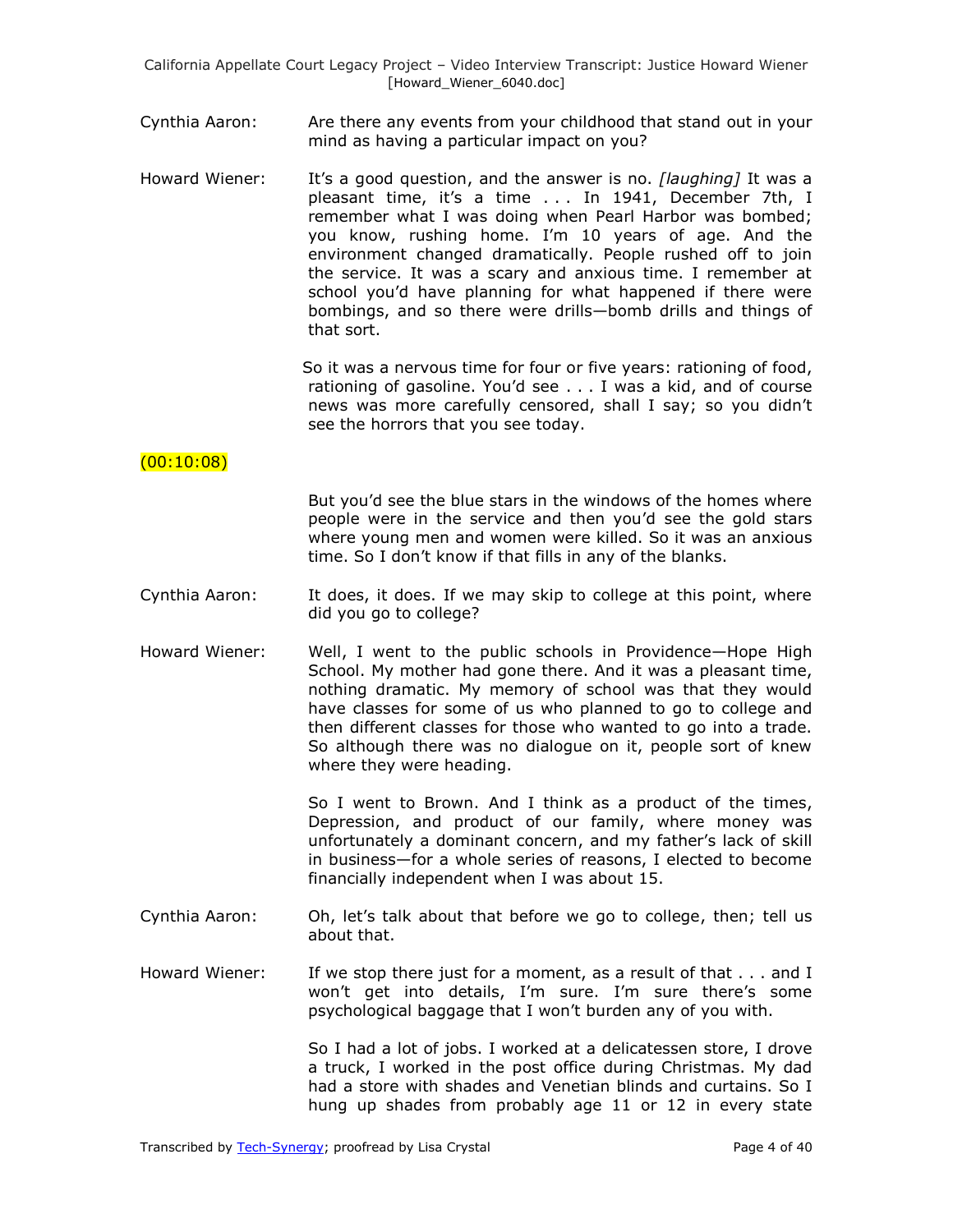building in the state of Rhode Island and homes, et cetera. So I realized that a) I didn't want to be poor, and b) that I didn't want to hang up shades. You know, you climb up some of the places which, to say the least, were dirty; you would dust off a lot of junk; and you're 15 feet off the floor without all the power tools you have now. You know, I did work, work, work, and then the shade wouldn't fit.

I knew that I wanted to do something other than to hang shades for the rest of my life. So I knew I had to get an education. But I was never very good then, or now, seeking advice, doing homework before planning; I didn't have a mentor, I didn't have a confidant. I'm sure there were facilities at school, vocational guidance kind of things that I didn't take advantage of. So if you don't have any money and you're from Providence, you're going to go to one school: either Brown University or dental college or Providence College. And I went to Brown.

So, again, it was a sort of happenstance, not an awful lot of thought; so I'm at college without any great deal of planning.

- Cynthia Aaron: What did you major in?
- Howard Wiener: I majored in philosophy, again without an awful lot of predetermination. It's an area that I thought would be interesting, I'd enjoy.
- Cynthia Aaron: Was it?
- Howard Wiener: I enjoyed it. It wasn't nearly as rigorous as other majors, I'm sure. For a while I thought maybe I should be a doctor, but all I'd see in the microscope were my eyelashes, and I didn't have the skills for science. I realized early on I didn't have the skills for spatial relations, so engineering was out. So I ended up in philosophy, and I did enjoy it; I thought it was great. I thought Brown was a great school; I had a great time. But again, I worked there, various jobs, building and grounds, and again, you don't know how it impacts your life.

But Brown alumni rave about President Wriston, the former president of Brown; his son, Walter Wriston, was a famous banker, et cetera. But my memory of the president is not only his lectures, when he took chapel, mandatory chapel one day a week; but I was moving furniture in his house, and I was about to hit a wall, and he came in and started yelling at me. And I didn't think he was particularly kind. So my image of the president then was different than others'.

## (00:15:04)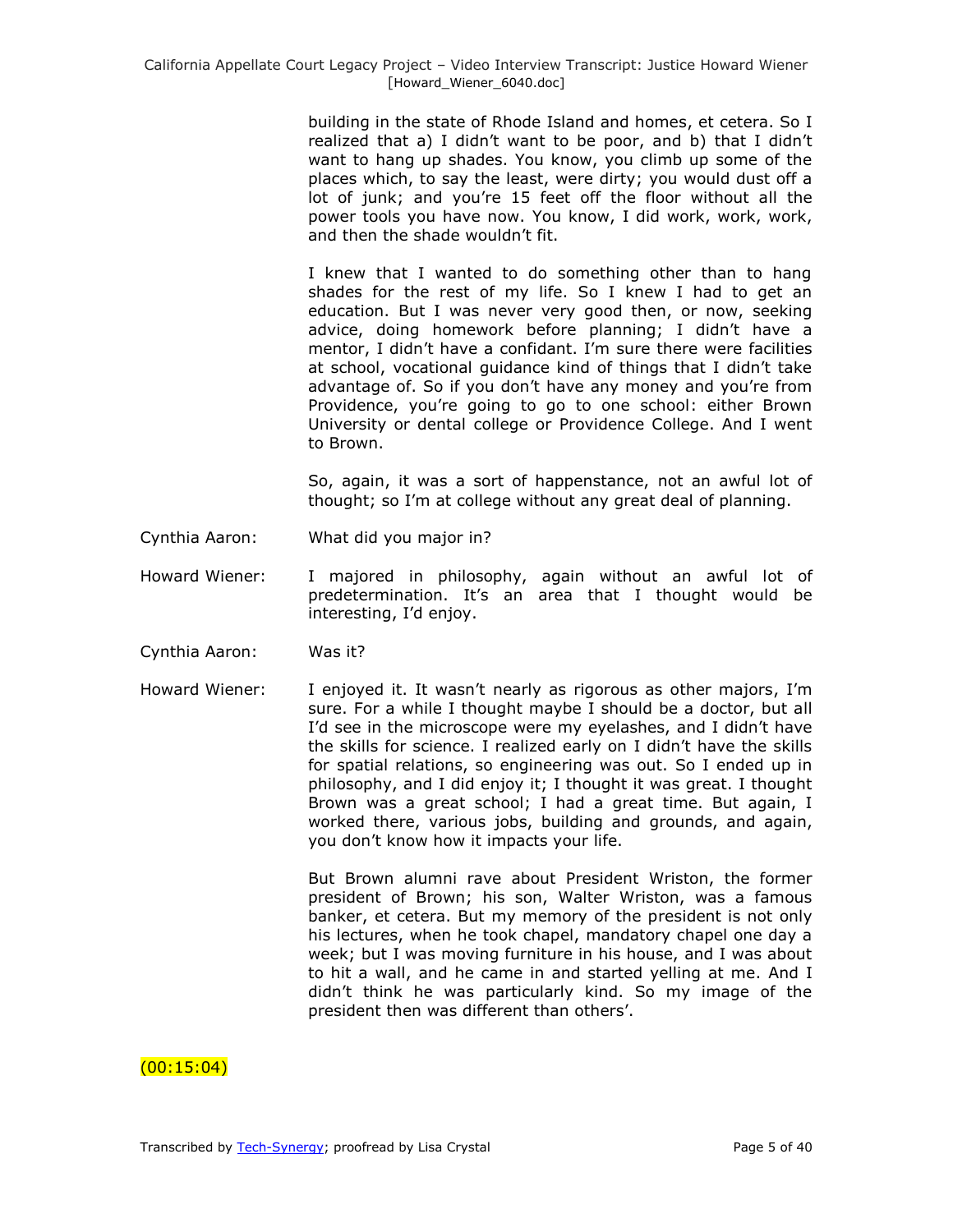> But I liked Brown. It was fun, it was good classes. I was active socially: went to all the football games; refereed, again, to earn money, all the sports—basketball, football, softball. I played intramural. It was a good time, fun.

- Cynthia Aaron: Was it while you were in college that you decided to go to law school or to apply?
- Howard Wiener: Well, if I haven't made this clear, I don't think I'm Columbo, the actor on television in terms of stumbling about; but with all due respect to me, I think my mind might fit that picture. I didn't know what I wanted to do. I wanted to be independent. I wanted to have some kind of autonomy. I didn't want to be poor. I wanted to do something that was important without getting my arms around that and without having any great skills. I think I was relatively shy. I think I was very sensitive to people, and I had gone to court a few times, because of interest in the law. I really liked the courtroom. I thought it was exciting; I thought it would be a great adventure. I was intrigued with the skills; I was intrigued with the drama. So I thought I'd try law school, because I didn't know what else to do. I didn't want to get job.
- Cynthia Aaron: Do you remember what took you to a courtroom before you were a law student?
- Howard Wiener: What did I want to do when I grew up kind of thing? A search that is never-ending . . . And I was on a . . . They had a court system at Brown, and I ended up participating in that as sort of a judge and also an advocate for certain issues, and so I wanted to see what courts were like. So I went down to the courts in Rhode Island, a handsome courthouse in Providence, and sort of hung out for a few hours at a time.
- Cynthia Aaron: Well, once you made the decision that you wanted to go to law school, did you apply to a number of law schools? Or how did you sort that out?
- Howard Wiener: Again, it's interesting. In terms of themes, I suspect one theme comes through, is sort of stumbling, is I didn't ask anybody again, didn't have any guidance, didn't examine my own personality, which I should have done. And so I applied to two law schools: I applied to Harvard, I applied to Yale. I wrote a letter to each of them saying I'd go to their law school if they could pay me some money, which again didn't realize again that I was invoking the chutzpah principle. And much to my surprise I got a letter back. I don't know if it was a surprise or not; I don't know what I expected. I got a very nice letter from Yale; I was accepted at Yale. And it said, 'We don't give scholarships to first-year students. We'll loan you some money." And I wasn't sophisticated enough to appreciate what a loan meant.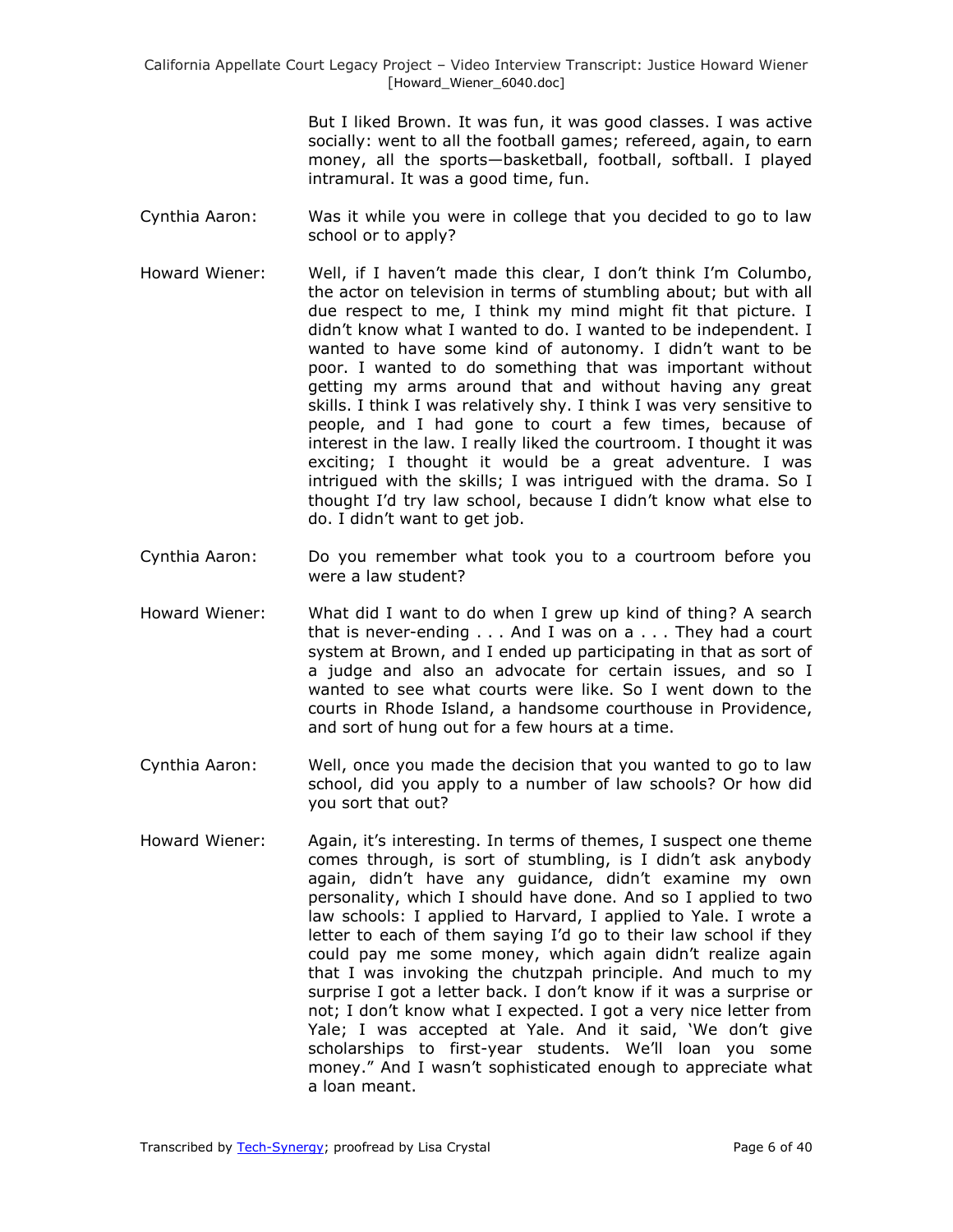And Harvard said yes, we did have a scholarship for those persons who had graduated from a Providence public high school. A chap by the name of Charles Smith had given a fund of money in trust, half of which went to maintain the Providence public parks; the other half went to any student who had graduated from a Providence public high school. And since I fit that category, before I started Harvard, I had a full scholarship for tuition. And before any viewer gets excited about that, tuition for the first two years was \$600 a year and for the last year \$800. So my \$2,000 for three years was paid for. Interestingly, before finals in my first year, I received a letter from Harvard saying I had qualified for the scholarship for the second year, which of course was a mystery that I certainly enjoyed.

- Cynthia Aaron: I'd like to talk a little bit about your law school experience. Did you like law school?
- Howard Wiener: Absolutely not. *[laughing]*
- Cynthia Aaron: Why not?
- Howard Wiener: What happens, as you move down the timeline I think you appreciate who you are and your characteristics and the strengths of your personality. And I was anxious at law school, because I found it a very elitist environment. I found it a very competitive environment; I thought the attitude was overly competitive. I have since read and seen, read the book *One L.* I have seen the book *One L* and other literature about Harvard first year. That was my experience; I found it very uncomfortable. I was nervous in class being called upon. I didn't feel comfortable being ridiculed.

# $(00:20:05)$

I was startled at the priorities of the environment. It was an environment geared to Wall Street. Any lawyer who had the gall to be sensible and want to think about criminal law, they were out of the mainstream. Anybody who hadn't graduated Phi Beta Kappa, summa cum laude, was really looked upon negatively. I thought it was an arrogant, insensitive, overly competitive environment; and the professors delighted in it, with some exceptions. Professor Casner in real property, I never saw an ounce of humility in him, although he knew all the rules of incorporeal hereditaments. I thought that somebody like Warren Abner Seavey, in agency, was older—i.e., older, he was going to be 65. He showed a marvelous sensitivity, marvelous warmth. I thought he was an exception.

Cynthia Aaron: So you do have some positive memories from law school?

Howard Wiener: Oh, yeah. I mean, again, one can't minimize the education; one can't minimize the skills of a professor Freund or Archibald Cox,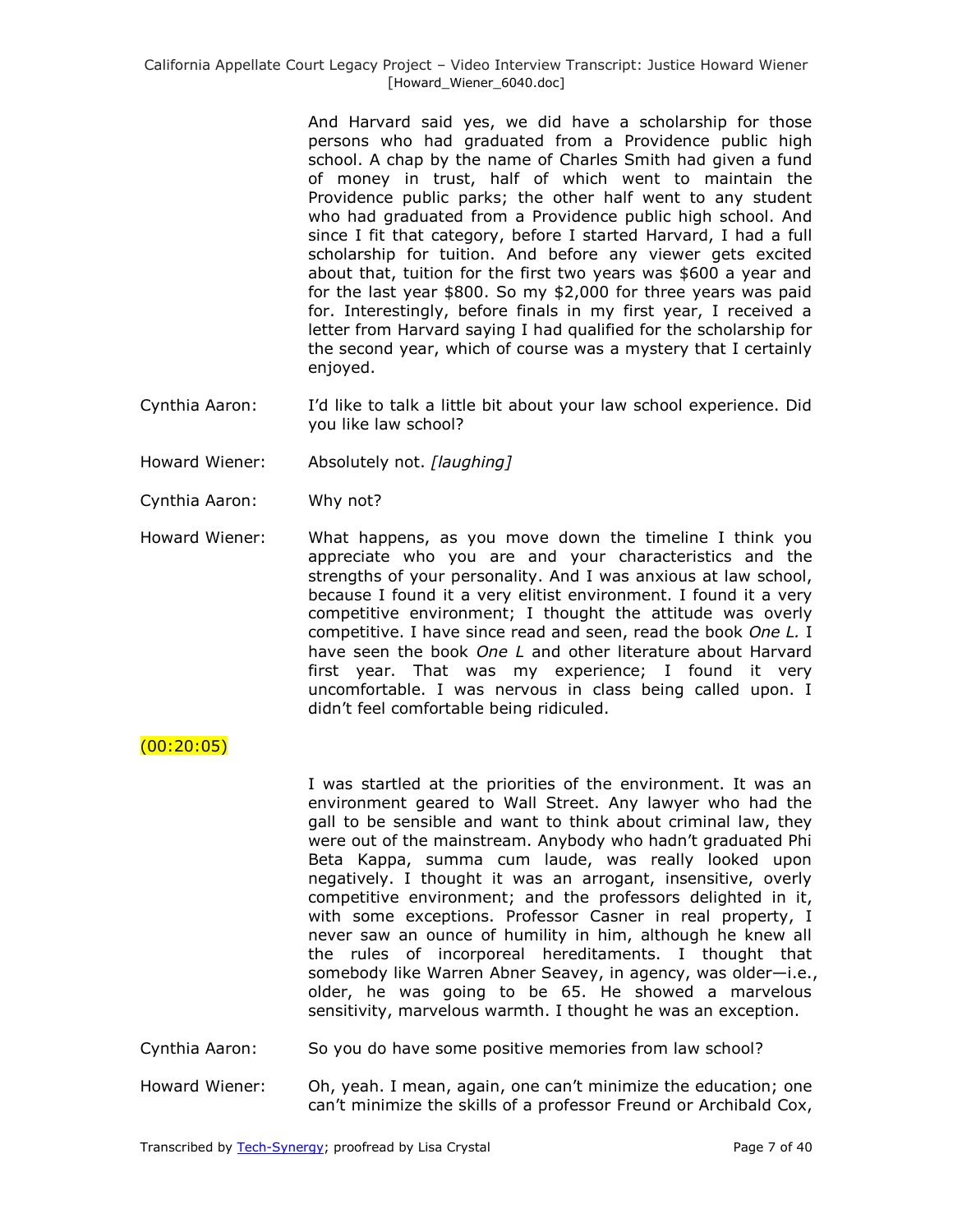and some of the professors were really wonderful. So I appreciated the good education. I think I appreciated the benefits of the education. I thought it was unnecessarily competitive, and unnecessarily narrow. It was not a liberal environment—"liberal" in the sense of a tolerant environment. Mine was the Harvard that "graciously," two years earlier-I put graciously in quotes—allowed women in for the first time. That's outrageous, to think it takes a couple of hundred years to think maybe women should get a legal education. So there were, I think, 10 or 12 in our class. I have problems recalling any African American; I have problems recalling any Hispanic. It was a white male bastion.

And again, digressing from your question, I'll get back. Since Dean Kagan frankly has dealt with all of the issues that concern me, it's a much more user-friendly environment—much more sensitive to the students, much greater scope of curriculum, much greater scope of caring, both in terms of facilities, in terms of classes. It's just a much better place now than when I was back there a few years ago for my reunion. And I did go to my 50th reunion—not many in between. As one of my classmates said, in a rather critical manner, "She's no Dean Griswold." My reaction was "Thank god." I'm not minimizing Dean Griswold, a great dean in many ways, former Solicitor General of the United States, certainly a very capable person. But he didn't in my mind bring the human qualities to law school. So I don't mean to spew it on the record, so to speak.

But I spent a lot of time, again, playing basketball there. Derek Bok, who later became the president, was always on the basketball court; I didn't know how he was going to get through, but he managed to do well. Today he is the president again of Harvard University.

- Cynthia Aaron: Well, did you find that having gone to Harvard Law School opened doors for you in your legal career?
- Howard Wiener: Again, in my stumbling about, I'm sure there may have been facilities at Harvard that I was unaware of to help me in terms of planning. I didn't take advantage of any of them, either because I didn't know they were there or because I didn't have those skills. I was married in the end of my second year at Harvard. So I just decided to drive to California. My wife was from California and I thought I'd try it here.

It wasn't a totally voluntary choice; Rhode Island at the time required a six-month clerkship without pay. And I had an uncle who was a lawyer and I talked to some people who were lawyers in Rhode Island, and the notion that I needed a job with pay, they were offended to think I had the gall to ask them. And so consequently I didn't have any money. So without any money I got in the car with my wife and son Daniel, who was crawling around the back seat; we just drove to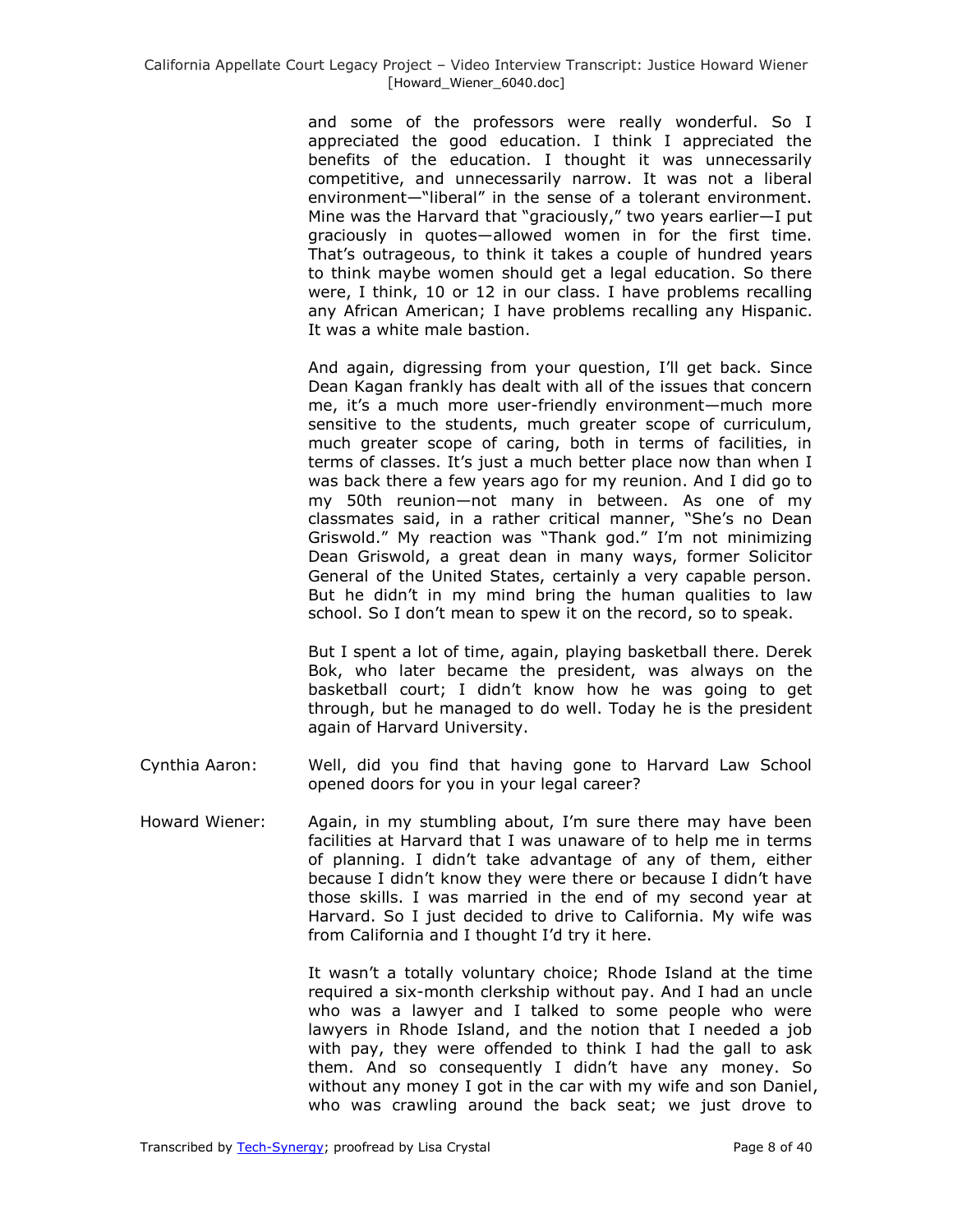California and I looked for a job. So in that sense, Harvard may have opened doors, may have had the ability to open doors. I just wasn't able to find them; for some reason I just didn't see them.

### $(00:24:58)$

And again, the process either was so different then or I was so unaware of . . . Yeah, I had to take a bar exam; I figured I'd go someplace and take the bar exam. I knew nothing about the process. And Dana Latham, who was the chair of, the founder of, Latham & Watkins, a famous law firm now, was in charge of Harvard's vocational placement at the time. And I wanted to see him right away, but I couldn't get in to see him for three or four weeks. So I signed up for a bar exam and knocked on doors; and William Mathews, who was a U.S. district judge at the time in Los Angeles, had agreed to interview people from Harvard who were looking for a job. So I met him—a very stern guy, but he was very old. As a result of preparing for this, I looked him up, he was born . . . So he couldn't have been more than 57 or so when I met him. I thought he was ancient; now that I'm 76, 57 doesn't sound very old. *[laughing]* He was very nice, very stern, very Harvardian, very . . . Had a talk about jurisdiction and the precious jurisdiction of the U.S. district courts. And I remember his scoffing about diversity jurisdiction; I didn't know what he was talking about, but—

- Cynthia Aaron: Just smile and nod.
- Howard Wiener: Yeah, nodding. And so he said, "Well, I'm going to hire you; I'll either hire you or Ben will hire you." "So that's great," I said. I don't know who Ben is, and it turned out that Ben was Benjamin Harrison, a U.S. district judge who had been appointed in 1940. And again, I'd looked him up recently; he was born in 1988 (*sic*).

So again, I thought he was so old, but it turns out that he wasn't. And again a total digression, but in terms of the times, two items I find so interesting. He was nominated on June 11, 1940. He was confirmed on June 23 or 24, 1940, and was sitting as a U.S. district judge before July 1, 1940. So we didn't have a lot of *futzah futzah* with the United States Senate in those days. And what was so fascinating about Judge Harrison is he had never gone to law school and never gone to college; he had studied independently in Needles, California, and ultimately become the U.S. attorney and then from there to the U.S. District Court.

So I had gone from Harvard Law School in this intellectual environment in which credentials were so crucial. I didn't conceive coming out of Harvard you could be a judge without having gone to college or law school, and I'm working for a very nice man who had never gone to college or law school.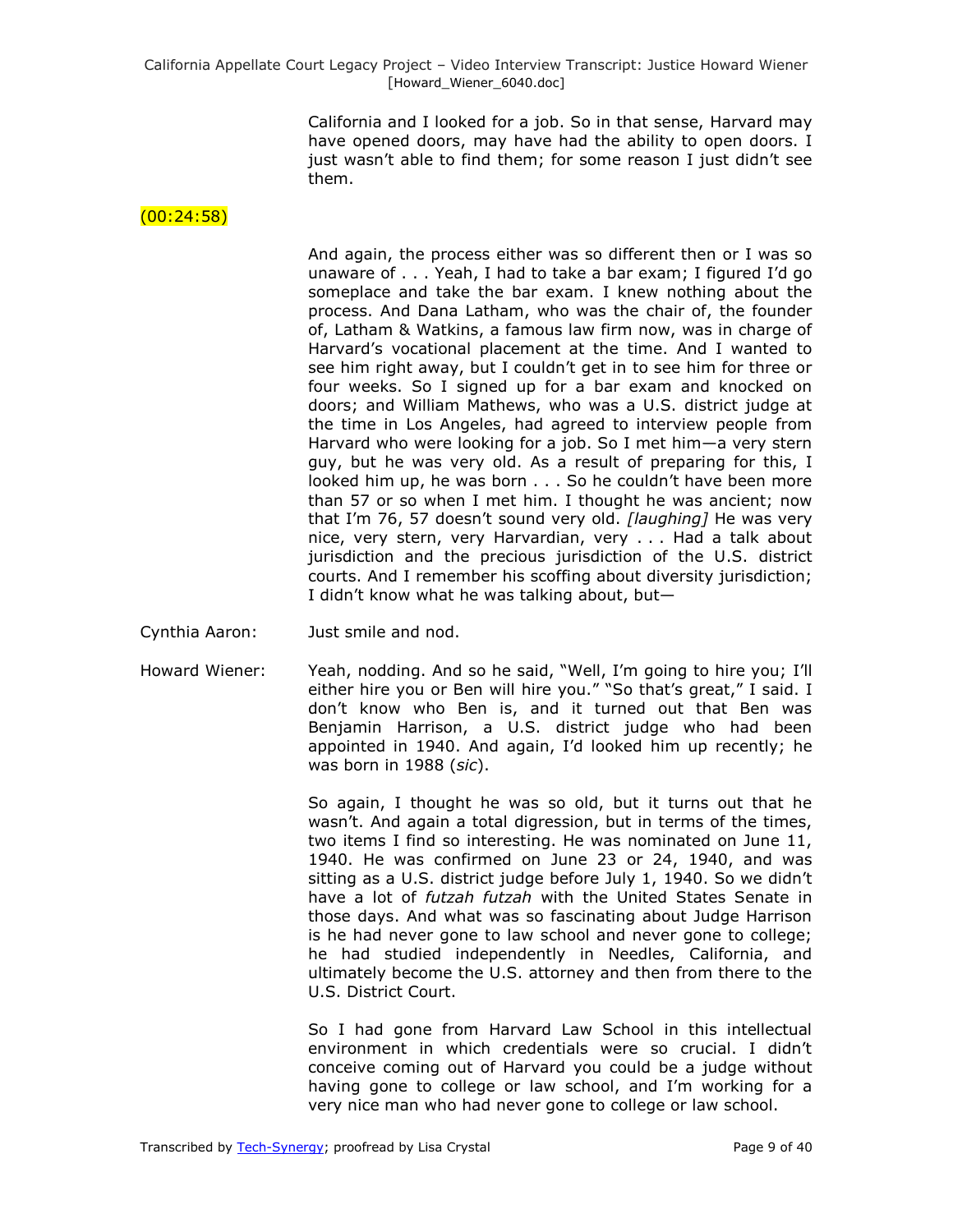- Cynthia Aaron: How long did you work for him?
- Howard Wiener: About a year as a law clerk.
- Cynthia Aaron: This is a district court, so what was the workload?
- Howard Wiener: Memos on cases that were appearing in front of him. It was a different world. He had some civil, some criminal. Judge Harrison reminded me of Gary Cooper, who some of the viewers, some of you may know was an actor who didn't say very much. He would walk in in the morning and say "Good morning, Howard." And my chambers . . . I mean, I'm as close to him as I am to you and the camera here—very close, in another room, so I could hear everything that went on: civil cases, jurisdictional issues, motions to dismiss, and all. I mean, I had taken a year of federal courts in law school and a semester of federal courts, or another year of federal courts. Federal procedure the first year, federal courts the second, after (*sic*) my third year, so I knew something about federal procedure—at least I thought I did. I was far more intellectual than he had any interest in being; he was not an academic guy.

So in the morning he would say "Good morning, Howard," and at night he would say "Good night, Howard." But it was a different world in that it was less formal; and he was not a bureaucrat, a very realistic guy. In those days criminal cases were not voguish. And there was a lawyer whose name was Morrie Levine who came, who did criminal work, which was not what "good" lawyers did. The criminal lawyers were either Italian or Hispanic or Jewish. They weren't "silk-stocking" firms.

I remember Morrie Levine coming in one day and saying to him . . . He said, "Morning, Ben," and I said, "Morning, Morrie, how are you?" "Fine." He said, "Ben, I see I'm going to have a case in front of you."

He says, "Like hell you are."

He said, "I just filed it, Ben; it has your initials on it."

## $(00:30:03)$

Then he says, "That's true." He said, "But I sent it down to Bill."

He said, "Well, why did you do that, Ben?"

He said—and you know, I could hear this; this is a judge talking—he says, ―Well, the last case you had in front of me, Morrie, you appealed."

He says, "Ben, I needed the fee."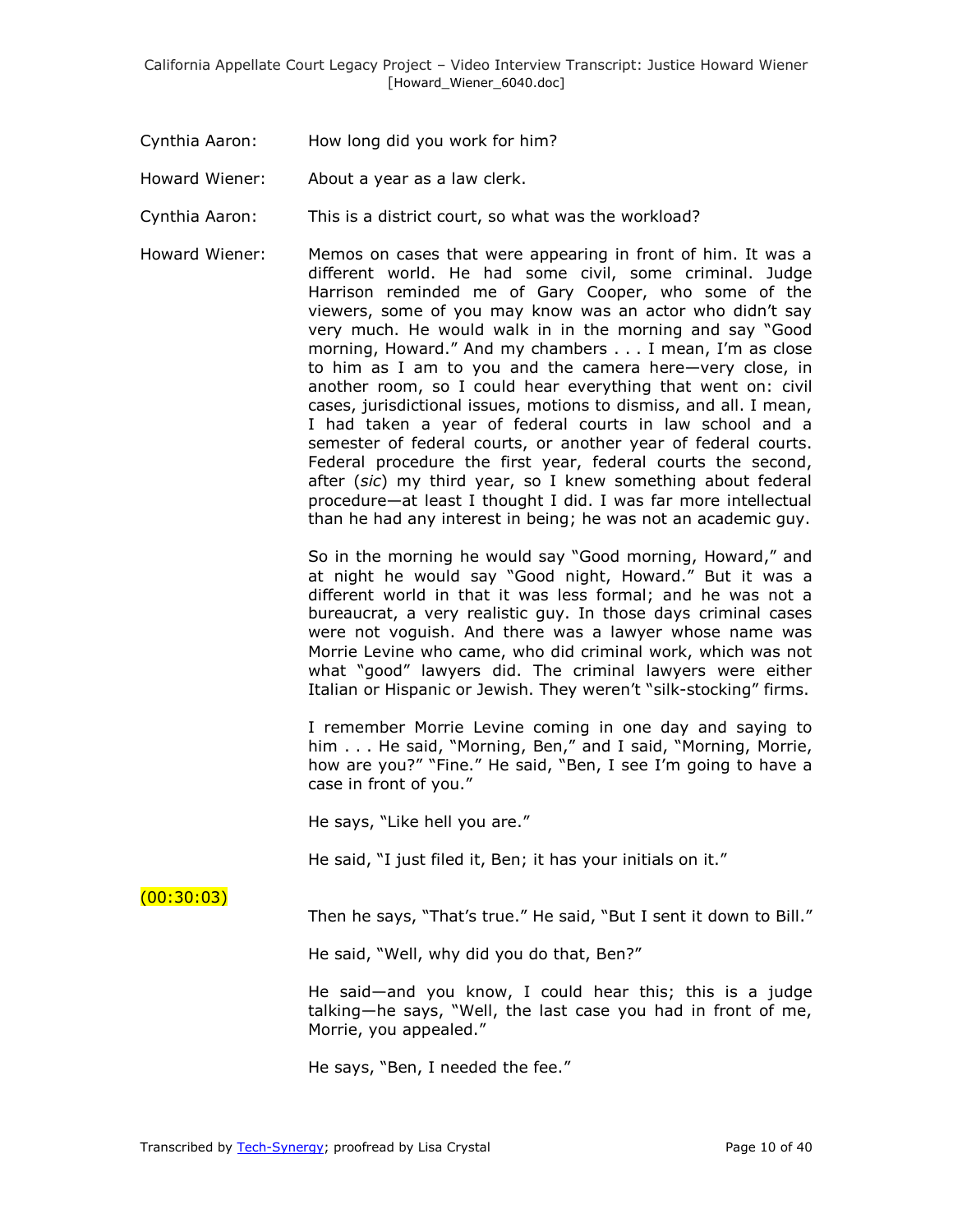And he says, "Needing the fee is one thing, but reversing me is another." So he just kicks the case out.

So it was a little different world. And they didn't have bailiffs; they had pals of the U.S. district judge who served as bailiffs. And so Judge Harrison had Jack, who would drive his car and sit in the courtroom, et cetera—no guns, and not an awful lot of formality. Well, Jack got sick, and so I was a bailiff for three or four or five or six weeks. And I saw some marvelous trials, some absolutely marvelous trials.

I saw a trial of Rita Hayworth—again, an actress of some note years ago—versus Columbia Pictures. And there's a law firm now, Mitchell Silberberg & Knupp; and Mr. Knupp was in the courtroom, and he was assisted by Macklin Fleming, who later became a Court of Appeal justice, on the state's side. He had graduated from Yale. And I forget who represented Rita Hayworth. So I was a bailiff.

So before the case started, Judge Harrison came to me and said, "Howard, Guy Knupp is a great lawyer."

"Yes sir." So I'd go out. And Mr. Knupp, I recall, was tall, and he had cowboy boots on. And when Judge Harrison would take the bench, everyone would stand and then sit down. And Judge and Guy Knupp would sit there during this very exciting trial, morning and afternoon, and then before Judge Harrison left, he'd say, "Howard, that Guy Knupp is a great lawyer." He didn't do a thing; just sat there day after day after . . . That went on for two weeks. Every day, "Guy Knupp is a great lawyer."

"Yes, sir."

And at the beginning of the third week, Mr. Knupp stood up and said, "Judge, I think we should see you in chambers."

"Certainly."

So they adjourned, and they're all in chambers, all the lawyers—parties not there—and Mr. Knupp says to Judge, "Ben, I think we should settle this case."

―Whatever you say, Guy.‖ *[laughing]*

So the case got settled. Judge Harrison comes in; he says, "That Guy Knupp is a great lawyer."

So I'm learning about the law biz from the inside. It's a little different than I expected, and when I left . . . Judge Harrison liked me and I really liked him; although not an awful lot of schmoozing, he gave me advice. He wanted me to work for the U.S. attorney, and I didn't go down that path. And the advice he gave me—we're looking out the window and told me where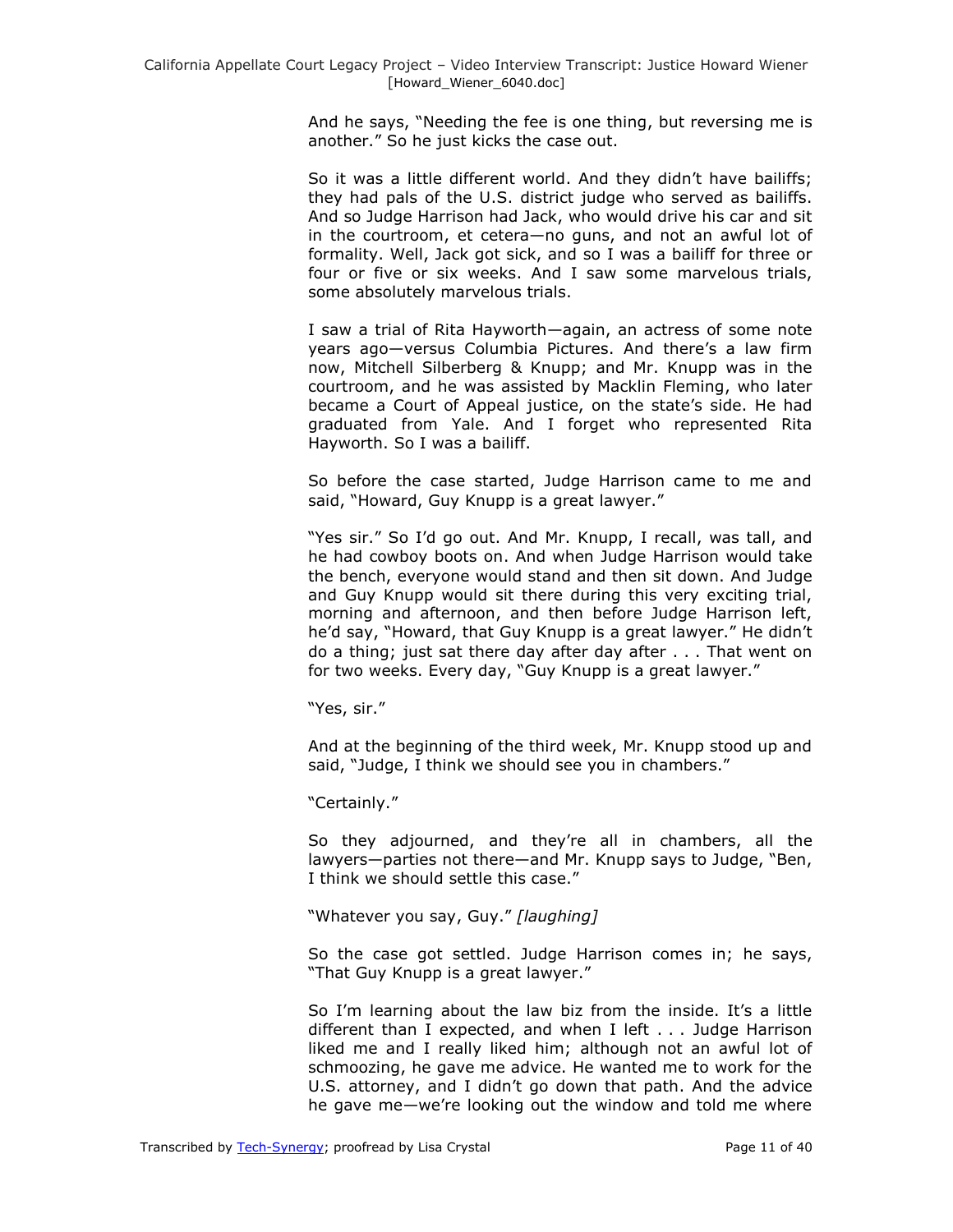his aunt had lived, et cetera, near the U.S. district courthouse in L.A.—and he said, "Now remember, Howard, always tell the truth, and never take a mining claim instead of a fee."

At the time, I was so taken by the brevity of this wisdom . . . but over the years I've just been so impressed with how profound it is. And when I taught a class in professional responsibility I talked about that; it probably says everything. So, as you gather, I liked the experience. It was very interesting. I met a lot of people and I enjoyed it.

- Cynthia Aaron: What did you do after you clerked for him?
- Howard Wiener: Well, again, in my stumbling mode—and I don't mean to stress that—again, I didn't go down traditional paths for Harvard lawyers. In my initial quest I admit . . . As I say, I'd met and interviewed with Dana Latham. And I didn't realize at that time there was discrimination among law firms and that Jewish lawyers would have problems being hired. I thought discrimination was only on the East Coast and not on the West Coast. And I'd had an interview with a lawyer with the Nossaman firm before I was to meet Mr. Latham. He asked me where I was going to go, and I said, "Well, I'm going to go to O'Melveny & Myers and Gibson, Dunn & Crutcher. And he scoffed at that. He said, "That's ridiculous."

I said, "Excuse me, sir, I'm all of 24 years of age." And I said, "I don't know why you're laughing."

He says, "You're doing this wrong." He said, "You have to go see Isaac Pacht at Ross, Warne, Bernhard & Pacht, because he is Jewish; you have to go to Loeb & Loeb, you have to go to Mitchell Silberberg & Knupp." He says, "Don't go to those firms. It's a waste of time."

And so I remember that so vividly for a couple of reasons. One is, he was so outspoken, smoking a little cigar all the time and using the "F" word, which I didn't know people with white hair would use the "F" word.

# (00:35:09)

So here it is; he had bluntly told me I'm wasting my time because these firms discriminated against Jewish lawyers. So I had seen Mr. Latham in looking; he was very nice to me, very pleasant. And consistent with my naiveté at the time, while we were talking about opportunities in Los Angeles and where he could help, I asked him—and again, looking back on it, it's so naive, it's shocking—but I did turn to Mr. Latham and I said, "Excuse me, sir; I understand from Mr. So and So, Mr. Brady"my memory of this then-"Mr. Brady told me that your firm will not hire Jewish lawyers." And I remember a long pause and Mr.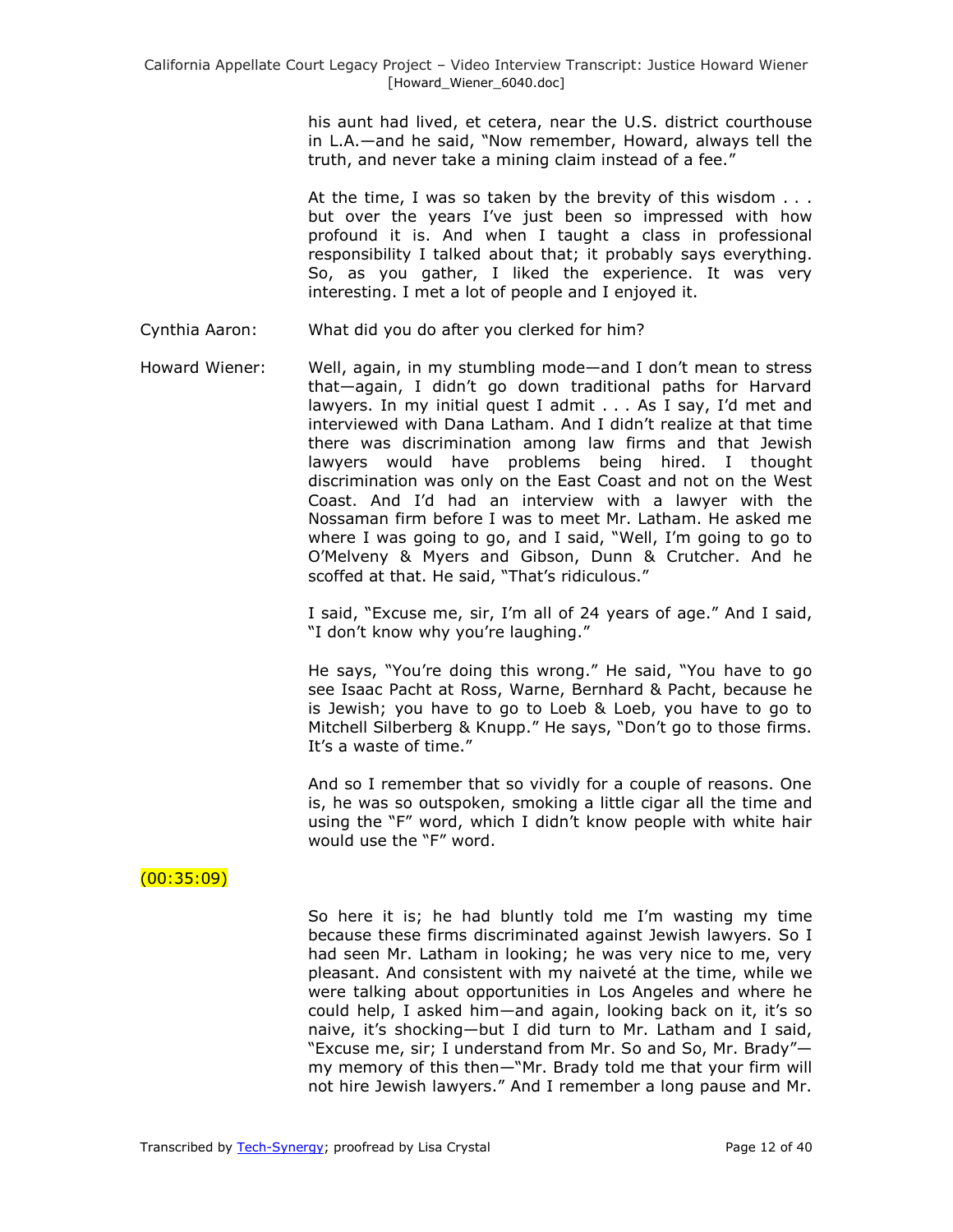Latham saying quite graciously, and he said, "You're going to be a great lawyer. You ask some very good questions."

So I wasn't hired, and made a judgment call that maybe I had to change paths in terms of my job search, and Harvard wasn't going to help me. So I knocked on some doors and met a lot of lawyers and met a chap named Paul Egly. People from Los Angeles would know that name, because he later became a judge, and he was the busing judge in Crawford *v. Board of Education*; but he was a lawyer in Covina. And we talked about what we saw for the law practice. One of my contemporaries had gone to Lawler, Felix and Hall; they represented Standard Oil. Another chap from law school had gone to Gibson, Dunn & Crutcher, another to Musick, Peeler & Garrett; they're all major law firms in Los Angeles. So I ended up in Covina with Paul Egly in the general practice in a very famous firm called Egly & Wiener. So I was out on my own.

- Cynthia Aaron: Was it just the two of you?
- Howard Wiener: At that time.
- Cynthia Aaron: And what kind of work did you do?
- Howard Wiener: *[Laughing]* Covina was a small community at that time; and to give you the setting, and you're not going to believe this, because I have a problem believing it. We had a very small office. It was like you'd open up the front door and there was a hallway down with three little rooms. His was the front room, a middle room, and I was in the back office, very small, on 151 East Badillo Street in Covina. And we did "everything." Paul was a veteran, 10 years older than I am. He had very well-educated, wonderfully smart, wonderfully creative . . . had gone to Covina schools, had received a field commission in the service; very charismatic, a lot of fun. So we had a selective clientele; we took anything that walked in the door.

But to give you the picture when I first started, we had a library in that middle room that consisted of the Witkin books. I think there were two, a green one and a blue one. Maybe it was a green one and a red one. One was procedure and the other was substance. That was our library. And Paul's wife Marion had been from Germany; she was back in Europe at the time. And Paul's task, when I first went with him, was to take care of their parakeet Manny. So there were the two Witkin books and Manny in a cage in the library, and so that was our physical setting. We had a Royal manual typewriter.

And I had a business deal with Paul. I was always a superb negotiator, and I negotiated a business deal with Paul that he would guarantee me \$200 a month. So I'm married, have a kid, and I'd left working for Judge Harrison at \$72 net weekly for \$200 a month net that he was to pay me if I didn't get paid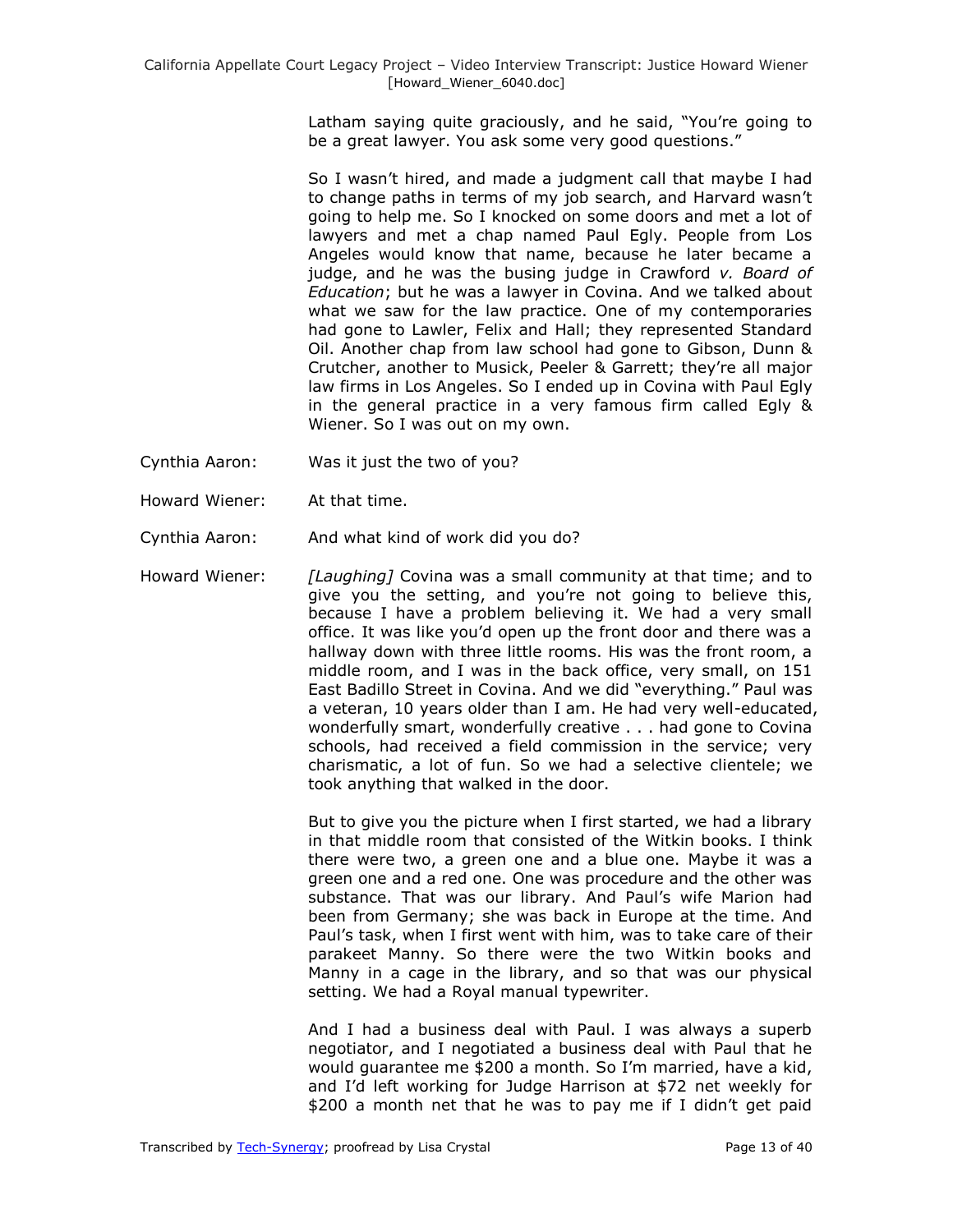> from any other source. The first day I was there a woman walked in who wanted a divorce. So I asked our secretary, Dora, I said, "Do we handle divorces?" She said, "We do, Howard." And I said, "Are there papers?" She said, "Yes." I said, "What do we charge?" And she said, "\$275." So I said to this person, "It's \$275," and she gave me \$275. So Paul never had to pay me, and we were off running.

> I suspect Harvard lawyers start differently now and maybe started differently then.

## $(00:40:03)$

Well, one of my contemporaries from law school I remember meeting in the first two or three or four years was going into court for his 11th accounting of the Harvey Mudd estate. I think I was in downtown L.A. on one of my bigger, more significant misdemeanor trials. So I tried a lot of stuff, a lot of misdemeanor trials and felony trials, just everything. And then as we grew in the practice, the firm grew. We became respectable; we developed a clientele. We had a very good law practice. So I practiced there for 19 years.

- Cynthia Aaron: I was just going to ask you that. While you were there, were you active in the local bar?
- Howard Wiener: Yeah, I used the . . . I was very comfortable with lawyers. It was a different world then. The Citrus Municipal Court had just started in Covina, and it was in a building, not a courthouse.

And there was a judge there—as a total digression—by the name of Al Miller, and he had been a successful lawyer in Cincinnati. So now I'm maybe 28, 29 years of age, routinely going on the Citrus court to handle misdemeanor, petty thefts, drunk driving, et cetera—one of the great trial lawyers of Covina. And I didn't understand it, but Judge Miller, when he would take pleas—and all the cases were negotiated in those days without an awful lot of formality—he would impanel a jury to take pleas. And I never understood why there'd be a jury in the box. And we would end up entering a plea and a fine of \$150 or something to a drunk-driving case.

And ultimately the truth came out is, he wanted—Judge Miller wanted—to have more judges and a huge courthouse, and so he would send the data in to the Judicial Council that these pleas were jury trials.

So in a given day one judge is handling more jury trials than occurred in the history of man. So when the Judicial Council was getting this data and then it goes to the Legislature for more judges, he was able to say, we need two, three, four, five judges. And so, again, I was so naive, I didn't understand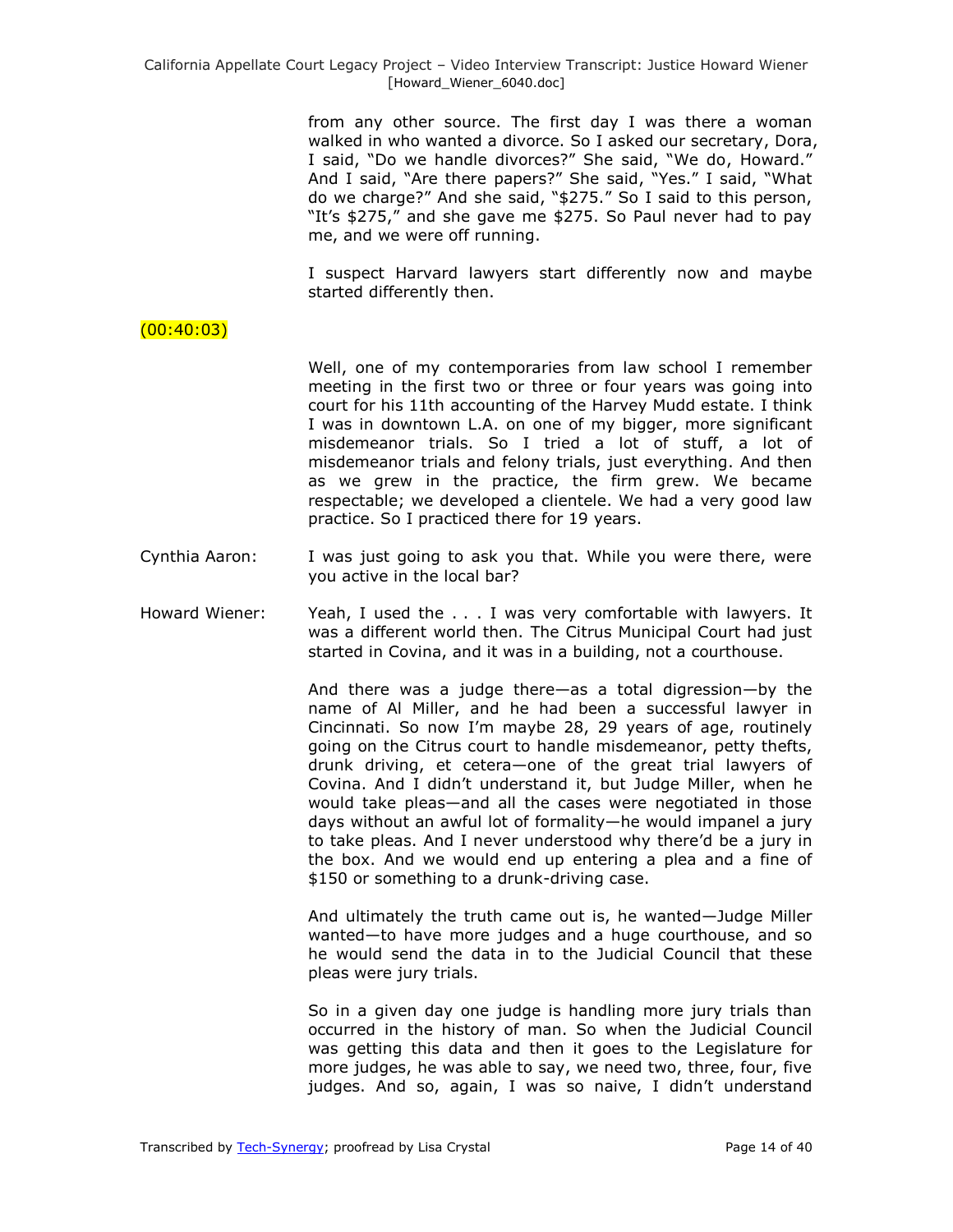what's happening. Well, somebody was jiggling the figures, so to speak, for no other reason than to augment the courthouse.

So again, in terms of bar activity, I was very active; we had the Citrus Knife and Fork Club where we got together. The lawyers were of a wide variety. There was no one else from Harvard, but there were a lot of lawyers of very well-trained background, of varying ages, all very social; one's word was one's bond. Then that bar became a more formal bar, then the Pomona Valley Bar Association, and I became the president of both. And then I later was on the Board of Trustees of the L.A. County Bar Association, then ultimately elected to the State Bar Board of Governors. So the bar really—

- Cynthia Aaron: When was that?
- Howard Wiener: 1972. So the bar really was my constituency. And so I was elected in 1972. At that time, by legislation the L.A. district required one person who had an office outside of Los Angeles. And again, they had a so-called breakfast club of the establishment bar, and the establishment bar would nominate somebody at the breakfast club, and that person would routinely get elected. That was the first time, however, that they had a contested election between lawyers from the plaintiff's trial bar who were uncomfortable with the breakfast club controlling things. So I had a chap run against me, and so I was the establishment lawyer. People who knew me thought it was ludicrous and humorous and ironic, but it was the first time there had been a contest for the bar. So I was elected. George Hillsinger, a trial lawyer, does defense work, still alive, was elected by the trial lawyers; Joe Cotchett, now a famous lawyer, was elected in Northern California. And so that started a threeyear term, which took a lot of time and very, very interesting.
- Cynthia Aaron: And worthwhile?
- Howard B Weiner: Oh, very worthwhile, and that district attorney of San Diego County, Bonnie Dumanis, was on the board. That was very worthwhile for a whole host of reasons.

## $(00:45:05)$

You learn about . . . you see law in a different context, you see how people practice. Seth Hufstedler was on the board; you know, Shirley Hufstedler was then on the Ninth Circuit. Leonard Janofsky was president, and later became president of the American Bar Association; Paul Hastings, Janofsky, and Walker. So it was interesting to meet the Chief Justice, dine with the Supreme Court; it was just an eye opener.

Cynthia Aaron: You said you were with your firm for 19 years. Was the next step a judgeship, and how did that come about?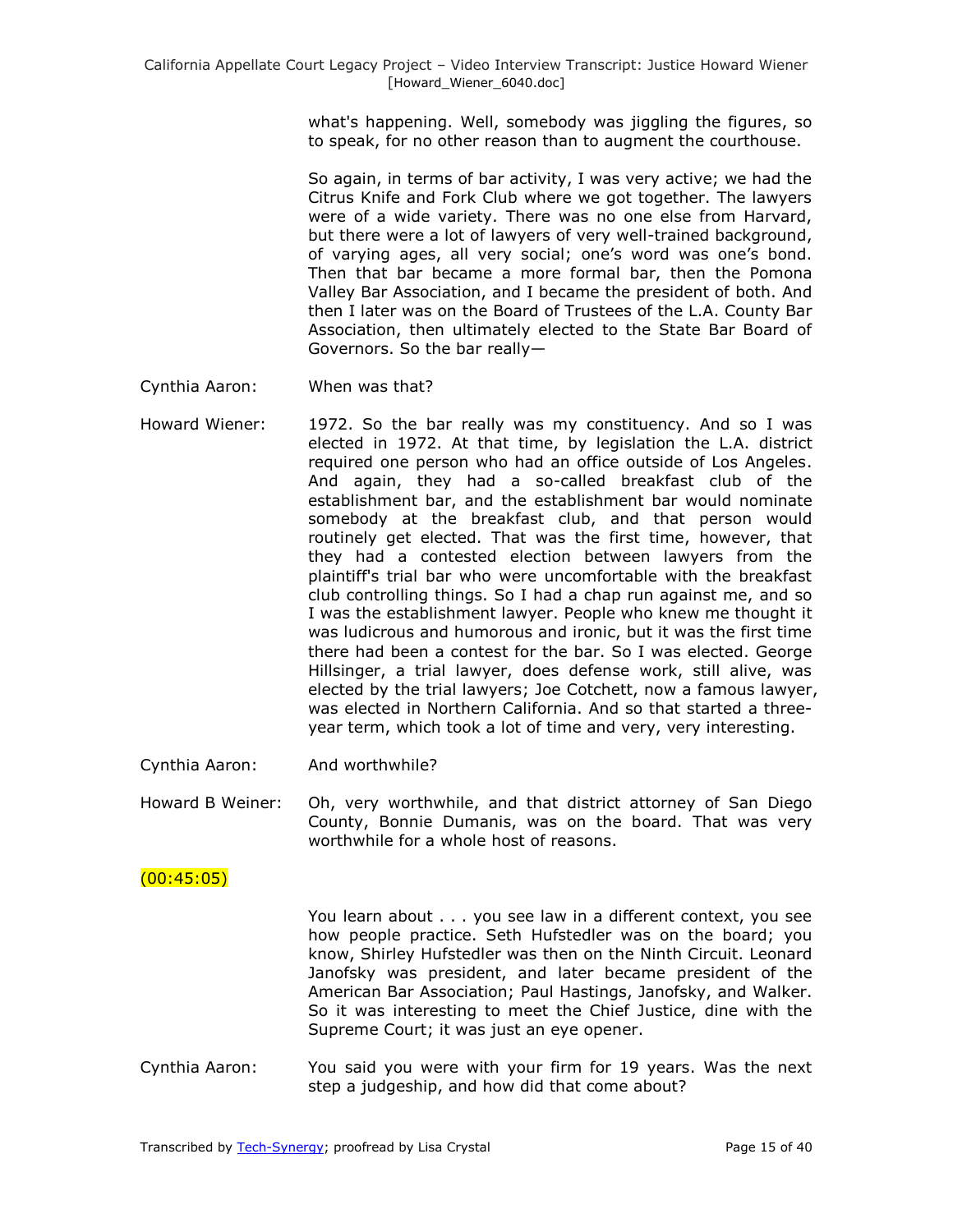Howard Wiener: Yes. In the process of fortuities and not planning . . . Because there are some people who look at you and they label you "Can you help me or not" and put you in another category. I've never looked at people that way; I never had a grand plan. I've always assumed if you're pleasant enough and conscientious enough, somehow the luck gods and the fortune gods will smile on you, and there is a role for merit. And so I developed a pretty good reputation practicing law; I tried a lot of different cases, had a lot of different experiences. I had small businesses, starting by Frank DeSalvo, who was driving a dump truck when he starts, ends up selling that business to Union Oil. We represented a lot of people in the rock and gravel industry.

> So we had a very good law practice ranging from a lot of doctors and a lot of lawyers, construction people; eight or nine lawyers; I had a couple of secretaries. So I'm pretty successful as a lawyer doing a general practice still. And interestingly, when I called up one of my former partners to talk about today—Jane Egly practiced law and she happened to marry Paul-but she said, "Well, what you have to stress is that you and your firm were so different." We hired Jane in 1972, and she said at that time we were one of the few law firms, even then, hiring women. And she explained to me in my phone call with her recently, it was the single best job she ever had, because at no time did she face any hostility or discrimination. And I didn't realize that's on the vanguard.

> And it was in a firm in which Art Baldonado was one of my partners; he later became a judge. He was a Hispanic chap from Los Angeles. I didn't know you're not supposed to hire Hispanics in those days. I thought Mexican Americans are here first; I didn't realize the discrimination against Mexicans. So our firm was diverse, without trying to do the politically correct thing. We were just nice people who were good lawyers.

> And so a fellow by the name of Bill McVittie was running for the Assembly in San Bernardino County. And Bill was a lawyer, and this is in 1973 or so, and he was alleged to have done some improper things in the election process, violating highly technical provisions of the Elections Code. And in any event, so the district attorney of San Bernardino County filed a complaint against him, and he wanted a lawyer who he thought would do a good job.

> So he hired me, and to make a long story short, we resolved the matter in a satisfactory way; and lo and behold, Bill gets elected to the Assembly, much to everybody's surprise, including mine. But he is a very good campaigner, a very nice guy; and I wanted to be a judge at that time. So as a result of that experience, people in the Legislature thought I knew something about elections law and code. So I was called by a few people in the Legislature to represent them. Again a digression, one of the tenants from the space we leased in West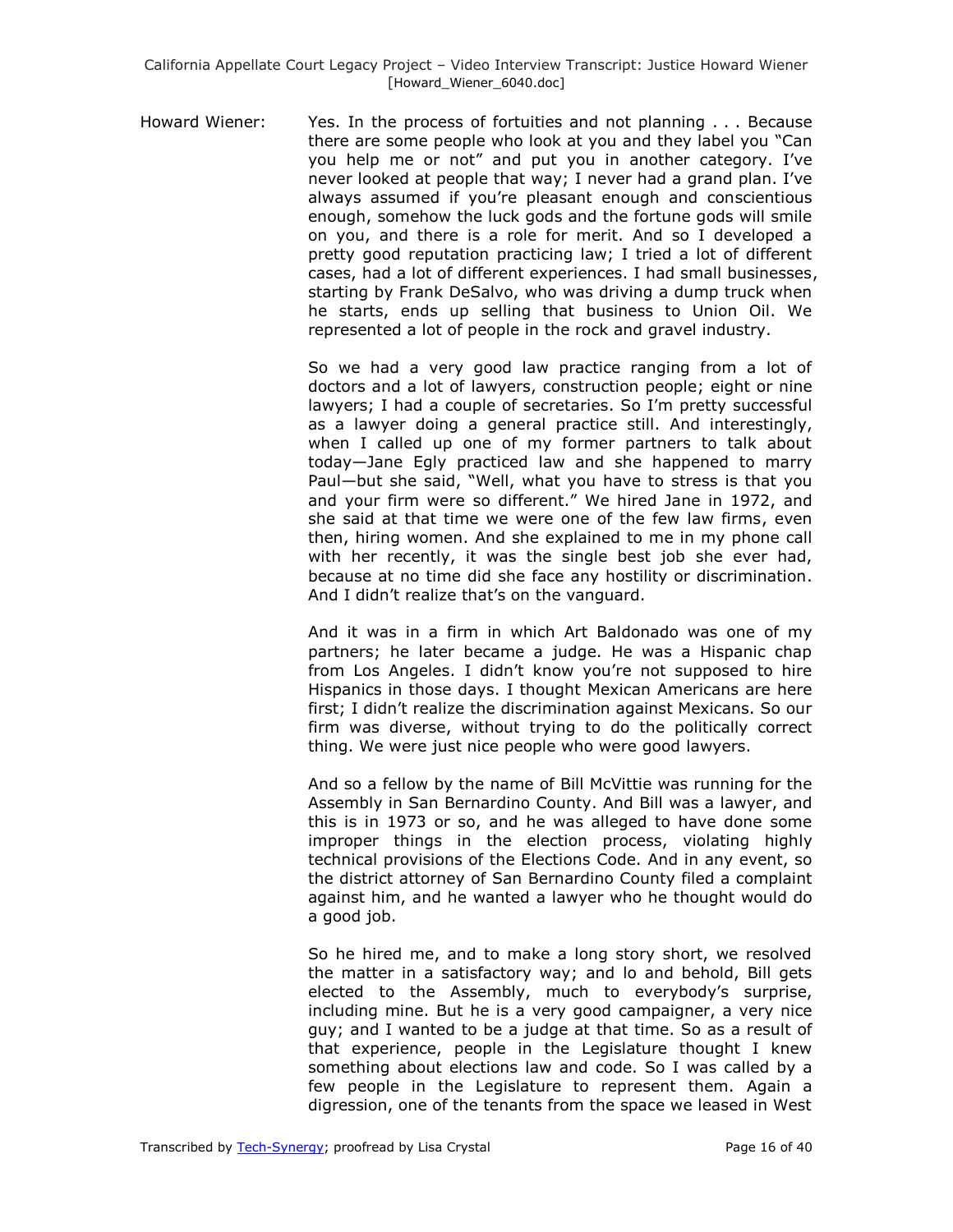Covina was Chuck Wiggins, who became a Ninth Circuit judge. And before then he was in the Congress, and he was a key player in the Watergate hearings. And he was viewed as a brilliant constitutional lawyer, and he had been a lawyer in El Monte with a very modest practice.

### $(00:50:04)$

So I was having lunch with him while he was on that committee where the hearings, Watergate hearings, are going on. I said to him, I said, "Chuck, I don't understand this; you were a lawyer in El Monte; I mean, you had maybe a modest divorce once in a while." I said, "Now you're being billed in the *L.A. Times* as a brilliant constitutional lawyer."

He said, "Howard, you have to understand one thing in life." He said, "It's not who you are, it's what the *New York Times* says you are."

And I think that happened to me, because people in the Legislature thought I knew something, so I met some.... McVittie's in the Legislature; he called and said, "You want to be a judge, your name is in, why don't you apply to San Bernardino County?" I said, "I don't live in San Bernardino." He said, "Well, that would be poetic justice, wouldn't it?" I lived in Claremont, down near the border.

So I got appointed. I met Tony Kline, who was Governor Brown's appointment secretary, and so I got appointed. And I wasn't particularly well received, because the presiding justice was angry that a Los Angeles lawyer, a perceived liberal Democrat, would be appointed as a judge in San Bernardino.

- Cynthia Aaron: So you were appointed to the superior court by Governor Jerry Brown?
- Howard Wiener: That's correct.
- Cynthia Aaron: How long were you on that court?
- Howard Wiener: Two and a half years.
- Cynthia Aaron: Go ahead.

Howard Wiener: Well, you know, in all candor, it was not a welcoming experience; the presiding justice was angry about it, and he handled it in an interesting manner.

Cynthia Aaron: How was that?

Howard Wiener: He made clear that I had a welcoming ceremony in which I could only invite limited guests; instead of the usual celebratory event, it was a very  $\ldots$  I could only have "X" number of people,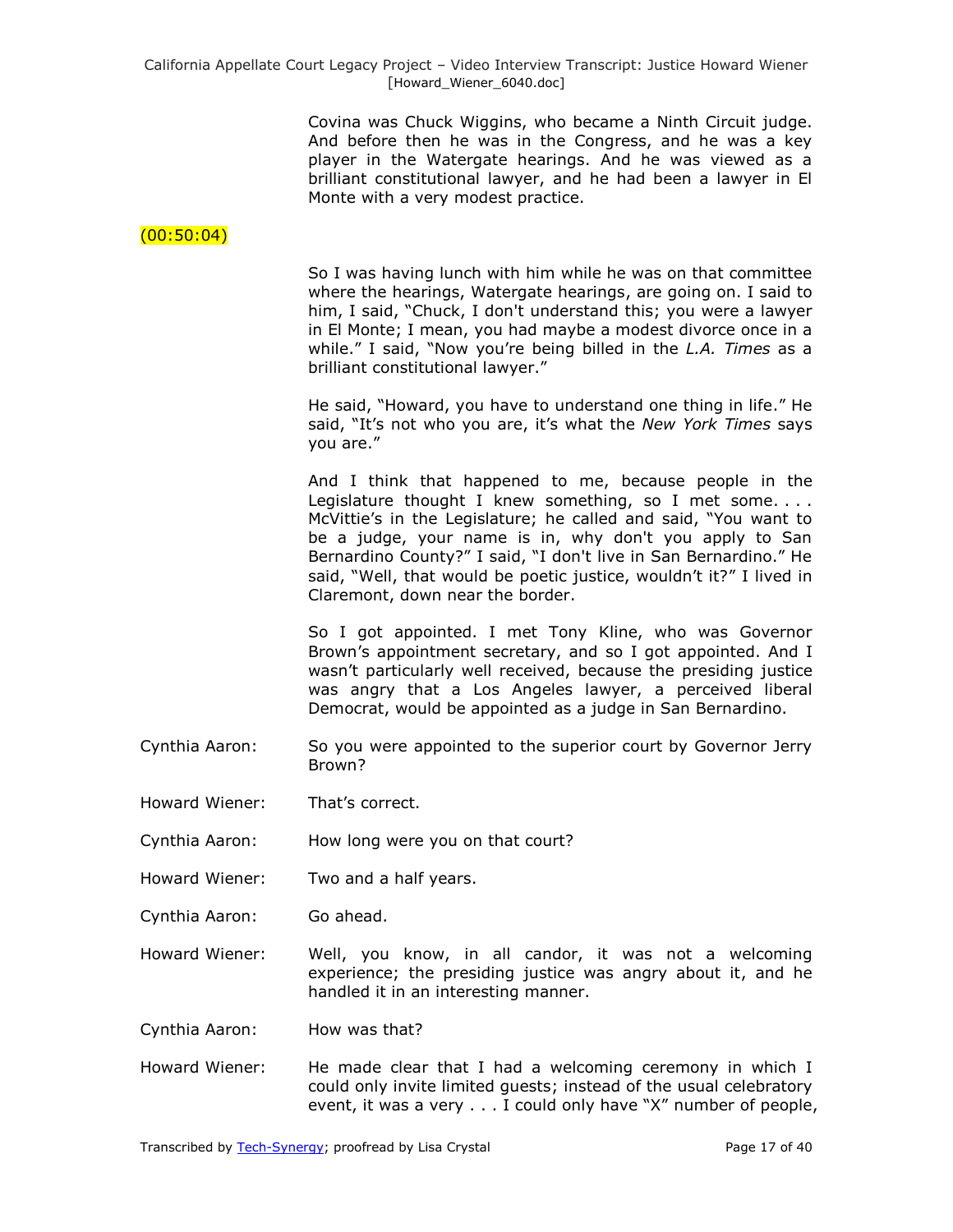et cetera; all of which was unnecessary, and he was simply wrong. And he assigned cases to me to make sure to embarrass me. The first case I had was a criminal case, a modest criminal case; the third case was a death penalty case. And so, although I knew something about misdemeanors and knew something about mechanic's liens, I knew as much about a death penalty case as the videographer—who, although a guru on computers, I'm sure could not handle a death penalty trial.

And so, but much to his surprise . . . very good lawyers. I did my homework, we had a trial. So the bar was very appreciative of my being there; they viewed me as a breath of fresh air. They realized I was being discriminated against, in being thrown a tough weight. The lawyers were marvelous; threequarters of the bench were very gracious. So it was sort of divisive, but it was a great experience. I loved San Bernardino; I really enjoyed being a trial court judge. The fourth case I had was the . . . Whitey Kolazak was a hit man for the Mafia, transporting 2,000 pounds of marijuana.

And then I was appointed as presiding judge of the family law calendar, which the presiding judge thought I was entitled to; but again, I thought it was marvelous. That was a great experience. I went upstairs—I remember to the sixth floor explained to the clerk that I was newly appointed and I was in charge of family law. And she started to cry and I asked her, "Is there a reason that you're crying?" And she says she had been there for umpteen years, 15, 16 years, she had never had a judge go from the third floor to the sixth floor to introduce himself; and she was so excited about the opportunity of working with somebody who was going to help her deal with the calendar, because what the presiding judge had done to embarrass Governor Brown was he had put a moratorium on civil cases and had elected not to hear any more civil cases, so the backlog was building up. So she and I drafted a program where we just put all the cases on the calendar, told everybody there's going to be a trial date coming up; and of course 80 percent panicked and settled the cases. So we ended up being current in about four or five or six months. It was a great experience. The bar was great; the cases were interesting. I had a great time.

- Cynthia Aaron: Let's now turn to the Court of Appeal; I assume you applied at some point to the Court of Appeal. And what led to that decision?
- Howard Wiener: Yeah, I liked the trial court, but it seemed to me that I figured out somewhere along the way I could handle the Court of Appeal issues.

(00:55:08)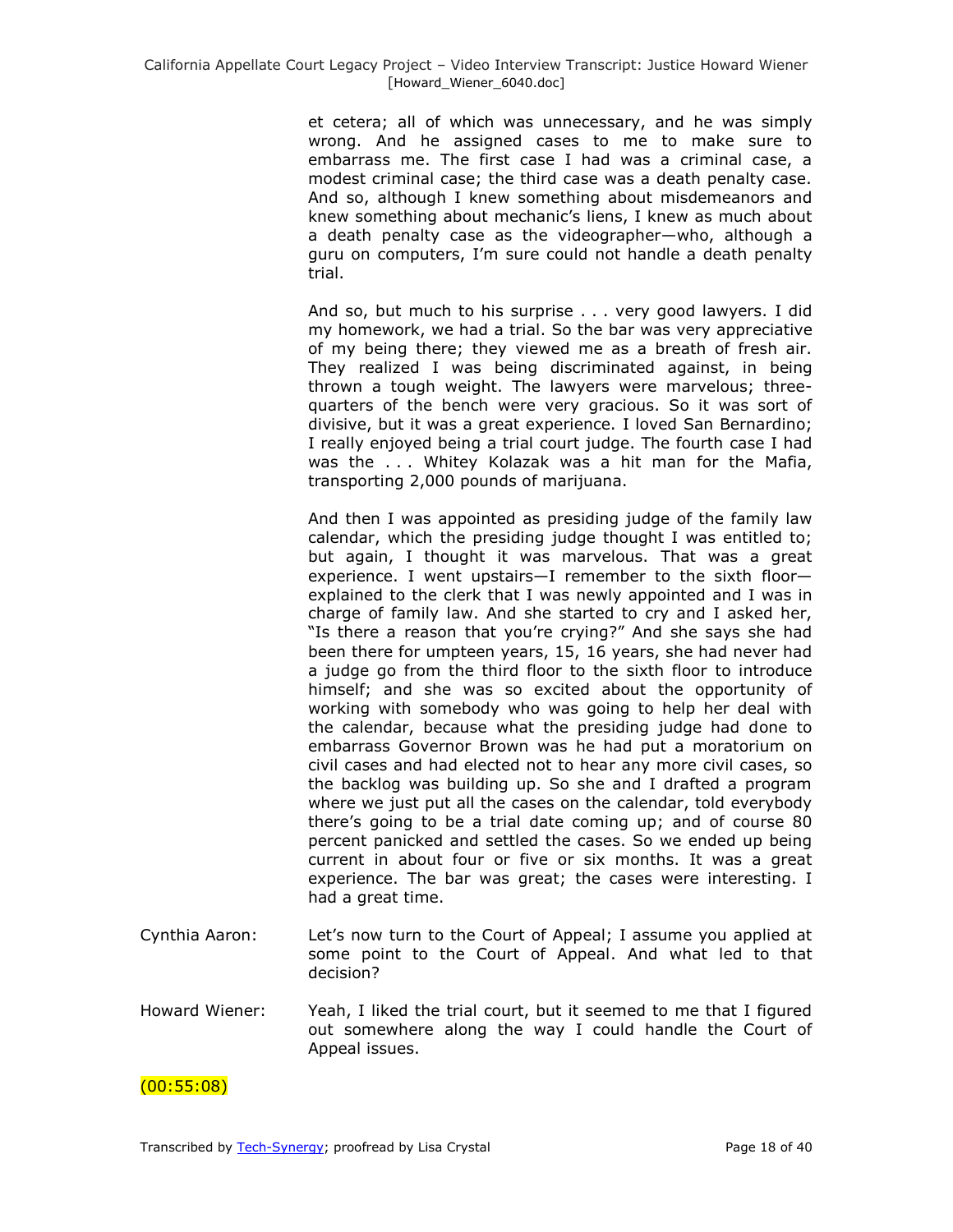I was nervous initially—would I have the capability? And I ultimately concluded I did have the skill. I thought I could do something of greater public impact. I thought the cases would be more challenging; I thought it would be intellectually stimulating. I just thought it was the impact on both the law and society would be greater. I thought I could do the job, and it was just time to try something different.

- Cynthia Aaron: Was that Governor Brown?
- Howard Wiener: Yes. And the timing was right; the people who then-Governor Brown appointed to San Bernardino were very conscientious. We literally cleaned up the calendar; we were current by the time I left. And San Bernardino is in the Fourth Appellate District, and even though I hadn't been a resident of the county, I'd been reelected. So I was well regarded. And an event occurred in San Diego; I was told that there was disagreement as to who to appoint. So it was suggested I apply and I did; and much to my surprise I was appointed to the Court of Appeal.
- Cynthia Aaron: Who was on the court, the Court of Appeal, at the time you joined it?
- Howard Wiener: Well, I need a drink of water. I didn't know I could talk this much about the past, so this is interesting.

You picture the scene: I'm in San Bernardino, and again life at the superior court is different than I anticipated, for a whole series of reasons. I was so excited Governor Brown had called me, told me I was appointed. I left my chambers, and I bumped into a colleague who I had known for a long time and said, "I've just been appointed to the Court of Appeal." And he said—he looked at me, making eye contact—and said, "Who's going to handle the calendar here?" which puzzled me then.

So judges are interesting. I have to say that there are a lot of special judges, but I have always found it . . . I've always been more comfortable being with lawyers than I have been with judges. I find lawyers somewhat more energized and, frankly, maybe even more healthy psychologically, bold and overstated as that comment may be.

So I arrived. Justice Brown, Gerald Brown, was the presiding justice at that time; he was in his early 60s. I knew nothing about the Courts of Appeal, except Chief Justice Bird had assigned me as a trial court judge to both the San Bernardino Court of Appeal and the L.A. Court of Appeal. So I spent five months during a two-and-a-half-year period on assignment to the Court of Appeal, which was an interesting learning experience.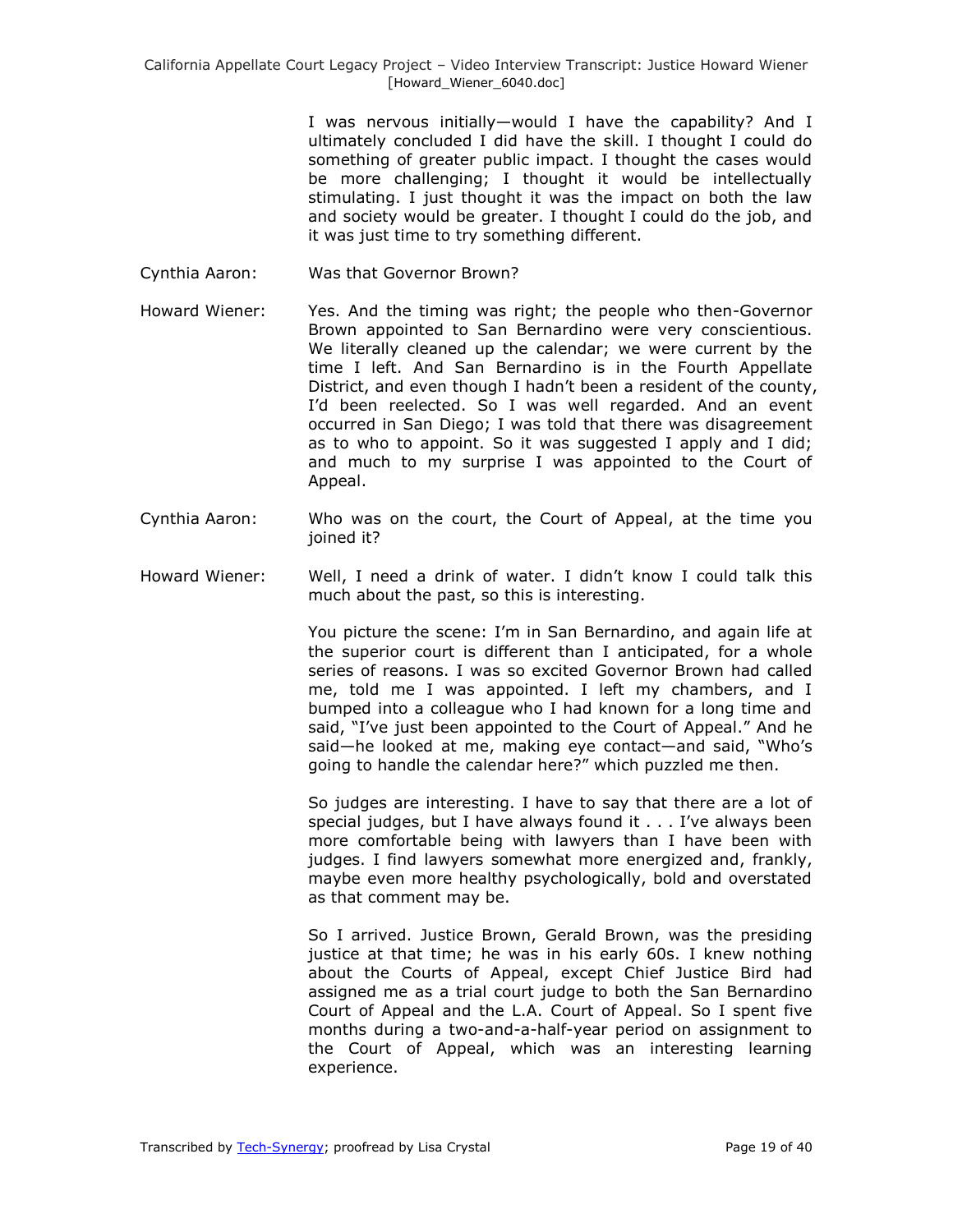So Justice Brown wanted me to meet with him and the other justices before the confirmation process, and I was puzzled about that because it seemed to me that I shouldn't be talking to anybody until I was confirmed. And I don't recall whether I deviated from his request and held off, but I don't think I did. So I think I met with him and Justice Robert Staniforth and Justice Cologne, before I was confirmed or at least . . . yeah, before I was confirmed. And I remember driving down from Claremont where I lived on the highway; and I had directions, because I had rarely been in San Diego and it seemed like a long distance from Claremont. And I remember I had to take off on Front Street off the freeway, and I had to find the state building, and I went into the state building to the sixth floor.

And it was a very awkward setting. Justice Brown, who I got to know very well, was different. He was—

Cynthia Aaron: You want to elaborate?

Howard Wiener: He was awkward socially, and people who are watching this who know Justice Brown know exactly what I'm saying.

### $(01:00:03)$

But he marched to a different drummer: he liked music, he liked literature, he had an impeccable memory, the most remarkable memory imaginable; and so if you were having a conversation with him at 5:00 on a Friday afternoon and he was telling you about the automobile ride he took with his older brother to Anapolis in the '30s and that conversation was broken up, at Monday morning he would meet you in your chambers and continue the sentence from where he left off. It's just different, which required some adjustment in terms of schmoozing, not a regular guy in so many ways.

I remember the awkward setting. I sat on a chair similar to this and the three of them sat across from me in order: i.e., Brown, Cologne, Staniforth. Staniforth also was somewhat awkward socially, and we had an awkward conversation where I met them, and I then got in my car and drove home. And then we had the confirmation proceeding, et cetera, and I end up then in San Diego. It was a relatively formal environment, and some events stick out so clearly. I didn't really know much about the job. I was essentially given a research lawyer; Buzz Kinnaird was my research lawyer. He had worked for Justice Staniforth and Justice Cologne, and so he knew the ropes better than I did.

I found the job very difficult; what was interesting to me was again structure. I had a bundle of cases. They gave me a bundle of cases—six, seven, eight cases were mine, given randomly. The lead justice system that you have here . . . and we can get into that more in a moment. But the first oral argument I believe was in June, and so Justice Brown said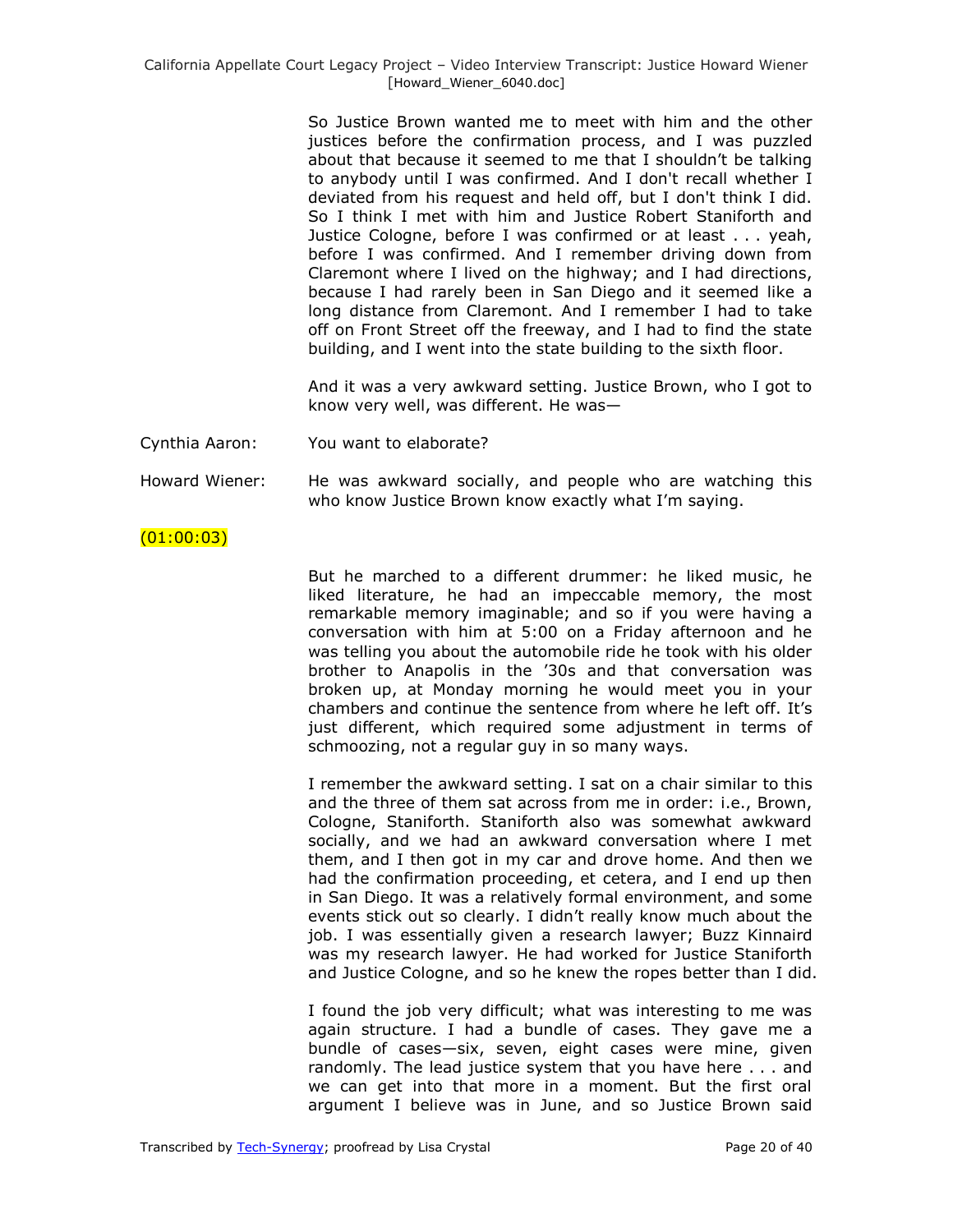we're to take the bench on a certain day, and I said, "Okay, but there are four of us." He said, "That's right." I said, "But there are only, I think, Gerald, normally three on the panel." He said, "Well, that's true, but it's inefficient if we change." So there are four justices. I said, "Well, do you tell the lawyers who thev should be arguing to?" "No."

So I recall sitting there, not on the panel; but I'm sitting there and some lawyer's arguing in front of me, and I want to say, "Hey, now you, please don't look at me." I remember feeling so guilty, I started taking notes. I felt obliged because the poor chap is arguing.

- Cynthia Aaron: Did that system persist for—
- Howard Wiener: No, no, no, at the end of the first day apparently other people said, "Come on, this is silly," and so we changed it. Well, another thing happened was I notified the clerk's office, I said I would like the briefs in all the cases. And I don't know if it was Steve or somebody else—and I'm referring to Steve Kelly—but whoever it was, I was in the clerk's office physically to pick them up, and they're laughing. I said, "What are you laughing at?"

"Do you know you are the only justice who has ever asked for the briefs in all the cases?"

I said, "Well, what does that mean?"

They laughed. He said, "You know what it means." I couldn't get over that; I couldn't get over it from just a management perspective, because why would you want research lawyers for justices to know that they're not being examined or scrutinized or cases analyzed from a perspective of the briefs? Because what happened is Justice Brown was proud that we were "a hot court closed group."

- Cynthia Aaron: Which means what?
- Howard Wiener: Wednesday before oral argument we'd have a notebook in which the memoranda would be prepared for oral argument. Memoranda, bluntly, is a draft opinion; draft opinion is *the* opinion, and we would not have an oral argument conference unlike my experience in Los Angeles, and unlike my experience in San Bernardino and on the Court of Appeal. So you take the bench with several days' preparation, but it would be a hard work week from Wednesday to the oral argument, and so you would be reading the briefs before that time.

 $(01:05:08)$ 

And so I didn't understand how that fit. But what was interesting: a) after I arrived and after the first setting we went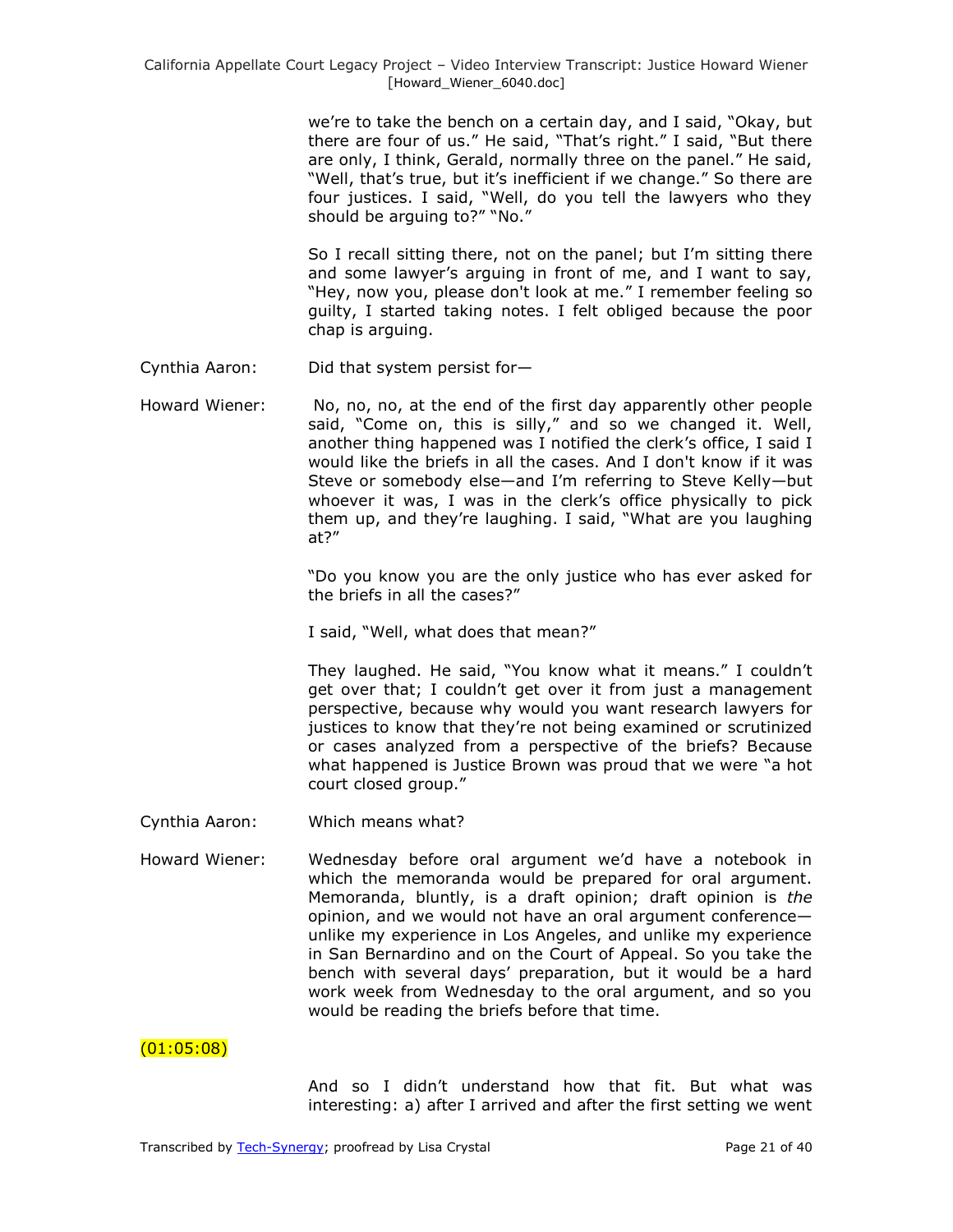to changing seats at the Court of Appeal to three. And then each of the justices then said, "Oh, get me the briefs edit," because there are plenty of briefs around, et cetera.

But we were assigned six or seven or eight cases, plus there were by-the-court opinions done primarily by Justice Brown. And it was an interesting world in the sense, with one research lawyer, I'd take half the cases; Buzz would take half the cases; and you'd do your own writing of cases. And Justice Brown had been a Rhodes scholar. He had gone to Yale Law School with Whizzer White. His reputation was committed to Strunk & White: no "that"s, no legalese, et cetera; a very good opinion writer, very much to the point. Justice Staniforth was relatively new. Justice Cologne, as you probably know, had been on the Legislature, had been appointed by former Governor Reagan.

Very little dialogue, a very efficient court—until I arrived, I guess, because I found the job very difficult in that there were bodies of law I didn't know. I was not a fast writer. I could not sit down in those days with either a typewriter or early on computer and knock out something easily. And I assumed that the lawyers who were making arguments were serious about the arguments, and if I didn't understand the arguments, I would want to figure them out. Some of the arguments required more work than others, and since my law practice had been essentially to a great extent a people practice, how to resolve problems for people rather than complex corporate acquisitions in dotting i's or crossing t's in tax matters.

I was a solution-seeking person, but I didn't have access to those sources anymore. And I thought we had to do the job that the Constitution required, and the Constitution says that at the Court of Appeal, you have to give your reasons in writing, with reasons stated. And since I was sensitive to the practicing bar, I wanted to turn out a product they could understand and I wanted to understand it. And since although I didn't think I suffered from the impostor syndrome, I didn't have any illusions; and I wanted to make sure that I could do a job that I could be proud of and that was consistent with the opportunity that had been given to me.

So I found it a hard job with very few people to get insight from, because, as I say, Justice Brown was in a hyper-decisional mode, and he was interested in production. And in the entire time I served with Justice Brown as presiding judge, we never resubmitted a case; we had always decided . . . probably the median time from time of oral argument to time of filing an opinion was probably 20 days.

- Cynthia Aaron: As you said, there was a draft opinion at oral argument.
- Howard Wiener: That's right, and so signing off . . . I mean, there was an article written that I had been familiar with called "The One-Judge and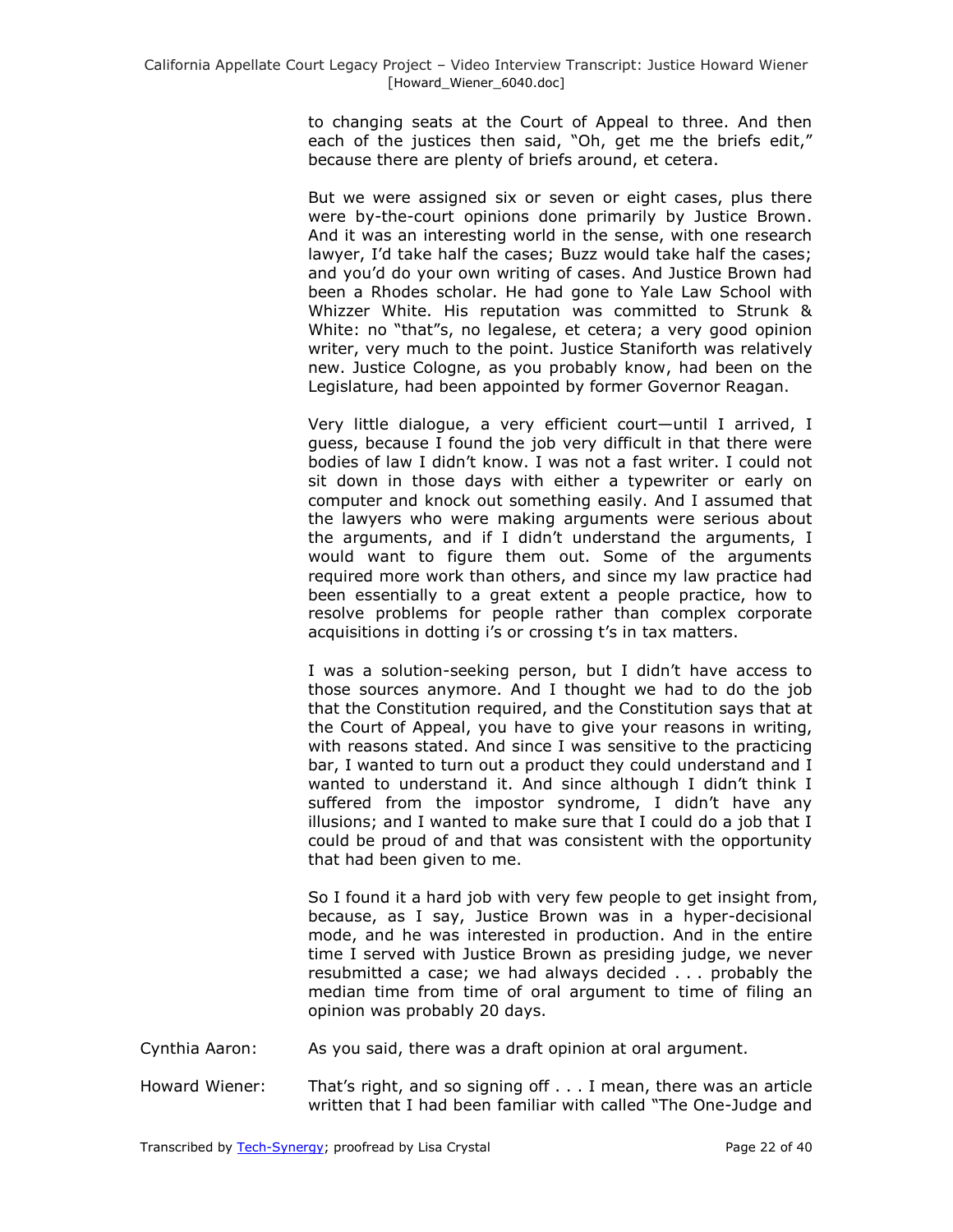the No-Judge Opinion," written by Justice Thompson. Robert Thompson had been involved in that, Judge Hufstedler had been involved in that. There was concern with the power of staff, and essentially it was a staff-driven product with only one person, i.e., either the lead judge who is responsible for the draft opinion to be put in a notebook or a staff of the lead opinion. And that was all there was and everyone would sign off.

I thought the job entailed more; I thought it was a three-judge panel. And so I did homework. And early on we had a case called *People v. Pierce* that had been returned by the Supreme Court to the Court of Appeal in light of *People v. Honeycutt,*  which interestingly, I remember certain aspects of it dealing with jury misconduct; it was a murder case. And I recall going to oral argument, I recall an affirmance.

# $(01:10:04)$

Again, a draft opinion affirming by Justice Brown, signed off by Justice Cologne. And I was bothered by it, and I remember Justice Brown . . . I'm looking at your cases here, Cindy, sitting on a shelf in back of you, and I would put *People v. Pierce* on a shelf. I remember Justice Brown coming by and saying, "Howard, we have to get it out." This was about a day after oral argument, and I remember saying, "Gerald, I want to do a little more homework on that." I remember his tapping his watch and saying, "Well, we have to get it out." And I said, "Yes, that's true.‖ And Rick Benish, who was on the Court of Appeal at that time as an attorney, a central staff lawyer here in San Diego in practice, and a very nice chap, and he knew my concern of what was happening . . . and so I drafted a dissent in that case. Rick was a sounding board. And I looked it up before today and that opinion, my dissent and the majority, was filed by the end of June. Again, within a 20-, 25-day period, the Supreme Court granted review, and 7-0 agreed with the dissent; they reversed with instructions to send it back.

- Cynthia Aaron: That's nice.
- Howard Wiener: And it was a marvelous learning experience for me and very exciting in the sense I probably received about six or seven letters from judges on that court in San Diego saying, "We don't know you, we never met you, but thank god you're here," words to that effect; it's a breath of fresh air, we haven't seen a dissent in years and years. Whether we agree with you is irrelevant, but at least now we have somebody who's going to be paying attention. The staff was sensitized to it, for better or for worse.

I never had any dialogue by either Justices Cologne or Brown on the outcome of that case, and so part of my learning experience was that as insular as the world is in the Court of Appeal . . . And as I think many people know, there is a so-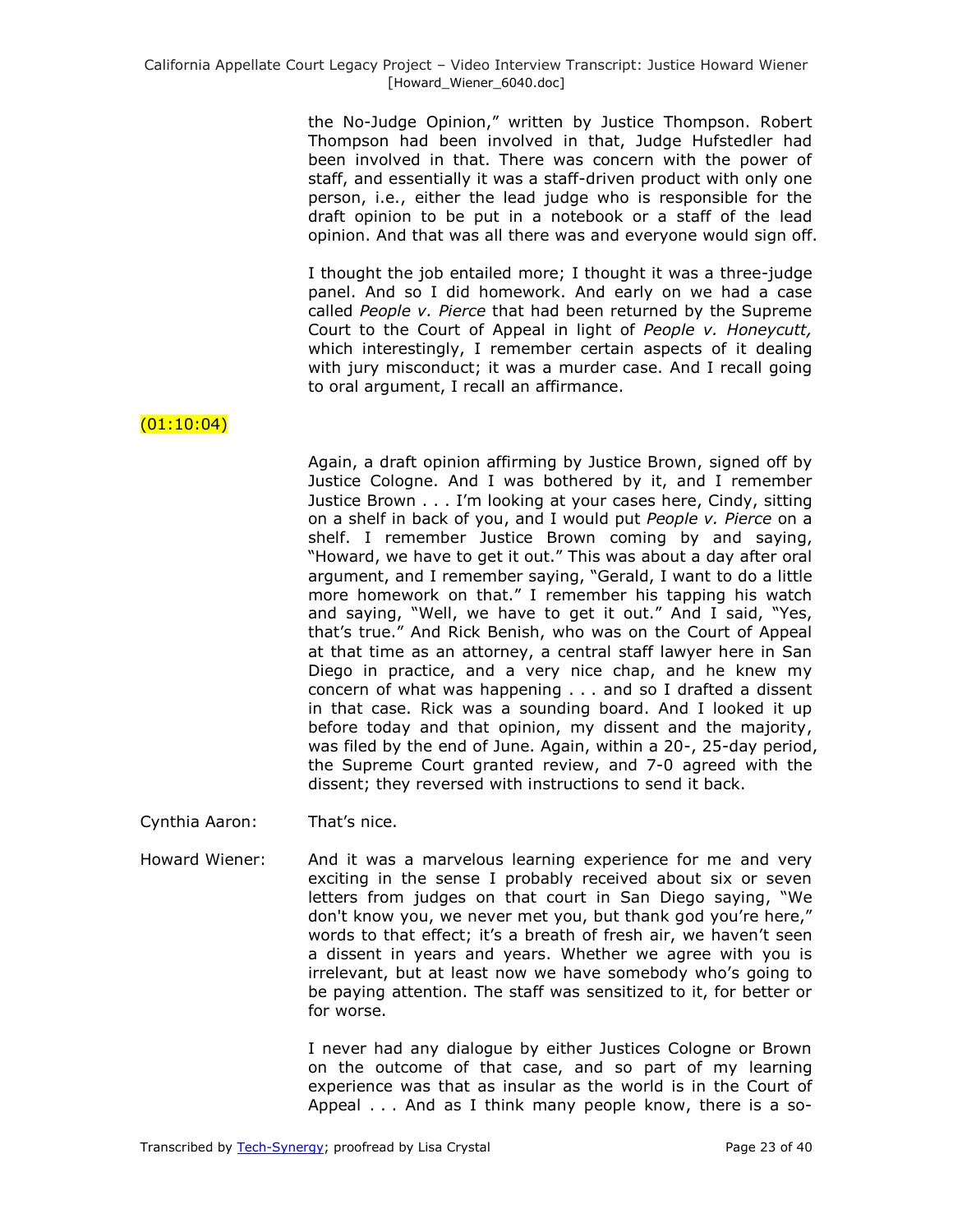called Chicago experience where they put people in a room, they put a person in a room with 11 or 15 or 20 or 30 other people and somebody writes "X" on the board and they write a "O"; a lot of X's and an "O." And they go around the room and everyone is told to say there are only X's up there. And if you're alone in that room, over 90 percent of the people are swayed by their peers and they say there are only X's up there when they see the "O." And in a lot of social, scientific, psychological data that way . . .

And so early on, I became nervous about the insular world in which appellate justices live in, because in effect you're grading your own papers. There is a test out there and you're grading it yourself and nobody ever criticizes you—not like the Supreme Court, where there are commentators and dialogue. It's almost an invisible environment, and research lawyers or other judges are going to go up to you and say you're out to lunch. Your colleagues by and large, for a whole series of reasons, are respectful. The law reviews don't take up your cases; and so what you need, it occurred to me, is to be cautious about being sucked into an environment which may be comfortable but isn't a real world.

So you needed courage; you needed a courageous staff, you needed independence. And I was saddened by the fact that nobody schmoozed about that, didn't talk about it. It may have been the personalities; other courts may be different. But I learned a great deal from it, about the importance of relying on intuition. And I guess the theme of many of my comments is, I have very good intuition, and rely upon your instincts. And you have to be courageous, you have to do the right thing. And I guess . . . I know I'm getting emotional, but it's a tough job.

- Cynthia Aaron: I couldn't agree with you more.
- Howard Wiener: I'm surprised that I did get emotional, but it's such a privilege, it really is.
- Cynthia Aaron: I feel the same way, I really do. Can we talk just for a few minutes about your approach to deciding a case? That's interesting, I think.

# $(01:15:03)$

Howard Wiener: But for that lapse . . . and it's interesting; I didn't anticipate it. But again, it's really a great opportunity in terms of deciding cases. Again, I thought it was a hard job; and after I decided it was a hard job I asked myself, how do I want to do it? Because you're only on the bench one day a month, and it's very easy to be gracious for a day, with people arguing for 30 minutes. If you're well dressed and smile occasionally, people don't know what's up there, if anything. And you're wearing a black robe,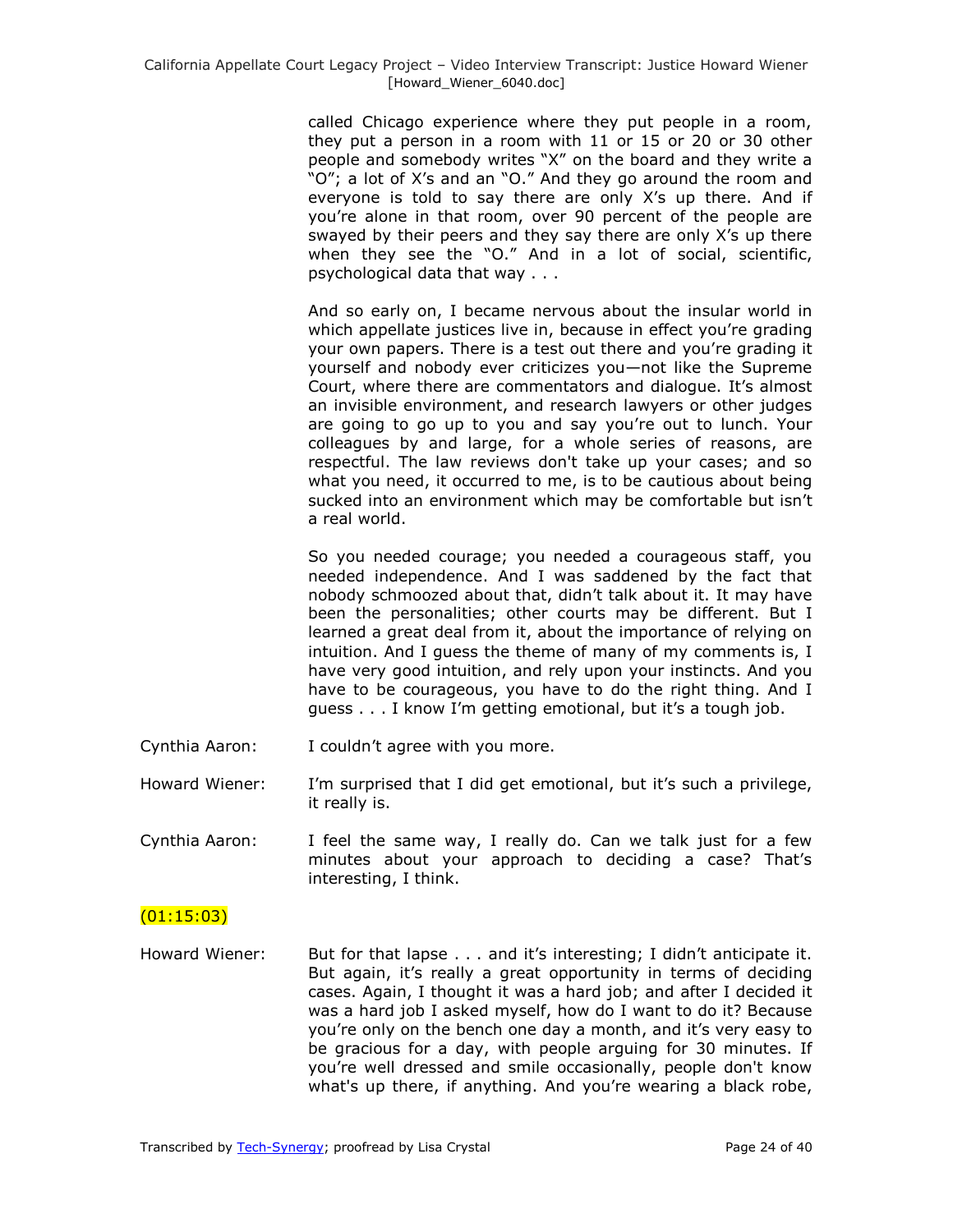and culturally people are wonderfully respectful; whether you're entitled to it or not is a separate question.

But I felt that when I went to cocktail parties and saw lawyers I would want to be able to talk about the cases and know them; they were my cases in that sense. And so early on, I'd look at the briefs; and I never had problems making a decision and never had problems changing my mind. So that I . . . Buzz and I—then later Bill, and then we had a second research lawyer you know, we'd go through the cases and I would say, "Look, I'm  $\ldots$  ." We'd look at the briefs together or separately. "I think we should do so and so on this case, let me know what your thinking is."

And so by the nature of the job and my skills . . . because in the process I wanted to teach myself to write, and I took that aspect of the job very seriously. So I'm on a learning curve learning how to write, and I'm on a learning curve how to manage efficiency, because we have to get cases out. And I did not want to resubmit cases at the trial court level; I never resubmitted a case. As a lawyer in the private sector, I realized that what a judge does is decide, and that's important. That's your job and you have to do it the best you can. No one bargained for perfection; you do the best you can. So what one does is I would want the cases to get out; so with Bill Dato, who came on after the first . . . after Buzz left for a year, and then Rich Fridell came on and then Bill came back.

Bill would get the tougher cases, because by then they were being graded. Again, interesting, essentially the same number of cases, so I would give him the big cases. It could take a month or two or three on cases; they just couldn't be done in a week or two. *People v. Hedgecock*, other cases, we'd take a long time on it. I would divide up the other cases between the research lawyer and I; so I would be writing two or three cases, the research lawyer would be writing two or three, and Bill would have the heavy one. And then we'd be mucking around with the dissents or concurrences and I would ask one or the other to brainstorm those.

So it's an ongoing assembly line. And so I remember in one of my first cases, it was a true finding. Someone had pled, admitted a true allegation—a juvenile case. I said . . . I'm sorry, it was an enhancement. I said, "Well, they admitted it." I said, ―Doesn't seem like a big deal to me; you know, we have to affirm." And then the research lawyer said, "Well, you have to read *People v. Bunnell* and certain other cases, talking about waiver on the record, et cetera." So I'd have no problem deciding, both on the base of intuition, instinct, experience. And then one would have to confront the cases and where the cases took us. So it was an ongoing process; nothing was ever in cement. You'd hear oral argument, think the case should be changed. So we'd decide, and again it was an ongoing process;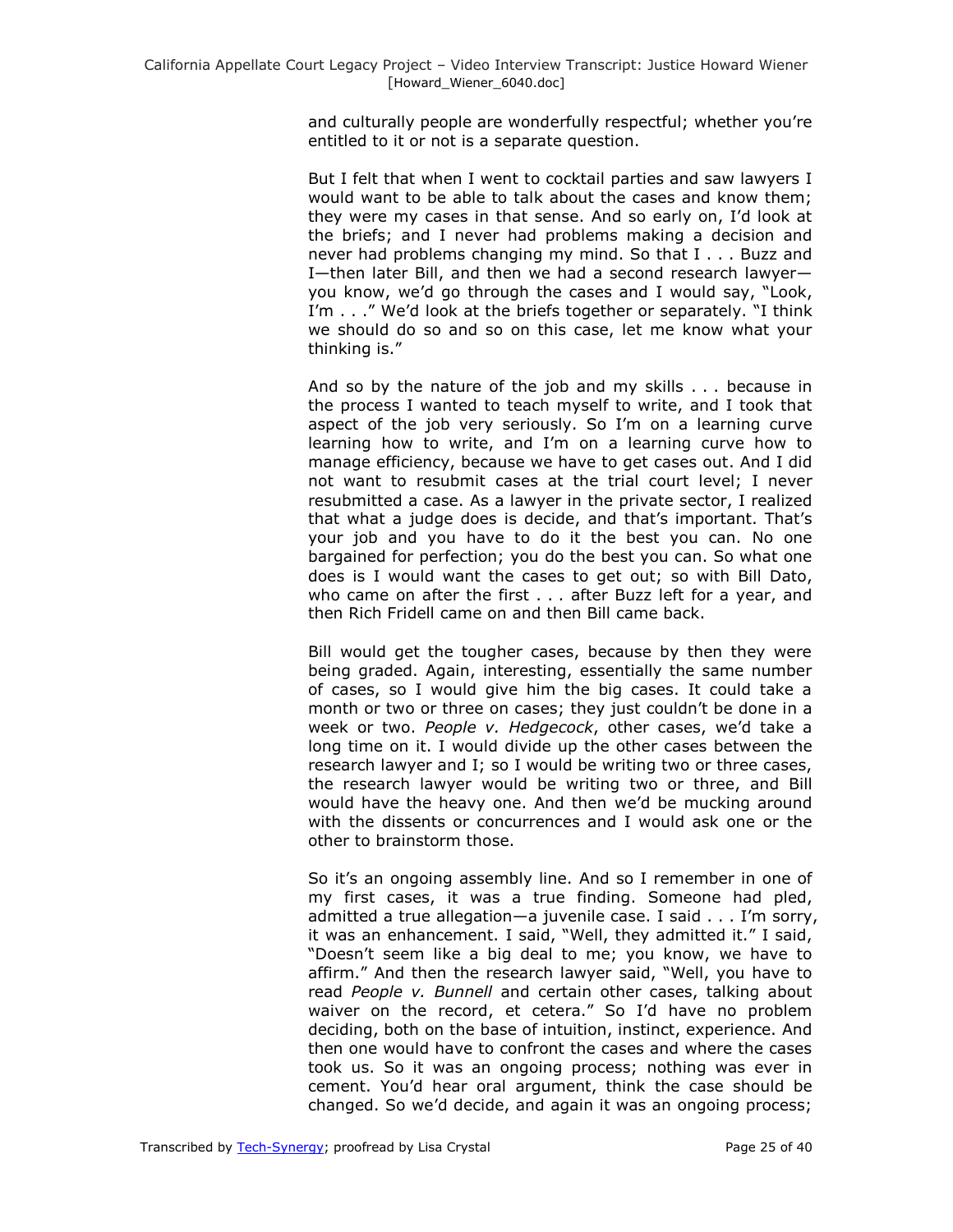> until I signed the opinion it was never a done deal. It was just, I could change.

- Cynthia Aaron: And with your colleagues, was there agreement reached pretty easily in most cases?
- Howard Wiener: Yeah, I had some ground rules. I mean, the colleagues were different. Justice Brown, as I've intimated, was here for 20-plus years; to the best of my knowledge he did not write a dissent in those years. Justice Staniforth marched to a drummer in which he had strong views in cases and criminal cases in which there was violence. He was much more liberal in cases in which there was no violence. He was very sensitive to claims of plaintiffs in personal injury cases.

### $(01:20:05)$

Probably not a bundle of tact in some of those statements, but, you know, the colleagues . . . we didn't have challenges in reaching decisions; it was always a cordial process. I never lobbied one judge without another judge being present. I thought that was inappropriate. And since my oral communication sometimes can't be as clear as thinking things through, reading the cases, brainstorming it with one or more research lawyers, thinking about it, I would generally write memos and share them with the other justices on the panel, express my concerns. Or even before oral argument, I would alert somebody. Others I said I'm concerned about this case. But it was never an uncomfortable process. I think I would describe the process—I would use the word, by and large with most of the colleagues here-as "cordial," comparing it with "collegial." "Cordial" is pleasant; "collegial" contemplates intellectual dialogue, meaningful discussion.

- Cynthia Aaron: There was less, then, than you would have liked?
- Howard Wiener: It was a more—with certain colleagues more—on the cordial side than collegial side; and I was disappointed in that, but that's the way the decisional process works. Some people are not comfortable coming to grips, talking objectively about issues. The difference among justices is not Democratic, Republican; in my mind the differences between justices is frequently—I'm overstating this—is between background. Justices—again overstating it—justices who come from the public sector sometimes see issues differently than those who come from the private sector, because of their life's experiences.

For example, Justice Froehlich—appointed by a different governor, a very conservative justice—he and I would have commonality, because we both came from the private sector. We knew the importance of getting out a case quickly, because of the financial aspects of it. We thought if we could resolve it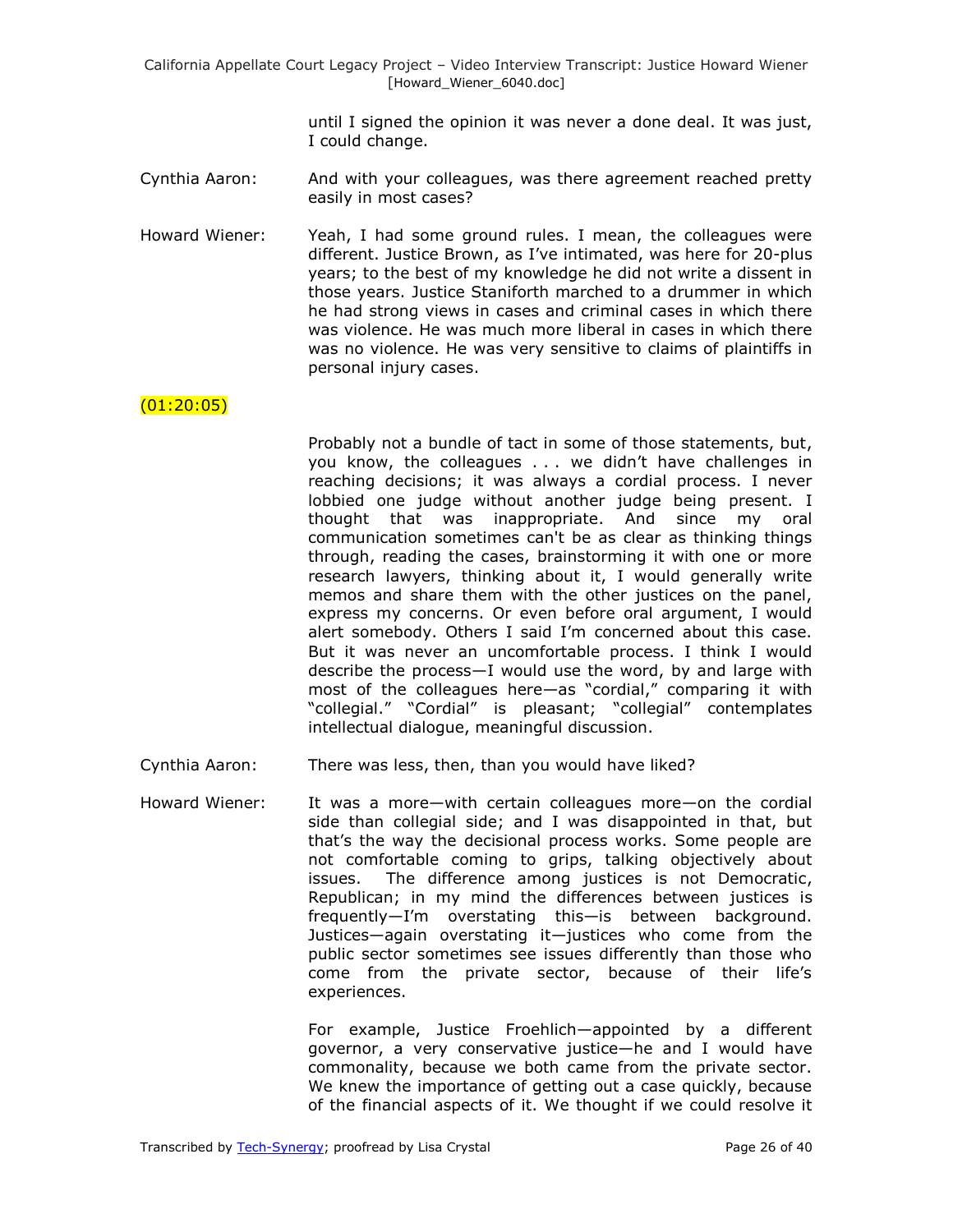at the Court of Appeal without a retrial, let's do it rather than sending it back, because we were sensitive to the costs associated with it, and we were comfortable with our skills.

So even though he might start from one side and end up at the middle and I'd be on another side and end up at the middle, it was based on those common experiences we would hash out differences, so we disagreed relatively infrequently. Justices . . . I probably disagreed with Justice Staniforth, who in one sense I should have been agreeing with more, because same governor, a Democrat, et cetera. But his predetermined views on certain aspects of cases was uncomfortable with me. So they were certainly cordial, but not collegial in a sense of brainstorming.

- Cynthia Aaron: You mentioned your one dissent; did you dissent often?
- Howard Wiener: Much to the surprise of many folks, I didn't, because I think they viewed me as more "liberal" than I think I really am. In the material—which I again thank people for, again here—they have a number of dissents, probably as many as 35 in that material. I thought there were 13 published dissents, i.e., less than one a year for the years I was on the court. And when I parsed the material here, it was interesting to me—more than half of my dissents either resulted in a nonpublication, decertification, or granted review. So I'm left with very few dissents in the cases that I've seen.

So I didn't dissent that often, because I feel very strongly about dissents—not an ego trip—is there a way of working out the problem, is there another solution to the problem? I feel very strongly that dissents are . . . unless you feel very strongly, they shouldn't be there, because the party should think there is a unanimous decision by a court; it ends up splintering; it ends up triggering dialogue. So I was very cautious in writing dissents and very cautious in writing published dissents.

# (01:25:02)

I happen to feel . . . when I looked at the material here, I saw a person in history; I didn't realize it's the same person that I am sitting here now. So I had to go back in history looking at some of those dissents; and you know, I was emotional a few minutes ago, but when I read them again, some of them again, I am re-convinced at the correctness of it and—

- Cynthia Aaron: Well, that's nice, that's a nice feeling.
- Howard Wiener: Again, I'm going to deviate probably from what's allowed of me, but there are a couple . . . there's one . . . there are a couple I ran across that I could find if I was that organized. I think they are so correct, egotistical as it sounds. And again, it's history. I mean, a long time ago, the case called *McLaughlin v. Sikorsky* with the helicopter crash, people in the military were killed and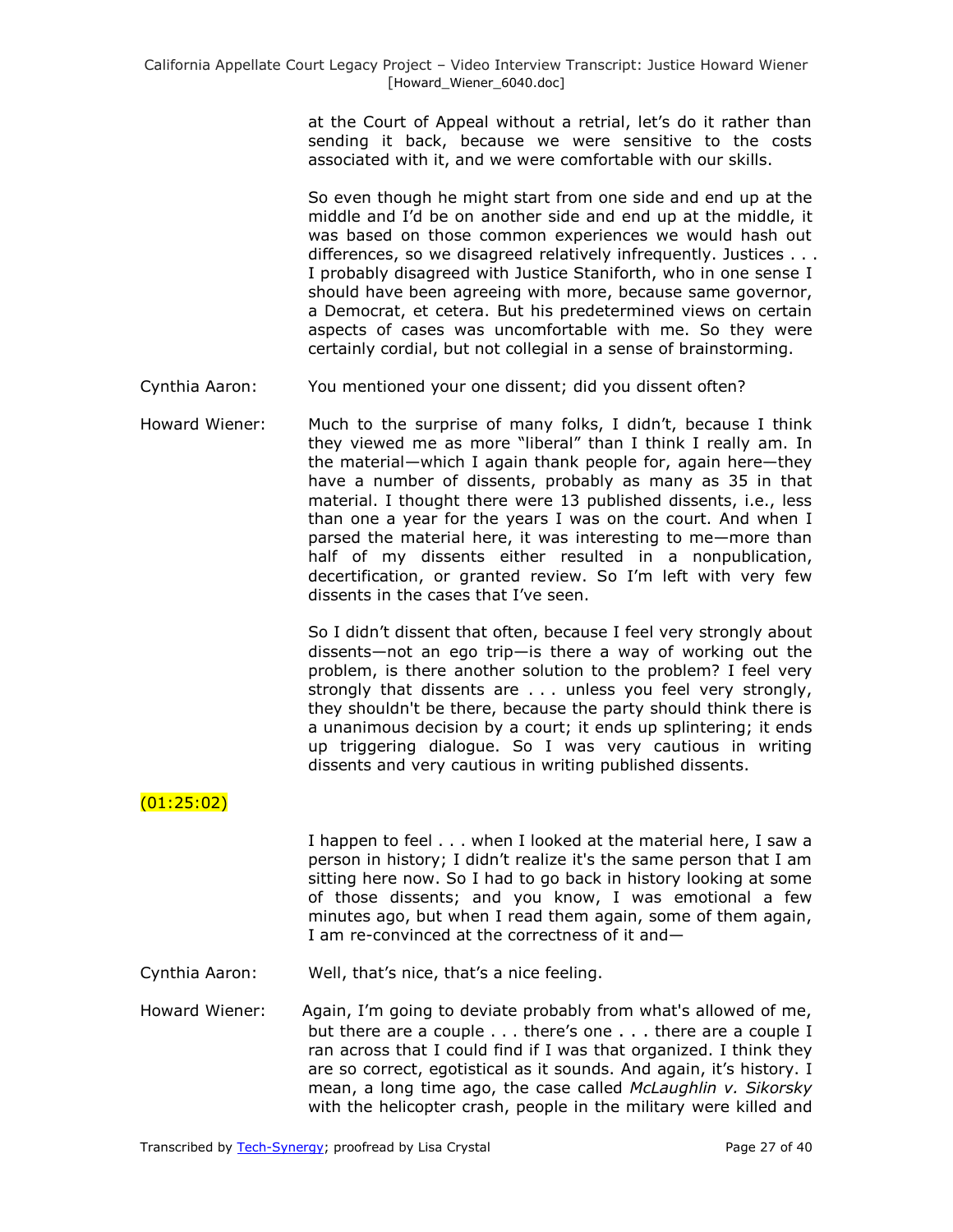Justice Cologne, I believe, wrote the opinion. And the issue was the military, the governmental immunity doctrine; and the panel says yes, it applies, put it back on trial, and it applies. I happened to think . . . I disagreed with that very strongly then, very strongly now; and again, what I said, I just . . . Again, this is immodest, perhaps. It—

- Cynthia Aaron: Go ahead.
- Howard Wiener: I said, "The majority's rejection of state law in adopting a certain holding which allows the governmental immunity doctrine represents in my view a skewed cost-benefit analysis, where the costs are borne by the injured claimants and benefits in the form of increased profits accrue to a private manufacturer, excluding those times of declared war or states of emergency, which inject special considerations. I conclude the interest of both the federal and state governments are served when our military personnel are provided with sound and reliable equipment designed and manufactured without defects."

We know the timing of this video, at least in my mind, it couldn't be more apropos. I also dissented in a case called *Decker v. Imperial Beach.* And in that case the issue was gross negligence and the majority hold—. If I can find it again, the majority explained that no, there are no factual issues; and without getting overly emotional again, assuming I can find it, I tried to explain in that case where . . .

I'm lost and I'm still on tape here and having a nervous breakdown. I have more papers here than I should have, which only shows why I don't practice law, I could never handle papers.

Party had said, it's . . . The majority in *Decker v. Imperial Beach* explained why there were no factual issues, in a summary judgment; and I explained in a page, which I won't read entirely, that I didn't think understanding what gross negligence was requires a scholarly insight into an arcane subject. I thought that we should focus on the human factors of the case. And I ultimately said, "Picture a young man caught in some lobster traps in the ocean; he had gone surfing, and he is caught there. And some people are on the beach and there have been helicopters going above and there is a fire chief on the beach with a bullhorn and they're trying to figure out what to do. People are gathered there, but the fire chief won't send anybody out there for a whole series of respectfully bureaucratic concerns.

# $(01:30:08)$

And the majority explains why there are no factual questions. Here there is no, there can't be any, gross negligence. They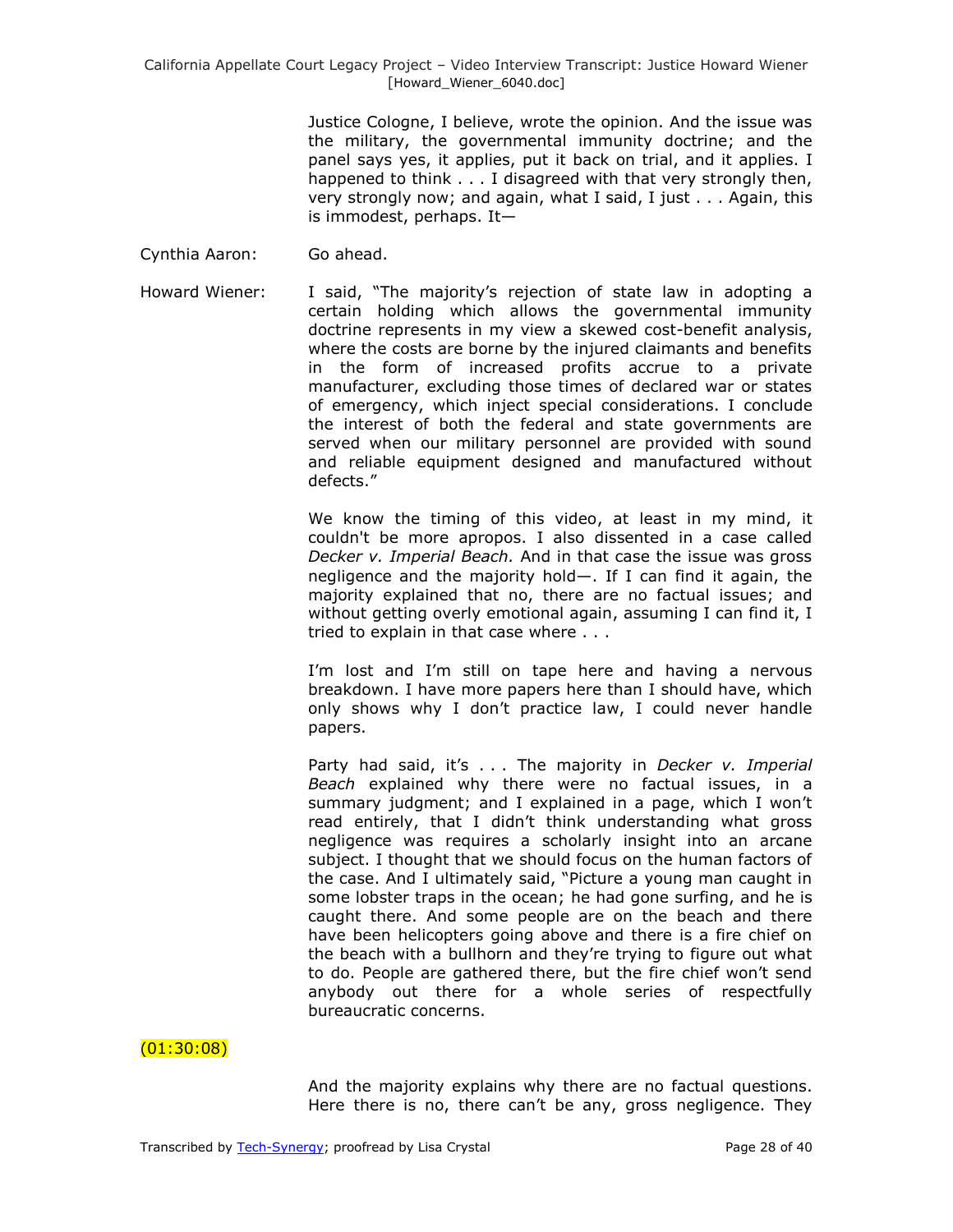have done everything you can do. So I end up saying here, "The summary judgment remedy characterizes a drastic remedy to be used with caution as to replace a trial on the merits. Although the appellate record is purportedly culled, I cannot leave this case without admitting that I will remain haunted by the specter of this young man's lengthy, unsuccessful struggle against the power of the sea, fighting to stay afloat, emotionally assisted by what can only be described as a callous call from the beach that 'Help was on the way.' In no way can this case be described [*sic*] to the drowning described in another case, where lifeguards came," et cetera.

"All those participating in the rescue efforts were certified emergency technicians," et cetera, et cetera, et cetera. "The case here should be decided on the evidence presented in trial and not on the documents before us." And again, much to my surprise, going back in history, I felt the same way reading this now as I did then. It's a sad case: somebody who is deprived of a trial. And I thought that's what courts are about, to make sure that people did have a trial on the merits.

- Cynthia Aaron: Did you ever have one of your opinions reversed by the Supreme Court?
- Howard Wiener:: *[Laughing]* Sure, I can . . . It's funny, I didn't look at those issues. But sure, I had grants of review in cases that I had published and then decertified.
- Cynthia Aaron: Did they have any particular impact on you?
- Howard Wiener: Of course. Impact in a number of ways is . . . again on deciding what your job is. You develop some kind of relationship with the Supreme Court, and I was comfortable concluding . . . And I think my colleagues were, at least most of them were. The Supreme Court is assigned a defined task; I'm assigned a defined task. I will do my job; it will do its job. So I ended up being very comfortable with what it's doing and what I was doing. I think a case . . . So I remember I wrote an opinion in a case, an employment case, which I worked very hard on, the panel worked very hard on, and the Supreme Court decertified. and Jerry Uelmen wrote it up as one of the 10 best decertified opinions in some magazine. And he was right.

I guess the case in which I was saddened about was *George v. Krishna,* in which there was a very substantial verdict against the Krishnas, in a fascinating case. Mil Silverman, a civil lawyer here in San Diego, tried it. He had a \$40-some-odd million verdict, including punitive damages, which was reversed. And it went . . . and so we talked about false imprisonment. We talked about the rights of parents to control the lives of their children. We talked about false imprisonment. We talked about brainwashing.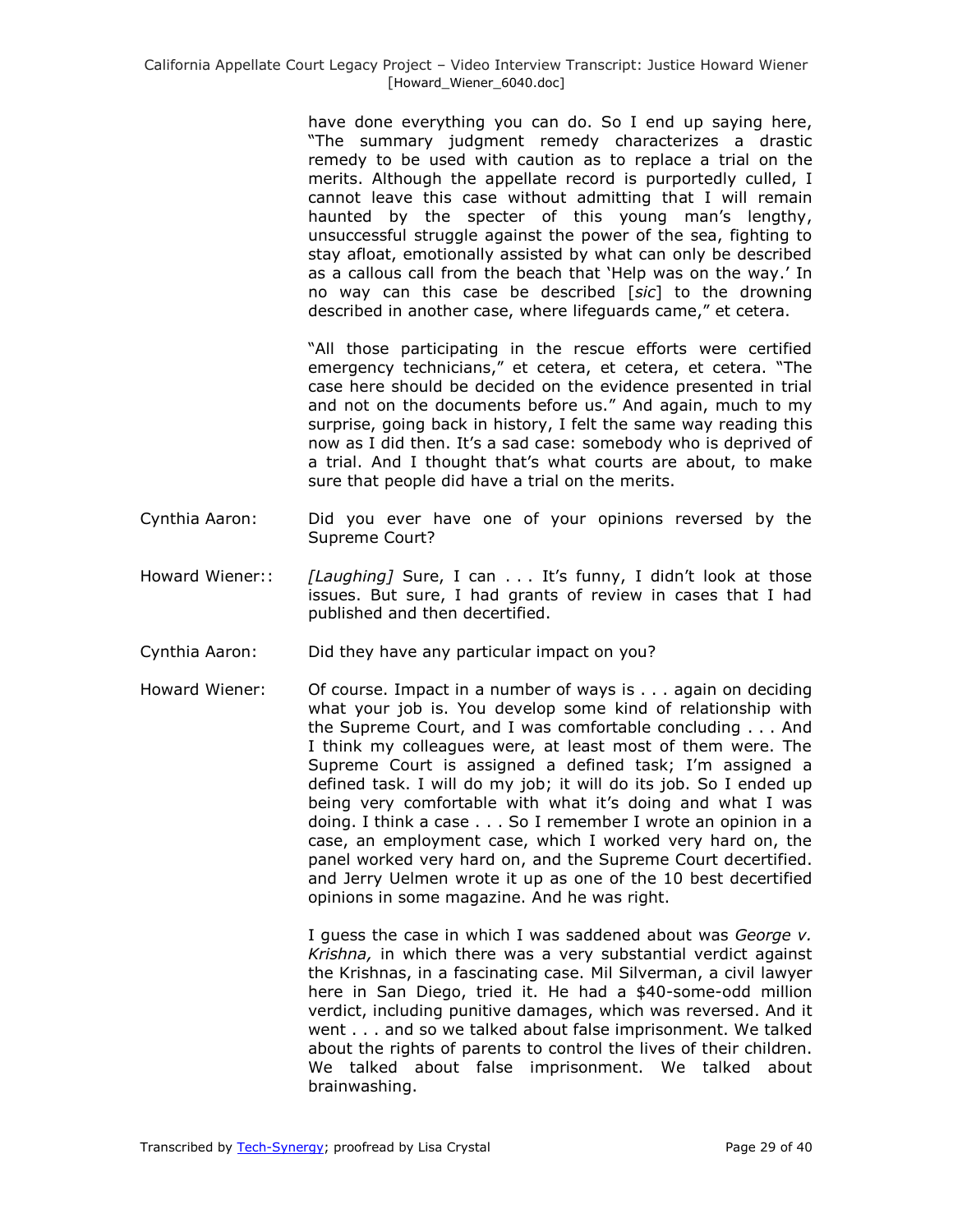It was a case we worked on for months and months and months. Now Judge Dato, Bill Dato, worked on it. It was a marvelous case. And it was a case in which we said a lot about a lot of issues. It went from our court to the California Supreme Court that denied review and decertified; went to the U.S Supreme Court to be held pending some discussions on punitive damages. It was sent back to the California Supreme Court in light of its decision. It was before *Campbell,* so it came back; they sent it back to us, the Supreme Court sent it back to us for rewriting. We rewrote it. Now, if one thinks about it, it's the only time a court will have an opportunity to discuss the earlier decertification in that case. You don't have that opportunity very often. So I added provisions, a section at the end, as to why I thought the Supreme Court had decertified it and why I thought it should remain published. And Justices Kremer and Work would not sign off on that opinion, because they thought it was—

## $(01:35:06)$

Cynthia Aaron: Because of that?

Howard Wiener: Because of that. They thought it was disrespectful. I thought it would have added a body to a literature talking about publications; if the Supreme Court granted a review, would they respond to it, et cetera. So that's a bit of a digression.

> Because, for example, in *People v. Hedgecock* we—the court here—confronted 27 issues, involving the then-mayor in San Diego who had been convicted of felonies in a highly publicized case. And the lawyering in that case was very good, both in the public and private sides—very interesting issues. And there were 27 issues; the Supreme Court granted review in 2. So I was thrilled that the Supreme Court granted a review because of issues we couldn't decide; we said so in the opinion. They were governed by precedent.

> And that's how the system should work, where you have a chance to say things on issues. The Supreme Court agrees with those issues and then, for institutional reasons, takes one or two. So the system works together.

> And again, Laura Halgren is a superior court judge now, she was an extern for me, a marvelous extern. And when she . . . Before she became a judge, the last case she argued was a case dealing with lesser-included, lesser-related, instructions for the California Supreme Court. She explained to me that she had argued my dissent in that case that the Supreme Court should adopt it. And it didn't adopt my decision, but at least my dissent ultimately became the law in California. So the process works in a way where there is an obligation for a judge in his or her role to do that job and not worry about other roles. They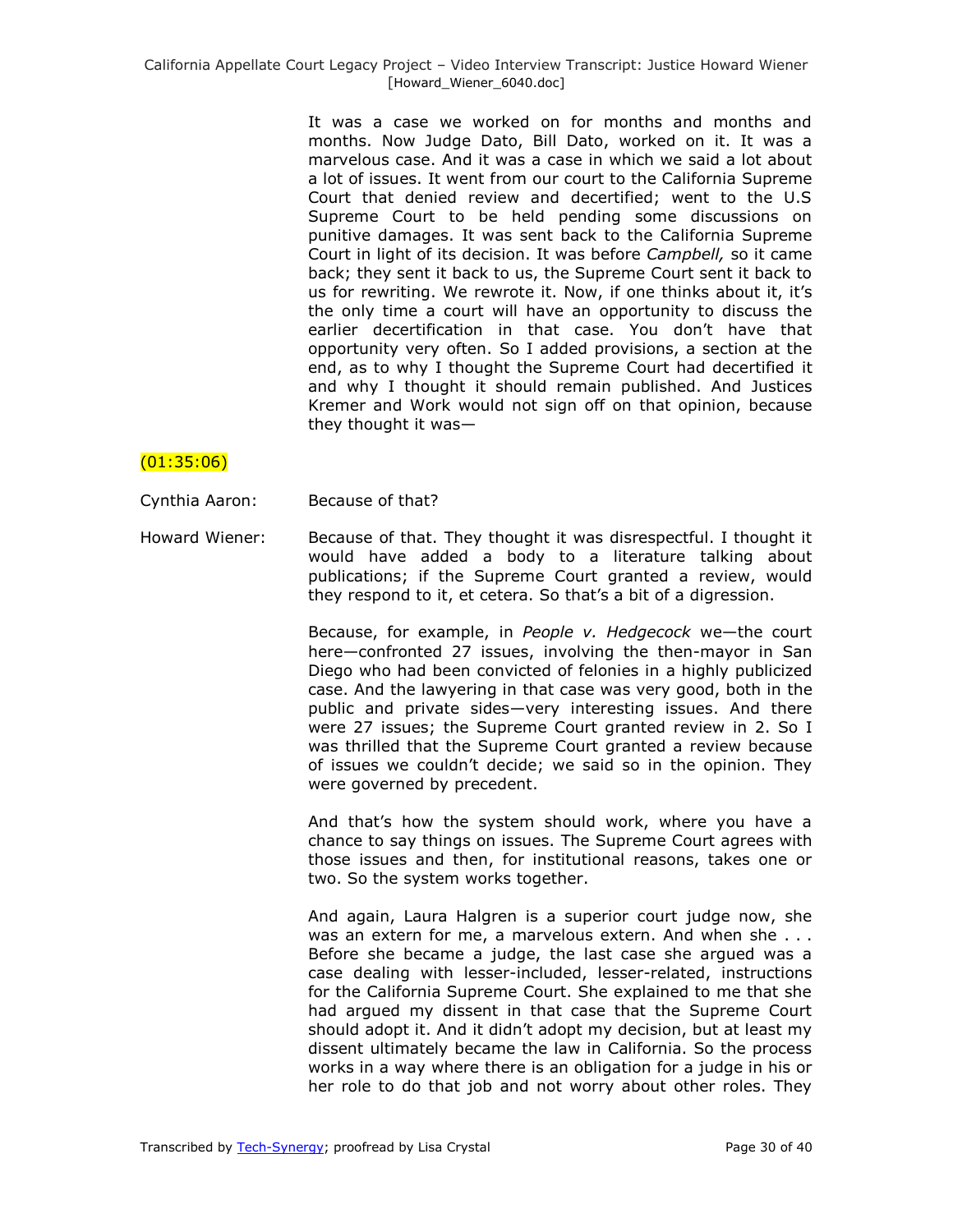> will take care of themselves, because the system does mesh and work together.

- Cynthia Aaron: Well, you talked about a couple of your memorable dissents. Do you have any other memorable majority opinions?
- Howard Wiener: They're all memorable. *[laughing]*
- Cynthia Aaron: Anything that had any particular impact either locally or statewide or on the development of the law?
- Howard Wiener: *Hurtado v. Statewide Home Loan* was a case that had a lot of publicity. I think it's an important case. That was a case in which we spent a lot of time talking about discretion. What do we mean by judicial discretion? It's a phrase that's bandied about; nobody really thinks about it. So that triggered a lot of dialogue and triggered a lot of energy. When I look back at what I did . . . And how I see the job is, there's a sorting-out process that's ongoing. And what justices I think have to be concerned with is they become a person on an assembly line that sort of a boilerplate kind of a world rather than what's really going on here. So I'd heard discretion bandied about so much. What do they really mean?

So *Hurtado v. Statewide Home Loan* was important; *People v. Patrick,* in which we talked about could somebody commit a crime when they were asked to go rescue somebody from a cult and brainwash him. The *Del Mar v. the City of San Diego* and the whole development of North City West was, I thought, a very important case. The Civil Service Commission case dealing with conflicts of lawyers and who does the county represent. A case, *People v. Hyde*, was a case in San Diego in which they never found the body of the person who was murdered, and it was a first-degree murder conviction. The case involving the recusal of a judge in Imperial County dealing with judicial recusal, and what do they mean by and how do you go about that challenge of disqualification of a judge.

Are there others? But there are a handful. I mentioned *Patrick*, I mentioned *Hyde*, *Hedgecock* unquestionably, *Krishna* unquestionably. *A & M v. FMC*, it was the first decision on the unconscionability of provisions, of certain provisions, of the Uniform Commercial Code.

#### $(01:40:09)$

So we laid the groundwork for procedural unconscionability and substantive unconscionability, which ended up, I think, being very significant in later literature; it spawned a ton of articles on unconscionability.

But again, in terms of process, although the question isn't asked, I had a chap who was an extern from UCLA, an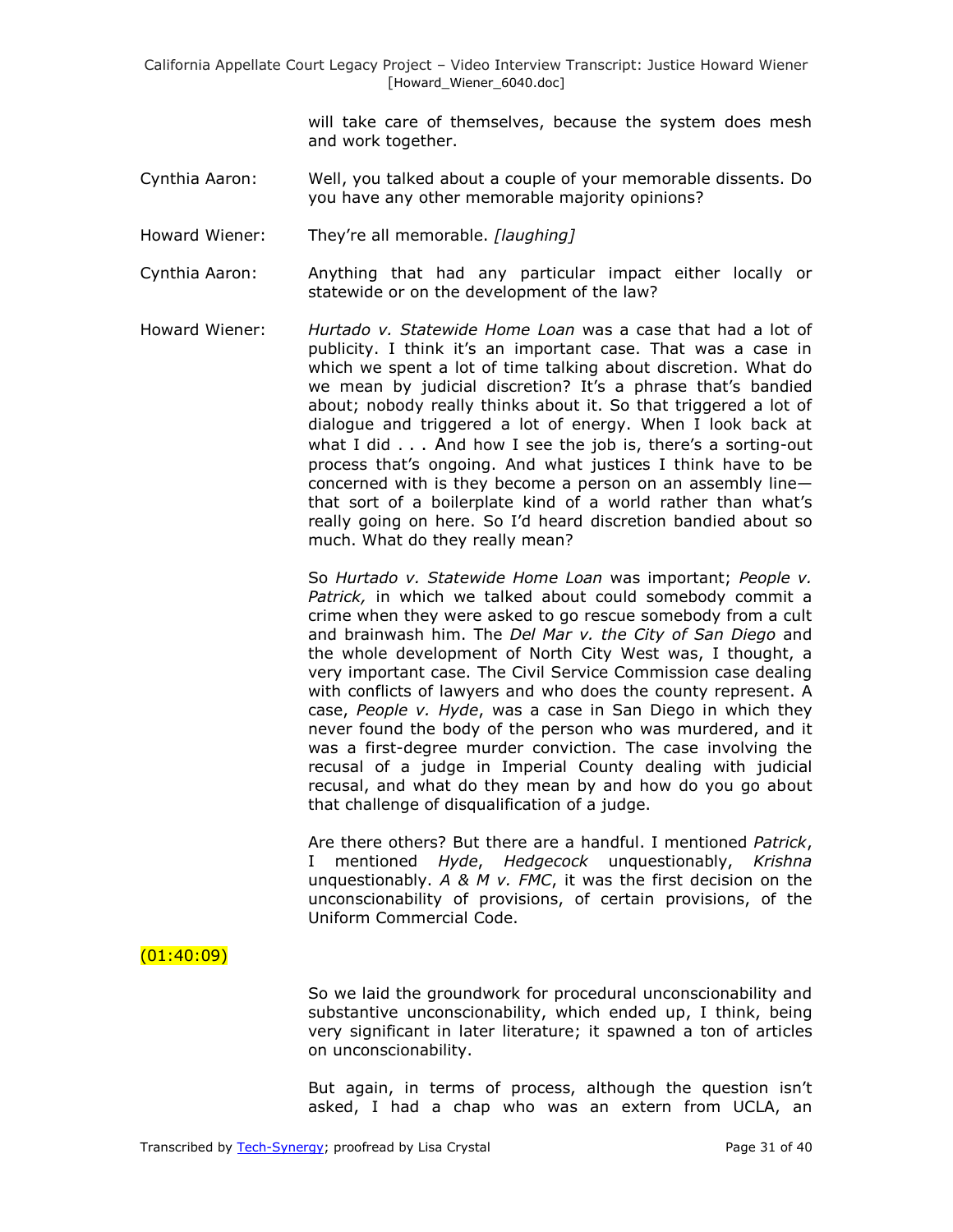absolutely marvelous chap, Steve Morgan, who happened to be an orthodox Jewish man from . . . who had a brilliant sense of humor. And he had a simple case dealing with a machine that didn't work very well, grating tomatoes out in Imperial County. Were they entitled . . . There were certain pleading questions, et cetera. So it came to us and he delved into it. He spent an entire semester, as if it were some marvelous Talmudic challenge. And he came to us $-1$  say us, it was me: "Well, I got to leave, Judge." And he wheeled in the stuff; it was several feet high. And Bill Dato and I went through it and we said, do we want to finish this, or should we forget about it? Because Courts of Appeal don't have the time to write an opinion like that. But we didn't want to disappoint Steve, so we worked on it and generated this opinion, which became a very big deal, and justifiably; it's a very important case and it was very interesting.

- Cynthia Aaron: Well, that's interesting. I want to talk about, a little about, judicial philosophy. And really the first question I have is, would you say that you had a philosophy that guided your judicial decision making?
- Howard Wiener: Oh, the answer is . . . If by philosophy was there a way I went about the job, the answer is yes. If it was liberal, conservative, right or left, I think the answer is clearly no. I think I was very unpredictable. Again, the case *Opsal v. USAA* is a case in which we reversed a bad-faith judgment, saying there was no bad faith as a matter of law, because what the insurance company did was reasonable. I also authored *Delos v. Farmers*, which is, immodestly, I think a landmark insurance bad-faith case.

I think I did have a philosophy. I had to understand the issues; I had to sort out the issues. I had to figure out who we were writing for. We were writing for the lawyers in a given case; we were writing for the parties in a given case; we were writing for the Supreme Court. Is it the family law bar, is it the trial judge? And then it had to be said in a way that I could understand it and anybody else could understand it, and it had to be said in a way that wasn't overarching or overreaching, because I wasn't smart enough to anticipate all the things that could happen.

So I wanted to be as narrow as possible, and I also wanted it to be consistent with California law, because I knew my job was to decide it consistent with law if that were possible. So I was concerned with just doing the job in an environment in which it's very easy to "cheat," because people don't know if you're doing the job. I think frequently in life, the perks are a lot greater and more pleasurable than the job itself. In the Court of Appeal, the judging job at every level is very hard, and I think a special person . . . I think it's a lot harder than people think. So consequently I just try to do the job.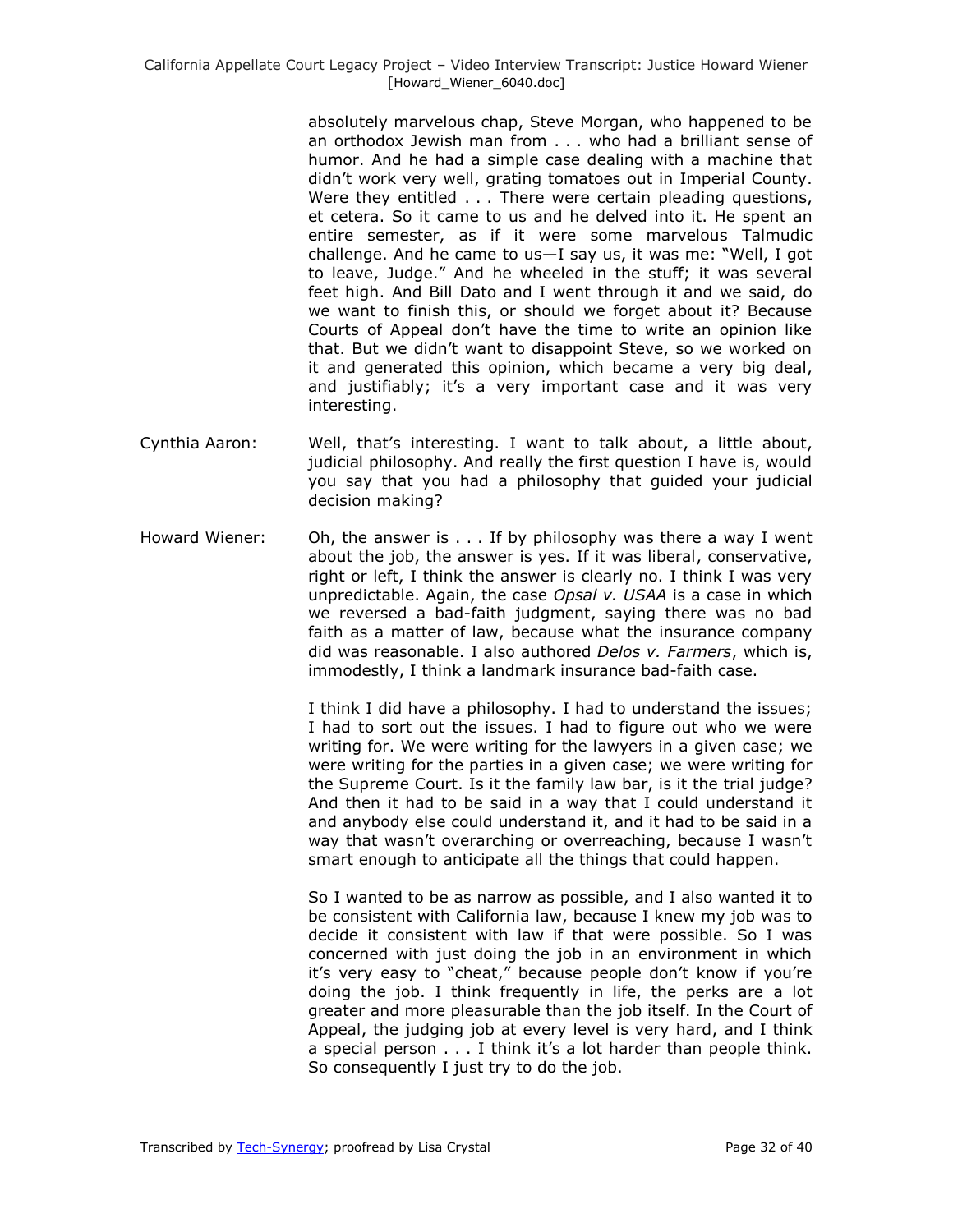Cynthia Aaron: You mentioned being . . . you didn't use the word, but you were constrained, you say, by Supreme Court precedent. I did want to ask about resolving conflicts between, we might say, law and conscience. What's come up personally for me sometimes is that I might have decided a case differently, but either there is precedent that says I have to go a certain way or more commonly the standard of review is abuse of discretion.

## $(01:45:06)$

So while I might not have done what the trial court did, was what they did really an abuse of discretion? Was that an issue for you at all?

- Howard Wiener: No, just . . . no, I never had that problem. The only time conscience was a factor is I never wanted a research lawyer to write an opinion, even as a first draft, in which he or she disagreed. And so the rules were with me is, if you didn't agree, you didn't have to do it; or if you didn't agree, write it your way, I would write it my way, I would circulate both. I didn't want anybody to do anything in my environment which was contrary to intellectual conscience.
- Cynthia Aaron: But would you have discussions where you tried to persuade them to see it your way?
- Howard Wiener: I mean, I can think of only . . . I have really no memory of ever having a meaningful disagreement. And I don't know if it was courtesy or deference or seniority or belief; I think—I like to think—it was the latter. We didn't disagree. I remember one case with Bill Dato, dealing with criminalizing closing the doors at peep shows. He thought criminalizing it was unconstitutional; I didn't. So we circulated his. We said on it, "I'm sharing this with you. Bill thinks it should go this way; I think it should go this way. Sign whatever draft you are comfortable with. If somebody disagrees with me, I would like to see their draft." So that's what we did. He didn't get any votes. *[laughing]*
- Cynthia Aaron: *[Laughing]* Well, there you go. Okay, when did you turn to . . . The judiciary today, some things that are going on . . . We hear a lot of references in the media to judicial activism. Do you have any thoughts about that?
- Howard Wiener: I think it's an overused word; I think it's done on the political side. I think if there is any activism . . . And it's arguably at the high court level, the U.S. Supreme Court, the California Supreme Court; I don't see it at the trial courts, at the intermediate Courts of Appeal . . . frankly less so. Judges are very sensitive to political and social constraints now, more so than they were 20 years ago.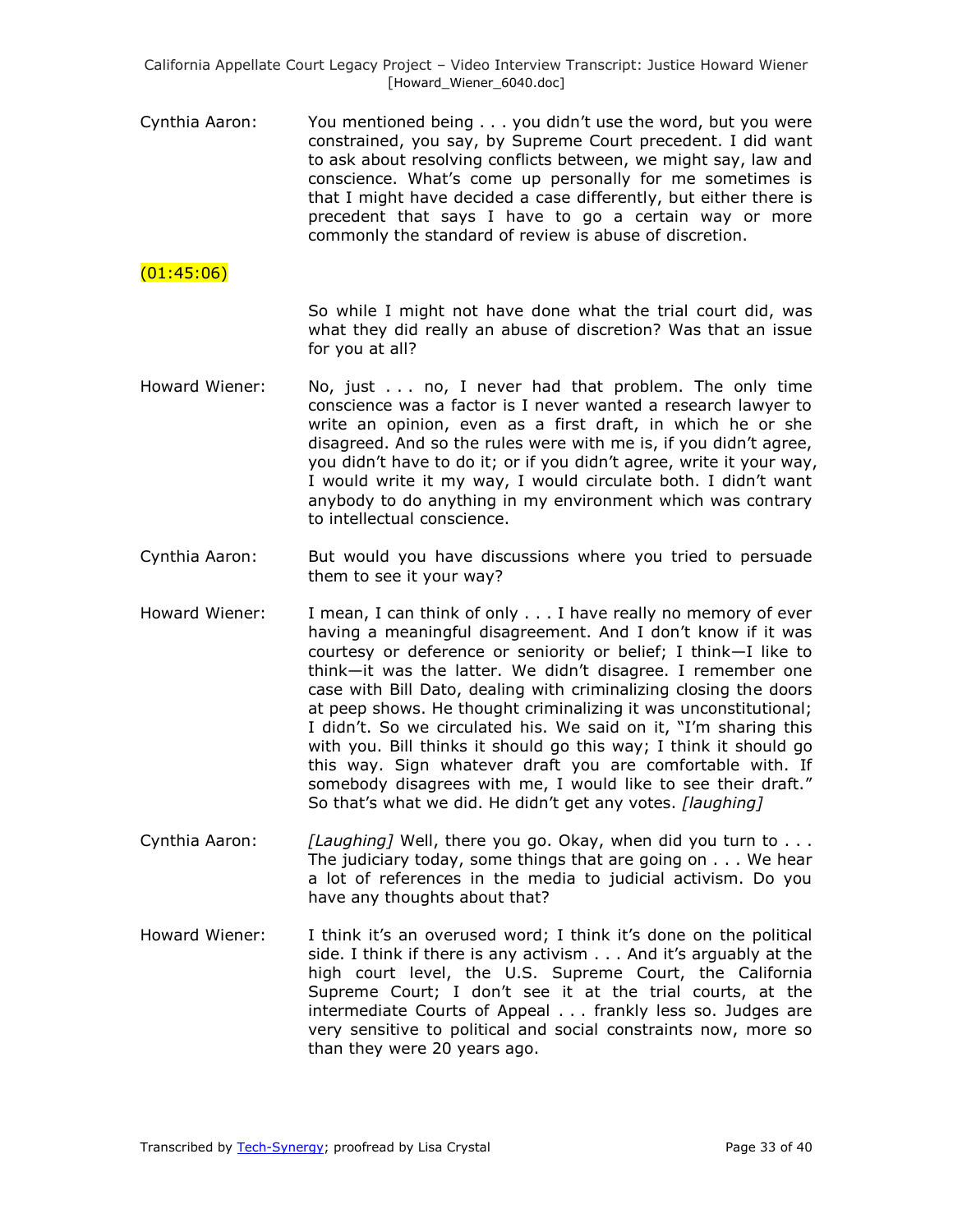- Cynthia Aaron: Can you think of . . . Have you thought at all about any major challenges that you think might be facing the judicial system today?
- Howard Wiener: I do. I think there are a number of challenges. I've been in the private sector as of January 1, 1994, doing private dispute resolution, and I've now seen over 2,200 cases. And I think a significant challenge for the courts is how and/or in what way courts on the civil side should confront and/or address a perceived market for the private judicial system. And I think that states are confronting it differently. In the state of Florida, for example, court-approved private dispute resolution is essentially mandated with a certification process, et cetera.

In California the Chief Justice . . . And again, I indicated earlier my compliments for this project, and on a personal level a high degree of affection and respect for him. I disagree strongly with his view that the private dispute resolution and the public justice system should be kept totally separate with a bright line—which, notwithstanding a statute and frankly the Constitution, which would allow me and others to sit. There is a bright line that prevents me from sitting on assignment, because somehow the public system gets tainted and/or is potentially tainted. And I'm told—I don't know if this is accurate or not—if I'm in the private sector for two years, I'm irrevocably tainted. So as a result of that, the Chief Justice and the Judicial Council . . . In his role as the Chair of the Judicial Council and as the administrator of the courts of California, he essentially has barred all persons who are interested in the public sector from being involved in the public sector, essentially stripping away our role as a judge.

## $(01:50:00)$

So he has de-franchised us, and I think that has an enormous psychic effect. I think it deprives the public system of learning a great deal, because in my world the private sector should be diminished and shrunk considerably. There's no reason that cases shouldn't go to the public sector; but why do they go to the private sector? I think that should be studied.

- Cynthia Aaron: Well, I was just going to ask you, why do you think there is such a demand for alternative dispute resolution?
- Howard Wiener: Because it's perceived as if the private sector can do a better job. It's perceived as if they are more willing to take the time and energy and effort. I think all of these skills are available in the public sector. But for reasons that are not clear to me, that effort has not been made. To the best of my knowledge there has never been a study made in which entities such as private companies, insurance companies, people in industry, why . . . they haven't been asked why do they go to the private sector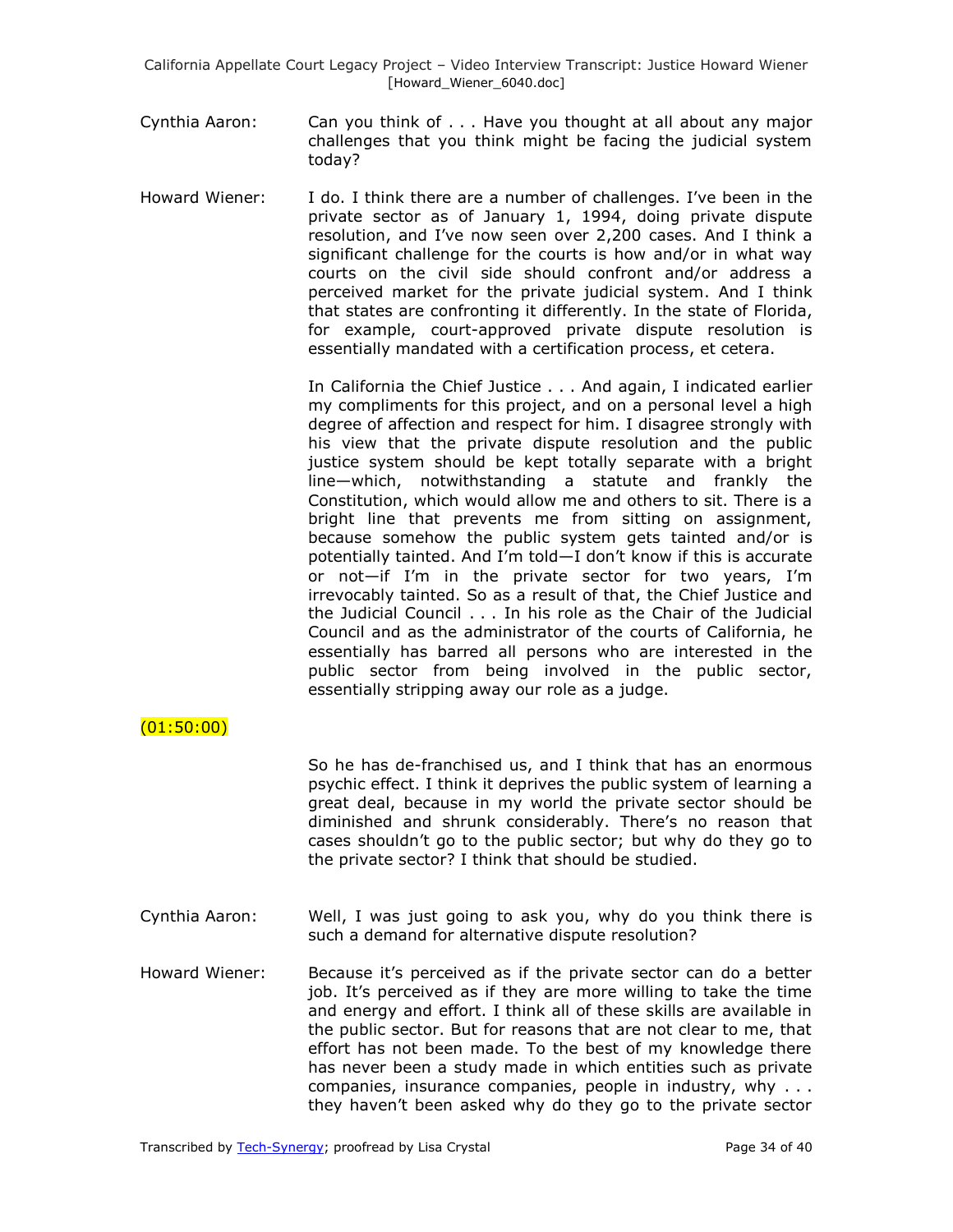rather than the public sector. And they haven't. I think this information would be very valuable. I think the courts should have doors open for resolution for people who have disputes, so we don't end up with what is coming to be a dual system of justice, where the rewards of the private side are greater than the rewards of the public side, and the impact may be more significant.

So I think it's a real issue that is being held in abeyance by this bright line—which I think is a tragedy, for a whole series of reasons. And other aspects facing the courts is I think diminished respect; getting involved in areas in which they may not have the ability to handle; or getting involved in social issues. I mean, for example, we have drug courts now, where the courts are the best place to handle it. I don't know the answers to that, but I can see cases coming out of the courts, civil cases, into the private side and social issues going into the courts. I'm concerned about that.

- Cynthia Aaron: Changing topic a little bit, getting back to your experiences on the court. How did the court change during your tenure here? You said there were three other judges when you started. *[Offcamera discussion]* Oh, I was asking how the composition of the court changed.
- Howard Wiener: Oh, it went from four justices to ultimately eight justices. We went from the state building to this building, Symphony Towers. We went from Justice Brown and the way he had done things to Justice Kremer, the way he then did things. So we increased in size—a little more organized/bureaucratic. Computers came in. We went from one research lawyer to two research lawyers. The history of that again was interesting. When Chief Justice Bird early on was concerned with the fact cases were staffdriven, so she wanted "elbow clerks" to help so that it would not become a judge-driven opinion, with an elbow clerk limited to one year. Well, that morphed itself into two permanent research lawyers. So instead of an . . . if it wasn't staff-driven before . . . And I'm not saying it was or if it's good or bad; I'll put that aside. It's now clearly, it's become more administrative because you have two research lawyers. So that changed the job, because . . .

And with computers, it's changed the job, because it becomes a greater administrative burden; and reviewing cases from two research lawyers, along with more frequency of writs—I mean writs are routine. Everything becomes bulkier because of word processors. You know, when we first were there, we had carbon paper—not that long ago. But again in terms of change, it's so interesting. I remember calling Ralph Gampell: "Well, we're going to have computers." Ralph Gampell was the administrative director of the courts under Rose Bird. I'd happened to have a client in the computer world, a guy named Dick Pick. He had the first meaningful operating system, Pick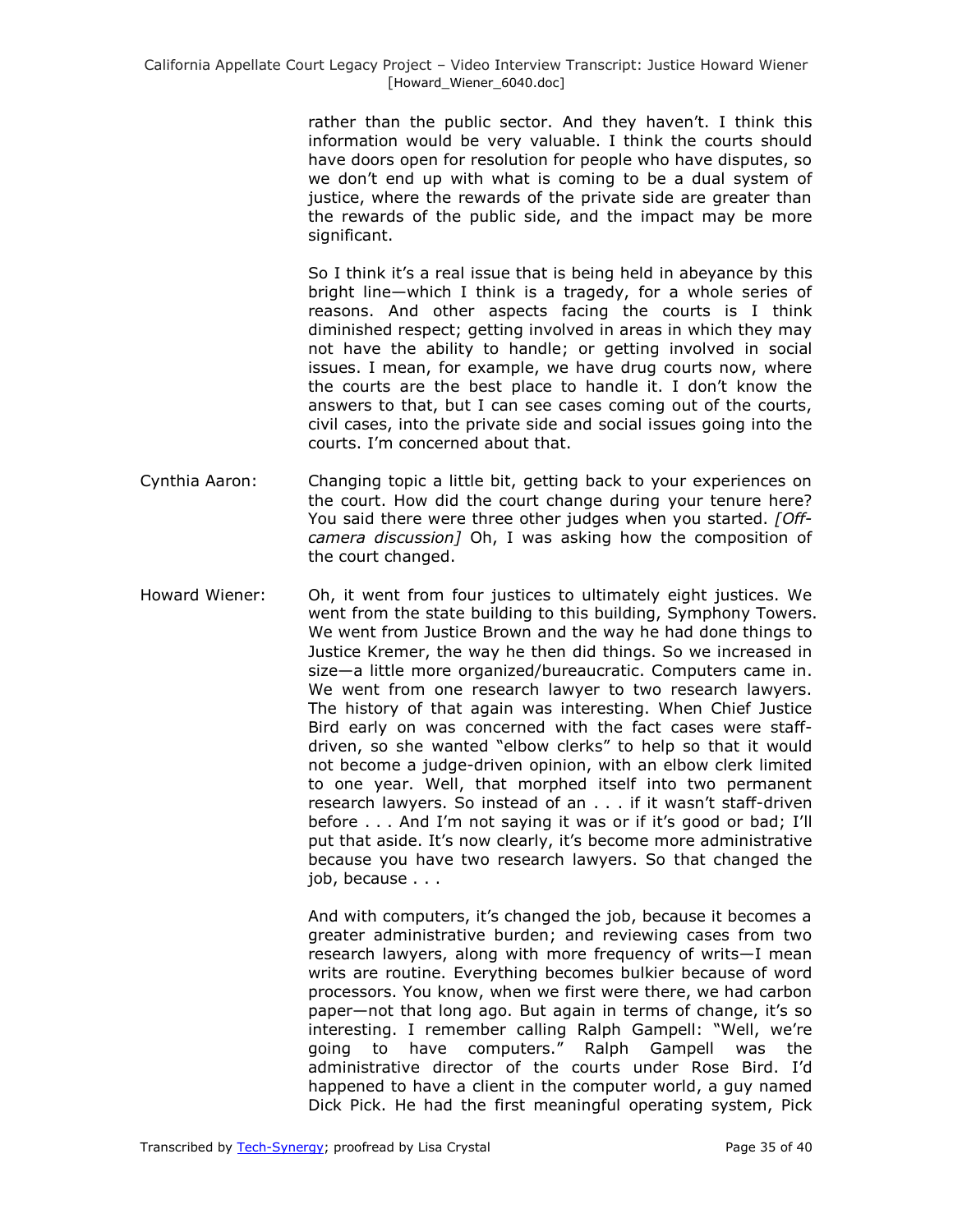operating system; it still exists, before Microsoft. And I called Ralph and I said, "You know, I know somebody who's capable in software and you're going to buy computers for the appellate courts in California." He said, "We don't need that, Howard, thanks very much. We're going to go out and buy Wang computers."

Okay, Wang computers came. We all had computers here. And I remember a memo going out from Ralph, I guess it came from, asking could any secretary assist with the wordprocessing system that we had with Wang, because it couldn't do footnotes.

# $(01:55:02)$

- And again, the notion that in this bureaucratic world you write out a check for . . . Everybody gets a computer, and they ask for a secretary. It happened to be a secretary at this court that came up with help for the software to write notes, footnotes. I started to develop an anxiety for thoughtfulness in the bureaucratic world, and it wasn't long after they threw away all the Wangs and we ended up with different computers, et cetera. So the world changed. We ended up with a computer operator; we ended up with an assistant computer operator. And so I became concerned that people would get so focused on screens, they would stop reading books and stop thinking. But there were changes.
- Cynthia Aaron: Did you want to comment at all about the PJ and APJ system?
- Howard Wiener: To this extent: I would opt for a system in which the legislation would be changed. Instead of having a seat in which someone becomes the presiding justice upon appointment, I think that person should become an associate justice. And I think the persons there should then have the opportunity to vote and some kind of term, because it's conceptually possible for the person to be appointed to a presiding justice seat to be a wonderfully skilled justice, but just not either have the interest or skills to be a presiding justice. I think the administrative presiding justice format is fine, but I—
- Cynthia Aaron: Term limits.
- Howard Wiener: I would think that . . . I would prefer an election by colleagues and maybe a term and a turnover in some way.
- Cynthia Aaron: One of the topics that's suggested is historical perspectives, and one thing I just want to ask you about is whether you've perceived changes in society's attitude toward the law over the years.
- Howard Wiener: Yeah, I think it's far less respectful. I think it's become cynical. They view law and judges as part of the political process. I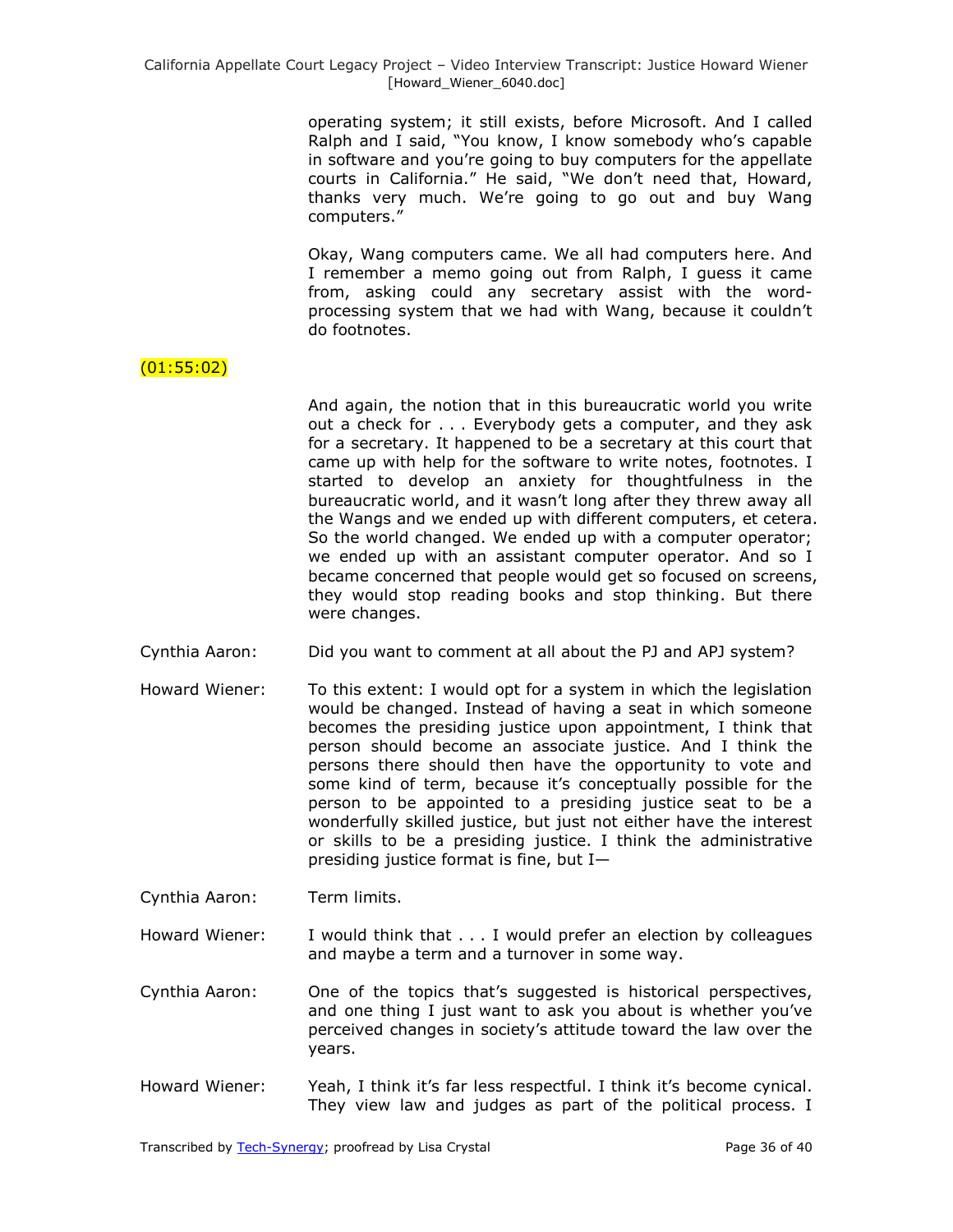think there is less respect for government now for a whole series of reason, and I think judges are in that setting. And what guidance do they get? They watch television, so they can see Judge Judy, who recently had the case Anna Nicole Smith, where's her body going to be buried. So we had some chap in Florida who gives incompetence new meaning. That's the public image.

And I think there may be less stars out there at the trial and appellate courts, because I think it's tougher and tougher to be a great judge. And I think the qualities of independence and courage become subordinated to anxieties over acceptance. I think the private dispute arena has impacted the quality of the judiciary, in that I think judges are frightened now to be as outspoken, because they don't want to impact their career after becoming a judge. One of the great things about being a lawyer is that judicial outrage was so healthy, because people could be criticized properly in settings. That's disappearing, because people don't want to damage their image when they go in the private sector. It's becoming a . . . You want to have a brand, and your brand wants to be a silicon, sugarcoated, slick brand, where you're acceptable to everybody so you can get big fees and cases.

- Cynthia Aaron: Do you think that's true of appellate judges and trial judges?
- Howard Wiener: In my mind I would quickly say trial judges from my . . . and again, I don't mean to . . . I have a high regard for the trial bench, and I overstated it to make a point, perhaps; I think less so with the appellate court. But the rewards of being independent and courageous are . . . Who gives the courageous, independent judge a hug?

# $(02:00:00)$

Colleagues aren't, because you've made them irritated. You're not going along. The parties who prevail think it's great; parties who lose don't like you. The bar doesn't function in a way in which there are appropriate kudos, because of fear of getting too close to the bench. The legal journals aren't writing about you. It's just that private satisfaction of doing the right job, and that kind of reward is tough. So I think it's . . . You need an environment; certain courts have an environment in which that's possible, and other courts don't have it.

- Cynthia Aaron: I want to ask you some questions—and you've touched on this, of course, during our conversation already, but some of the . . . What it has meant to you, I should say on a personal level, to be a judge in terms of the rewards from your career as a judge?
- Howard Wiener: Well, I think today, much to my surprise—again, I've been surprised at how emotional I've been and I can get, because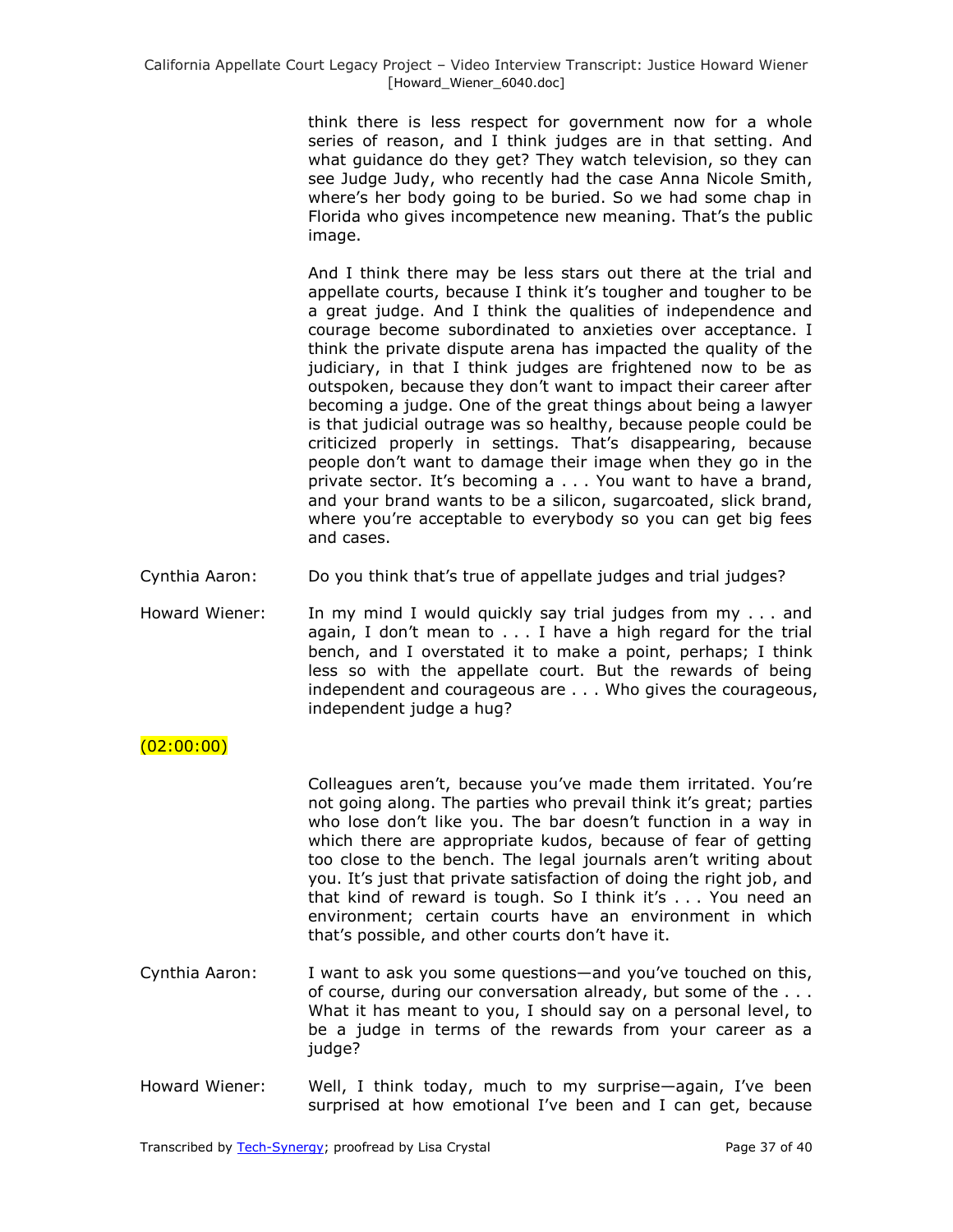I'm not an emotional guy—and lo and behold, certain things grab me. It's just the privilege of having the job. I just can't thank everybody enough for that. It really was a privilege. And although parts of it were uncomfortable, because starting out was a tough job and because later on people saw it differently than I did . . . By differently, they saw it as an assigned task and essentially a governmental employee; and I didn't think that's the case. I don't think it's the case. It really is a temple of justice, where you're allowed to do great things.

So it was a great thrill to be here, here in this building, and to be an appellate justice. There are a lot of other justices who felt the same way; colleagues in this court who felt the same way; and others, Supreme Court justices and others; as well as lawyers. So my personal satisfaction I can't say enough about.

- Cynthia Aaron: So while it was hard, you loved it.
- Howard Wiener: Yeah, it really was a great job. It was a good time for me to leave. It was time for me to do something else—certain repetition of the cases. I'm not confrontational. And I think the system, by the way—if I could impose upon the Chief Justice—I think the system should allow rewards for seniority. There are some economic rewards now. But appointments to committees or commissions, et cetera, should consider that as a factor rather than solely personality or friendship, et cetera. But it meant a great deal. It was a great job and a great time in my life. So I've even forgotten the question now.
- Cynthia Aaron: Yeah. What I wanted to ask next was whether your being a judge had any particular impact on your family life and/or social activities?
- Howard Wiener: I think it limits social activities; again, it's role-playing in life. You don't go to a bar and drink too much. When you're in public gatherings, you like to think you're dressed appropriately. It changes. If you're going to hang out someplace and relax, you're going to do it at home or in another environment or the city, et cetera. It's role-play. And you're constrained in communication, and socially it limits, I think, your outlets; or the canons of judicial ethics interfere with things you can say or do. But I didn't find them limiting; it didn't bother me. They were not that . . . didn't impact our lives considerably.
- Cynthia Aaron: Do you have any advice that you would give to new judges?
- Howard Wiener: I think the person who gets appointed should be comfortable in his or her own skin. So before you get appointed, figure out who you are. It may be the job looks good, but you're not going to like it, you're not going to be very good at it. Assuming you're comfortable with the job, just do the job; don't get overly cerebral and figure out the brand of judge you want to be and then earmark yourself for that person. Just do the job,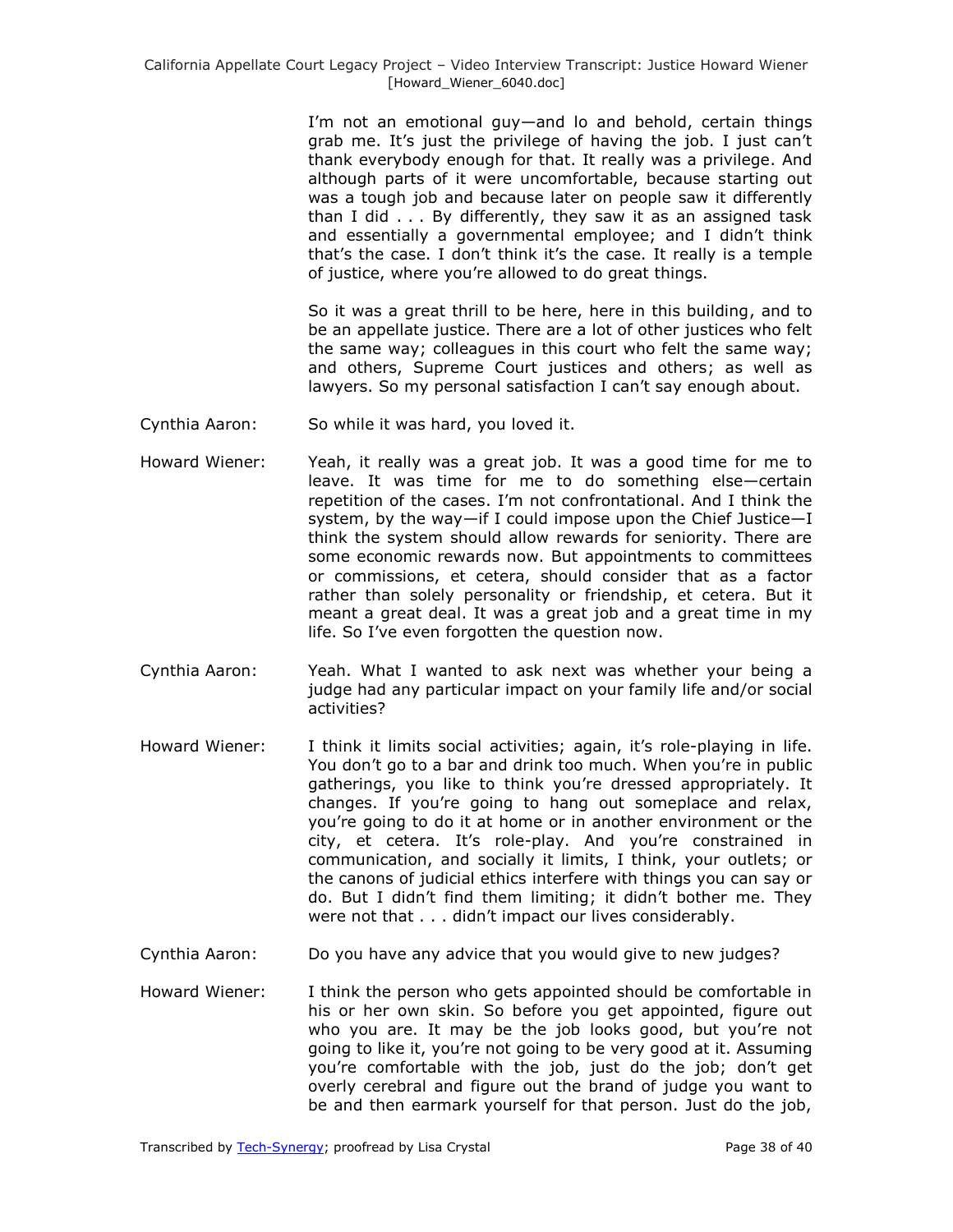see the issues and decide them, and simply work hard. And don't be embarrassed to say you don't understand and try to mask it, so that you're not doing the job.

## $(02:05:05)$

And bite your tongue. Be pleasant, pleasant, pleasant; and when you find you can't be pleasant, confront it with a pal or a clerk or the lawyer or the party and simply say, "I'm uncomfortable with certain things you're doing; either one of us has to straighten up here." So keep your cool. Take a lot of recesses. The first 30 days on the job are going to establish your reputation. So whatever you do, do a great job in the first 30 days, because that's who you're going to be. And don't be afraid to quit if you don't like the job. So have a sense of humor, be compassionate, and just do the job.

- Cynthia Aaron: That's all such good advice, such good advice. Looking back, and you've have touched on this also, but looking back on your judicial career, are there any—other than your cases—any other achievements that you're most proud of?
- Howard Wiener: Well, I did, because of this questionnaire and the work people did, I obviously reflected on it; otherwise I wouldn't have talked so much, I wouldn't have remembered so much. But I did contact a couple of colleagues. I said, "Now tell me who I am." And the responses that came back, obviously they are favorable. As I said, I was a very careful legal craftsman, the best that they had encountered. I always cared about the little guy. I was a wonderful mentor. I really was respectful and went out of my way for new judges. And on occasion I could be very funny. And I'm very happy with that.
- Cynthia Aaron: As well you should be. I don't know if you want to discuss this, but you alluded to it a minute ago. Did you want to discuss at all the reasons you left the bench?
- Howard Wiener: Yeah, time to go. *[laughing]* It was time to go; I thought it was time. And there was a delay in processing cases here that I was becoming increasingly uncomfortable with, but it was simply time to go. I didn't realize all the factors that were at play. One of the factors at play, interestingly, I had to give a talk. I gave a talk to a criminal prosecution law enforcement group in San Diego—a very large, diversified group—and they asked me that question. And I had not thought about it, but a factor was, I was uncomfortable dealing with the violence and the tension between doing a great job as a judge and the terrible people who do terrible things. When you have a case, as I had, where a couple of guys that say "Let's go out and behead somebody tonight" and you see an appeal in a first-degree murder case, in which the prosecution of that county, not San Diego County . . . So it had to do nothing other than to set out the facts, regardless of what the law might be; all kinds of potential